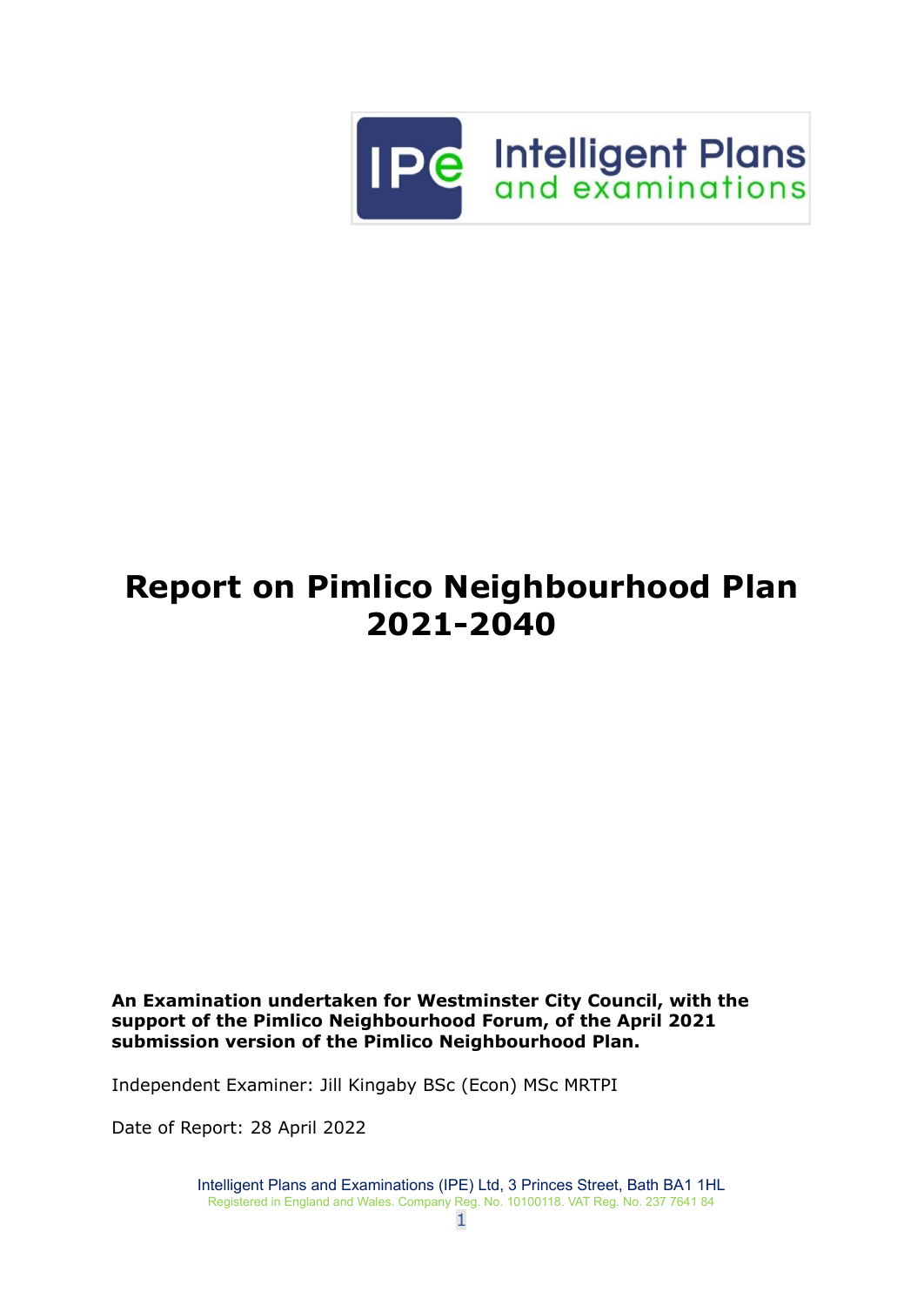## **Contents**

| Main Findings - Executive Summary                                                          | $\overline{4}$ |
|--------------------------------------------------------------------------------------------|----------------|
| 1. Introduction and Background                                                             | $\overline{4}$ |
| Pimlico Neighbourhood Plan 2021-2040                                                       | $\overline{4}$ |
| The Independent Examiner                                                                   | 6              |
| The Scope of the Examination                                                               | 6              |
| The Basic Conditions                                                                       | 7              |
| 2. Approach to the Examination                                                             | 8              |
| <b>Planning Policy Context</b>                                                             | 8              |
| <b>Submitted Documents</b>                                                                 | 8              |
| <b>Site Visit</b>                                                                          | 9              |
| Written Representations with or without Public Hearing                                     | 9              |
| Modifications                                                                              | 9              |
| 3. Procedural Compliance and Human Rights                                                  | 10             |
| Qualifying Body and Neighbourhood Plan Area                                                | 10             |
| Plan Period                                                                                | 10             |
| Neighbourhood Plan Preparation and Consultation                                            | 10             |
| Development and Use of Land                                                                | 11             |
| <b>Excluded Development</b>                                                                | 11             |
| Human Rights                                                                               | 11             |
| 4. Compliance with the Basic Conditions                                                    | 11             |
| <b>EU Obligations</b>                                                                      | 11             |
| Main Issues                                                                                | 12             |
| General Issues of Compliance                                                               | 12             |
| Chapter 1: Introduction and Vision                                                         | 12             |
| Specific Issues of Compliance of the Plan Policies                                         | 14             |
| Chapter 2: Delivering a vibrant commercial sector to support our area                      | 14             |
| Chapter 3: Design and Heritage                                                             | 17             |
| Chapter 4: Housing and Hotels                                                              | 22             |
| Chapter 5: Open spaces, pedestrian and transport facilities, protecting the<br>environment | 24             |
| Chapter 6: Larger Sites including the Queen Mother Sports Centre Block                     | 28             |
| Appendices and Other Matters                                                               | 30             |
| 5. Conclusions                                                                             | 30             |
| Summary                                                                                    | 30             |
| The Referendum and its Area                                                                | 31             |
| Intelligent Plans and Examinations (IPE) Ltd, 3 Princes Street, Bath BA1 1HL               |                |

Registered in England and Wales. Company Reg. No. 10100118. VAT Reg. No. 237 7641 84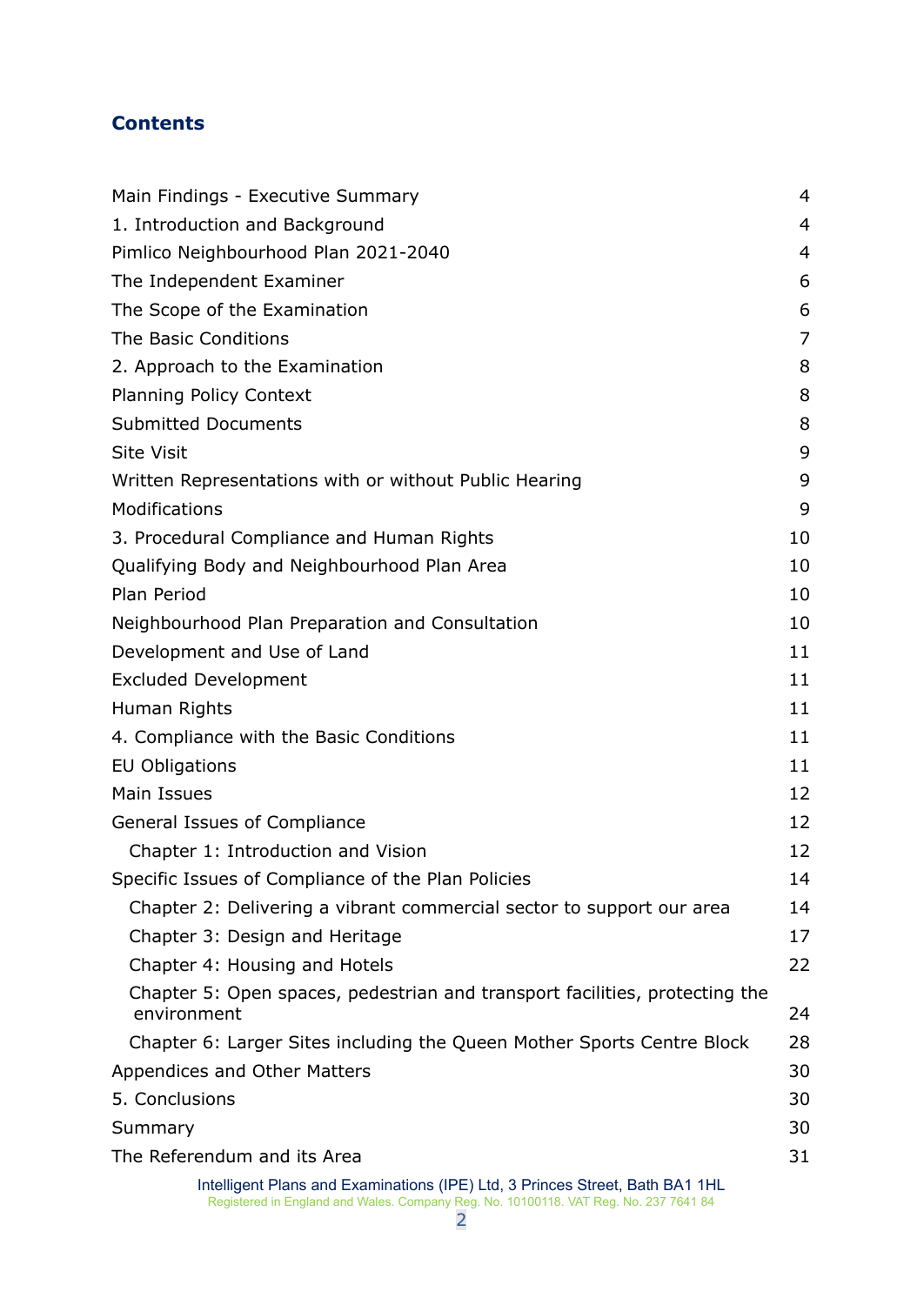| Overview                               |     |
|----------------------------------------|-----|
| Appendix 1: Modifications              | 32  |
| Appendix 2: Statement of Common Ground | 45. |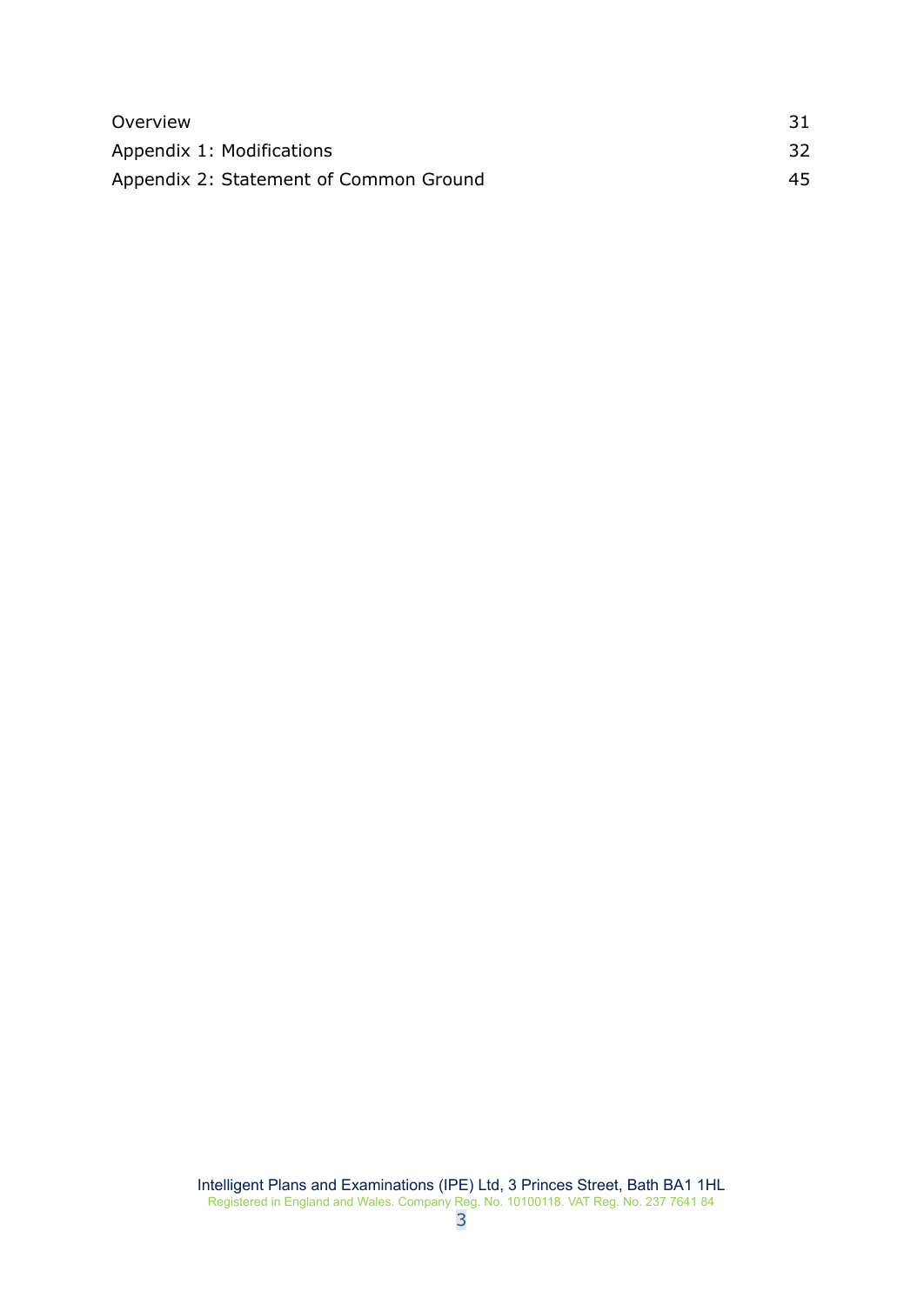## **Main Findings - Executive Summary**

<span id="page-3-0"></span>From my examination of the Pimlico Neighbourhood Plan (the Plan) and its supporting documentation including the representations made, I have concluded that subject to the policy modifications set out in this report, the Plan meets the Basic Conditions.

I have also concluded that:

- The Plan has been prepared and submitted for examination by a qualifying body – Pimlico Neighbourhood Forum;
- The Plan has been prepared for an area properly designated Pimlico Neighbourhood Area, as shown on Map 1 of the Plan;
- The Plan specifies the period to which it is to take effect 2021- 2040; and
- The policies relate to the development and use of land for a designated neighbourhood area.

I recommend that the Plan, once modified, proceeds to Referendum on the basis that it has met all the relevant legal requirements.

I have considered whether the referendum area should extend beyond the designated area to which the Plan relates and have concluded that it should not.

## <span id="page-3-1"></span>**1. Introduction and Background**

## <span id="page-3-2"></span>Pimlico Neighbourhood Plan 2021-2040

- 1.1 Pimlico occupies a Central London location within the City of Westminster. The Neighbourhood Plan area has a roughly triangular shape bounded by Victoria station and the railway line to the west, Vauxhall Bridge Road to the north-east and the northern bank of the River Thames to the south. The area between Lupus Street and Grosvenor Road in the south-west, occupied by Churchill Gardens, is excluded from the Neighbourhood Area, as illustrated on Map 1. The character of Pimlico was established in the nineteenth century when Thomas Cubitt, master builder and entrepreneur, constructed a grid of streets on formerly marshy land around the existing Warwick Way, Lupus Street and Tachbrook Street. Late-Georgian in style, the development consisted of predominantly terraced housing, with repetition of its architectural features notably door cases and windows. Roofs were mostly concealed behind parapets and parapet lines were continuous along the terraces.
- 1.2 The housing was built to a hierarchy of scale which reflected the social structure of the nineteenth century. Around Eccleston Square, Warwick Square and St George's Square, substantial five storey housing with basements was built for more affluent residents. Streets containing more modest accommodation, mostly three bedroom dwellings on 2 or 3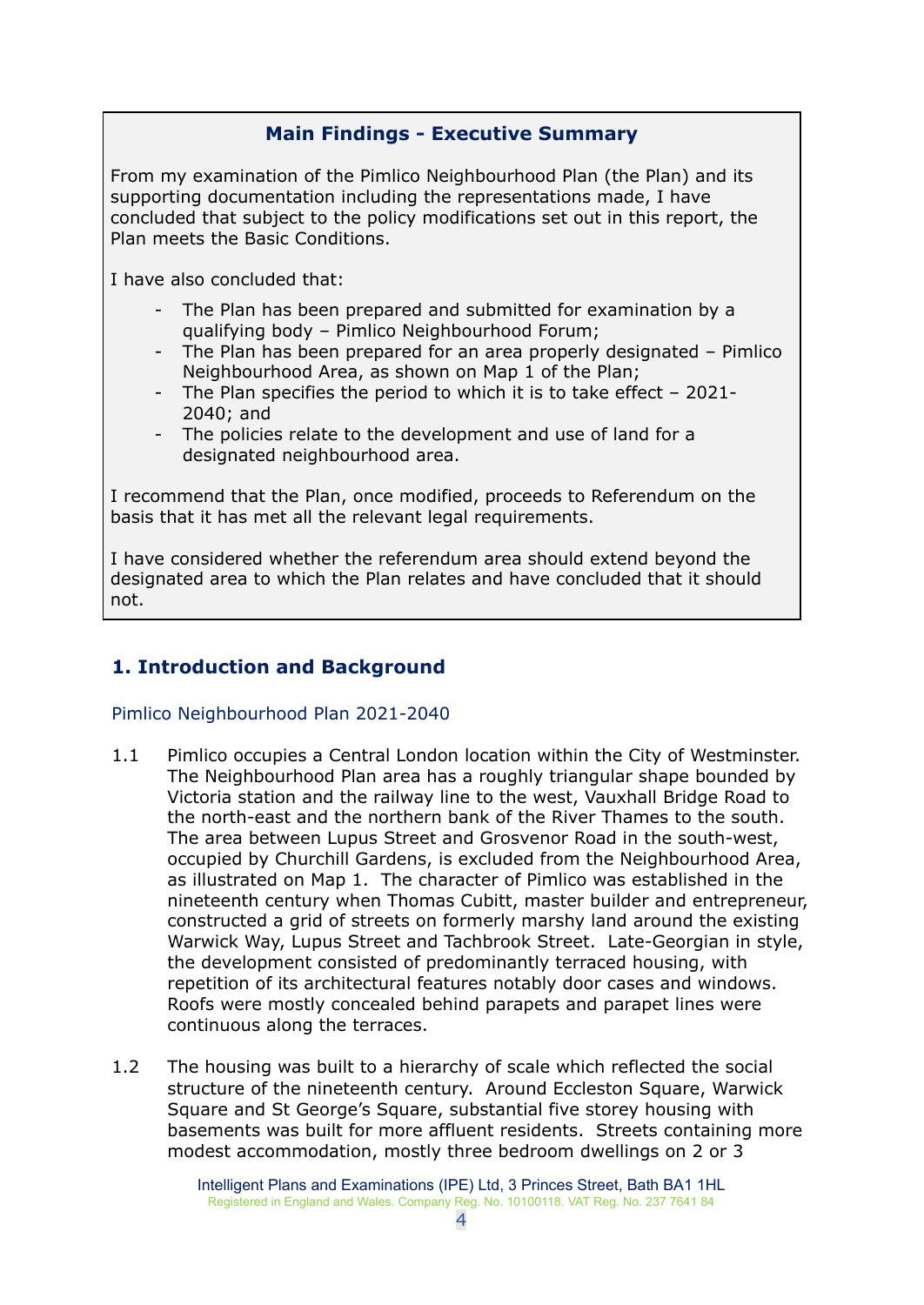storeys, were designed for less affluent households. Peabody Avenue in the south-west of Pimlico (see Map 4) was built in 1868 as one of the earliest social housing estates to provide workers' housing. Subsequent development in the twentieth century was more piecemeal. Notable developments were the Tachbrook Estate and Dolphin Square, built in the 1930s, on former industrial sites. Tachbrook, with 6 & 7 storey flats and gardens, was designed for workers by the Westminster Housing Association. Dolphin Square, comprising some 1,200 flats, with support facilities – shops, a restaurant and sports centre – was a predominantly red brick development rising to 9 storeys with arched entrances facing Grosvenor Road. Post-second world war development, including some schemes responding to bomb damage, are described in the first section of the Neighbourhood Plan. Lillington Gardens, low-rise flatted development adjacent to the historic church of St James the Less, and Longmoore Gardens (three blocks of flats around a courtyard garden), are major schemes built between the 1960s and 1980s.

- 1.3 Currently, nearly all Pimlico lies within one of four Conservation Areas, where the law requires that the character and appearance of the area should be preserved or enhanced. The designated Conservation Areas (Pimlico, Peabody Avenue, Lillington and Longmore Gardens and Dolphin Square) are shown on Map 4 of the Plan. Pimlico also adjoins the Churchill Gardens Conservation Area in the south-west. Pimlico is a predominantly residential area, and the Neighbourhood Plan emphasises the "quiet village atmosphere" of the environment. Pimlico contrasts markedly with Victoria station and Victoria Street to the north, where substantial office and commercial premises are predominant. The 2011 Census recorded some 17,500 "usual residents" living in 9,500 households in Pimlico, over 90% of whom lived in flats. Between 2001 and 2011, the population increased by 21%, and it is estimated that a further 10% has been added since 2011, despite limited amounts of new home-building.
- 1.4 Immediately to the west of Pimlico is the Victoria Opportunity Area, designated in the London Plan for an indicative new 1,000 homes and 4,000 jobs, in accordance with London Plan Policy SD1: Opportunity Areas. All Pimlico lies within the Central Activities Zone (CAZ) also defined in the London Plan. The main commercial areas within Pimlico include the Warwick Way/Tachbrook Street CAZ Retail Cluster, as delineated in the Westminster City Plan ('the City Plan'). Policy 14 of the City Plan describes CAZ Retail Clusters as places which "provide further (outside Knightsbridge and the West End) large format retail and complementary town centre uses to meet the needs of residents, workers and visitors". Shops, cafes and restaurants and office accommodation are provided in and adjacent to the Warwick Way/Tachbrook Street CAZ Retail Cluster. Retail and restaurant facilities are provided elsewhere, as illustrated on Map 3, notably in the Local Centres along Lupus Street, Moreton Street and around Pimlico station. Significant office space is also available in blocks near Pimlico station and above the shops in Wilton Road. Numerous hotels operate in Pimlico, notably along Belgrave Road and St George's Drive, and there are schools and doctors' surgeries serving local residents.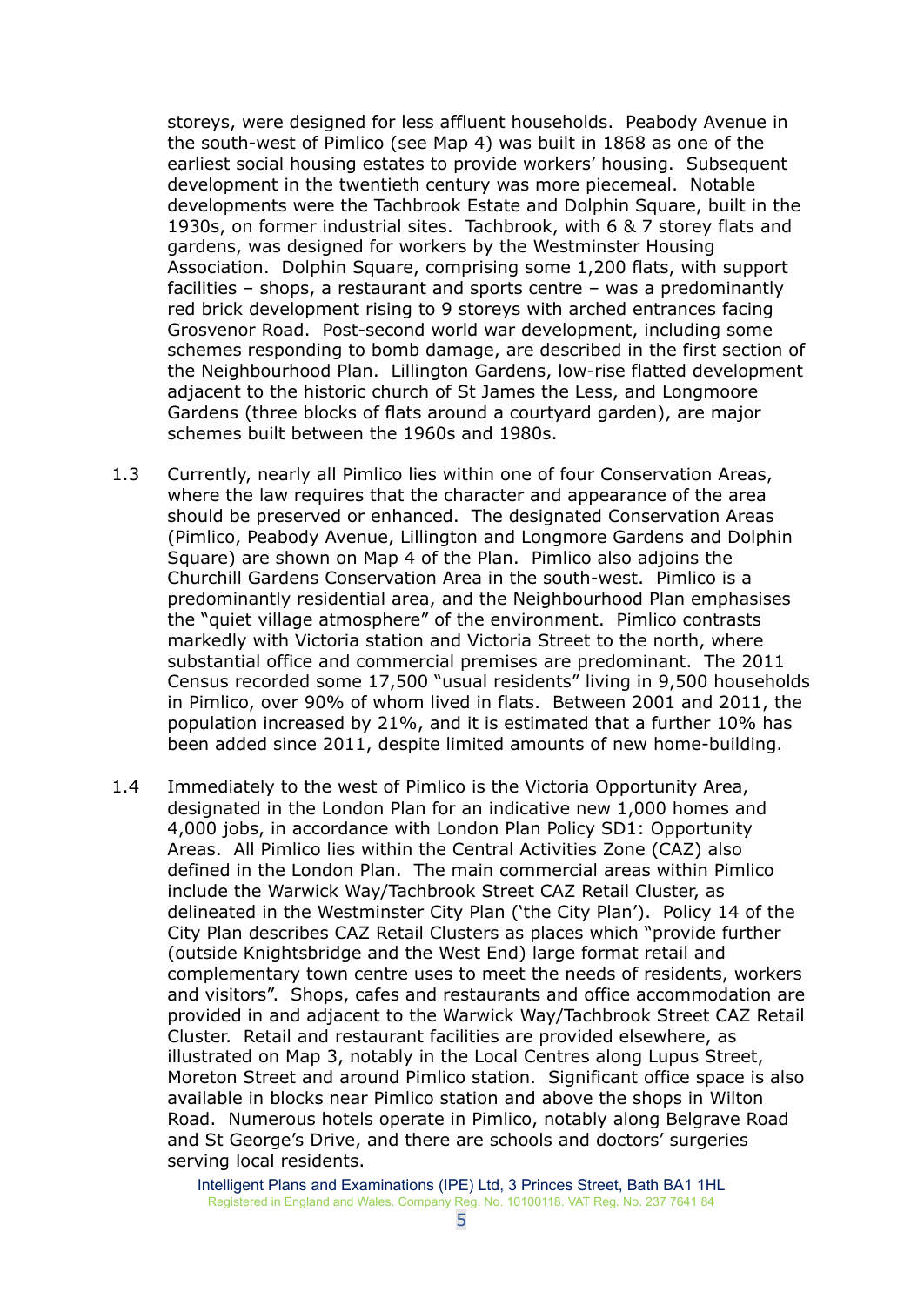- 1.5 Concerning transport, Vauxhall Bridge Road along the eastern edge of Pimlico forms part of Transport for London's strategic road network and connects areas north and south of the River Thames. As I saw at my site visit, it supports significant vehicle movements. Grosvenor Road and Belgrave Road are 'A' roads, but many of the roads in the Neighbourhood Plan area are relatively quiet, reflecting the fact that Pimlico is primarily residential, with many local facilities close to home. Also, Pimlico is well-served by public transport. The Plan observes that 80% of local residents travel to work by public transport, bicycle or on foot. Nevertheless, paragraph 30 of the Plan states that Pimlico residents are concerned about air quality and pollution from traffic on the roads.
- 1.6 The Pimlico Neighbourhood Forum was designated as a qualifying body in October 2015 by Westminster City Council (WCC). The designation was for five years, and re-designation was made on 30 November 2020 for a further 5 years. The Neighbourhood Area, as shown on Map 1 of the Pimlico Neighbourhood Plan, was designated by WCC in September 2013. Membership of the Forum was made available to all local residents, businesses and Councillors. The Forum held an initial meeting on 26 September 2016, attended by some 120 local residents. An initial steering group for neighbourhood plan preparation was then elected from members.

#### <span id="page-5-0"></span>The Independent Examiner

1.7 As the Plan has now reached the examination stage, I have been appointed as the examiner of the Pimlico Neighbourhood Plan by WCC, with the agreement of the Pimlico Neighbourhood Forum. I am a chartered town planner and former government Planning Inspector, with prior experience of examining neighbourhood plans within Westminster and elsewhere in England. I am an independent examiner, and do not have an interest in any of the land that may be affected by the draft Plan.

## <span id="page-5-1"></span>The Scope of the Examination

1.8 As the independent examiner I am required to produce this report and recommend either:

(a) that the neighbourhood plan is submitted to a referendum without changes; or

(b) that modifications are made and that the modified neighbourhood plan is submitted to a referendum; or

(c) that the neighbourhood plan does not proceed to a referendum on the basis that it does not meet the necessary legal requirements.

1.9 The scope of the examination is set out in Paragraph 8(1) of Schedule 4B to the Town and Country Planning Act 1990 (as amended) ('the 1990 Act'). The examiner must consider: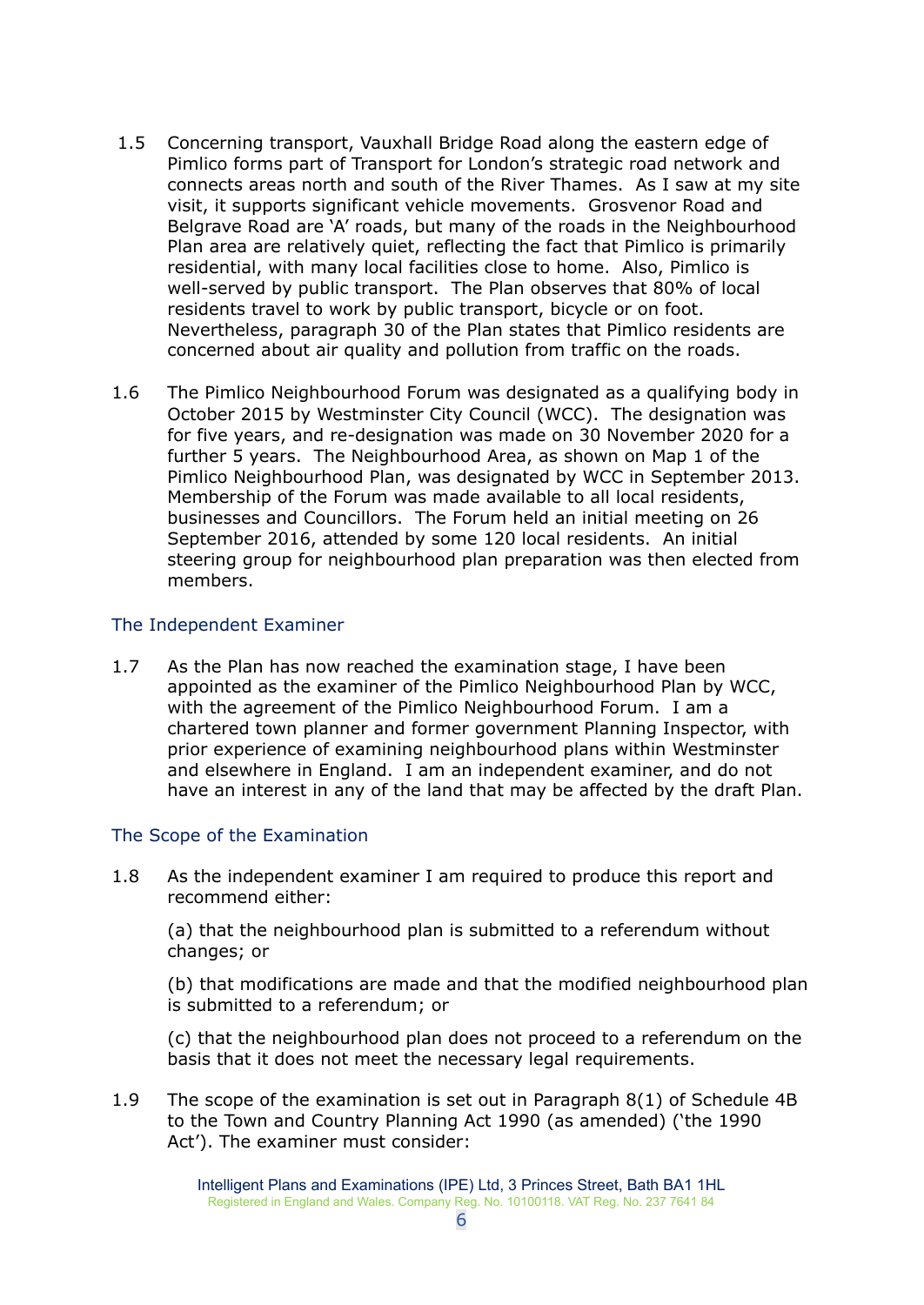- Whether the plan meets the Basic Conditions.
- Whether the plan complies with provisions under s.38A and s.38B of the Planning and Compulsory Purchase Act 2004 (as amended) ('the 2004 Act'). These are:
	- it has been prepared and submitted for examination by a qualifying body, for an area that has been properly designated by the local planning authority;
	- it sets out policies in relation to the development and use of land;
	- it specifies the period during which it has effect;
	- it does not include provisions and policies for 'excluded development'; and
	- it is the only neighbourhood plan for the area and does not relate to land outside the designated neighbourhood area.
- Whether the referendum boundary should be extended beyond the designated area, should the plan proceed to referendum.
- Such matters as prescribed in the Neighbourhood Planning (General) Regulations 2012 (as amended)('the 2012 Regulations').
- 1.10 I have considered only matters that fall within Paragraph 8(1) of Schedule 4B to the 1990 Act, with one exception. That is the requirement that the Plan is compatible with the Human Rights Convention.

## <span id="page-6-0"></span>The Basic Conditions

- 1.11 The 'Basic Conditions' are set out in Paragraph 8(2) of Schedule 4B to the 1990 Act. In order to meet the Basic Conditions, the neighbourhood plan must:
	- Have regard to national policies and advice contained in guidance issued by the Secretary of State;
	- Contribute to the achievement of sustainable development;
	- Be in general conformity with the strategic policies of the development plan for the area;
	- Be compatible with and not breach European Union (EU) obligations (under retained EU law);<sup>1</sup> and
	- Meet prescribed conditions and comply with prescribed matters.

 $1$  The existing body of environmental regulation is retained in UK law. Intelligent Plans and Examinations (IPE) Ltd, 3 Princes Street, Bath BA1 1HL Registered in England and Wales. Company Reg. No. 10100118. VAT Reg. No. 237 7641 84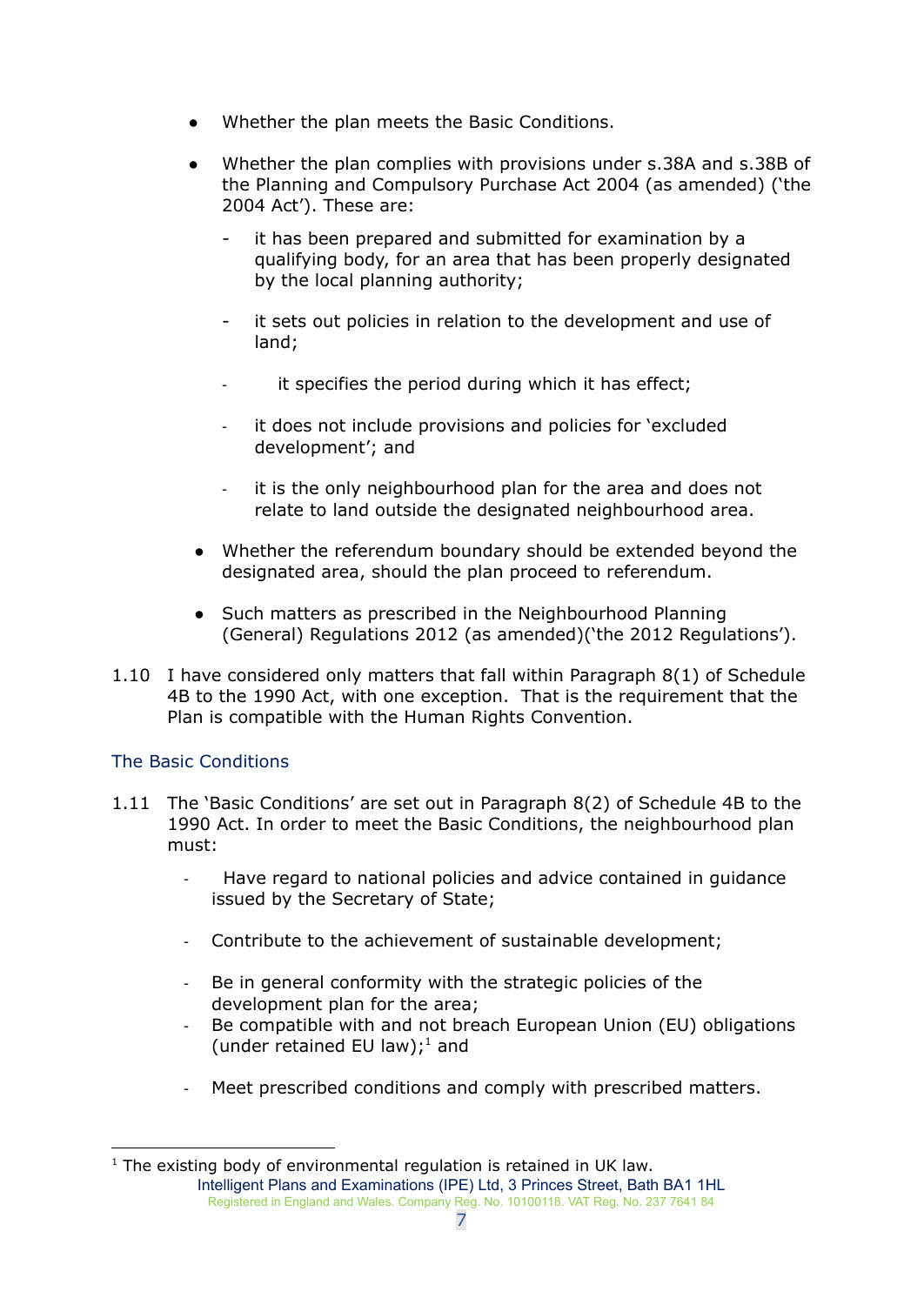1.12 Regulation 32 of the 2012 Regulations prescribes a further Basic Condition for a neighbourhood plan. This requires that the making of the neighbourhood development plan does not breach the requirements of Chapter 8 of Part 6 of the Conservation of Habitats and Species Regulations 2017. 2

# <span id="page-7-0"></span>**2. Approach to the Examination**

## <span id="page-7-1"></span>Planning Policy Context

- 2.1 The Development Plan for this part of the City of Westminster, not including documents relating to excluded minerals and waste development, is the Westminster City Plan 2019-40, and the London Plan 2021.
- 2.2 The planning policy for England is set out principally in the National Planning Policy Framework (NPPF). The Planning Practice Guidance (PPG) offers guidance on how this policy should be implemented. A revised NPPF was published on 20 July 2021, and all references in this report are to the July NPPF and its accompanying PPG.

## <span id="page-7-2"></span>Submitted Documents

- 2.3 I have considered all policy, quidance and other reference documents I consider relevant to the examination, including those submitted in 2021 which comprise:
	- the Submission Stage Pimlico Neighbourhood Plan 2021-2040, [April 2021];
	- Map 1 of the Plan which identifies the area to which the proposed Neighbourhood Development Plan relates;
	- the Consultation Statement, [May 2021];
	- the Basic Conditions Statement, [May 2021];
	- all the representations that have been made in accordance with the Regulation 16 consultation;
	- the Habitats Regulations Assessment Screening Report, [April 2021]; and
	- the Strategic Environmental Assessment Screening Report [May 2021]. 3
- 2.4 After reading the above submitted documents, on 27 October 2021 I requested answers from the Forum to a number of preliminary questions and, if possible, a Statement of Common Ground (SOCG) with WCC. This SOCG was requested with a view to setting out areas of agreement on

 $2$ This revised Basic Condition came into force on 28 December 2018 through the Conservation of Habitats and Species and Planning (Various Amendments) (England and Wales) Regulations 2018.

<sup>&</sup>lt;sup>3</sup> View at:

[https://www.westminster.gov.uk/planning-building-and-environmental-regulations/planni](https://www.westminster.gov.uk/planning-building-and-environmental-regulations/planning-policy/pimlico-neighbourhood-plan/submitted-documents) [ng-policy/pimlico-neighbourhood-plan/submitted-documents](https://www.westminster.gov.uk/planning-building-and-environmental-regulations/planning-policy/pimlico-neighbourhood-plan/submitted-documents)

Intelligent Plans and Examinations (IPE) Ltd, 3 Princes Street, Bath BA1 1HL Registered in England and Wales. Company Reg. No. 10100118. VAT Reg. No. 237 7641 84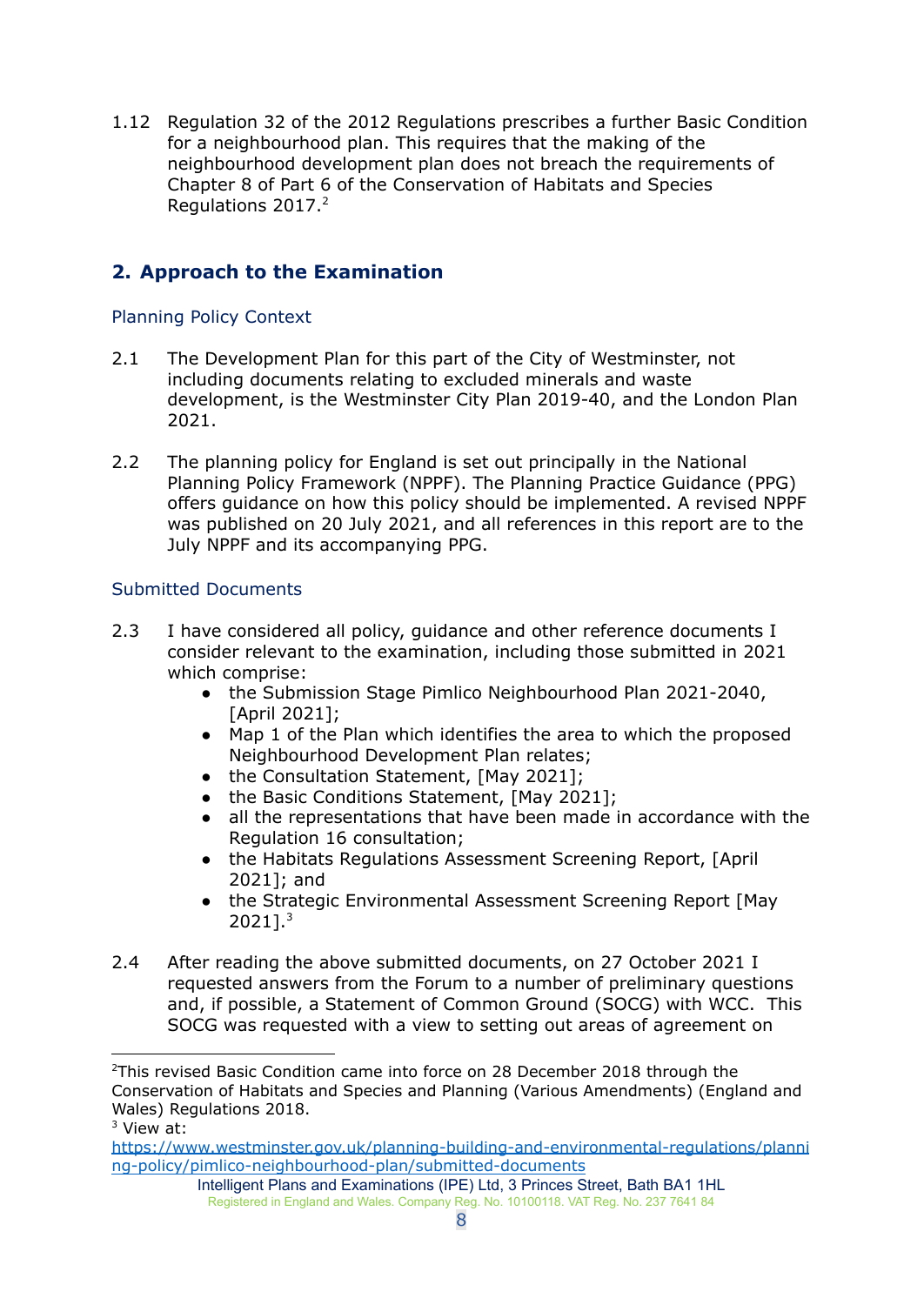proposed modifications to the submitted plan. Following discussions with WCC officers, in February 2022 the Forum submitted a SOCG. This comprised, Section 1- Outstanding issues/Key disagreements between WCC and the Forum; Section 2 - Proposed modifications agreed between WCC and the Forum; and Section 3 – Other proposed modifications suggested by WCC. A table with additional evidence relating to Policy PIM17 and further evidence related to housing policies was also submitted. The Forum also responded to my preliminary questions 2-12 in a response dated 16 November 2021. I take account of all these documents in my examination of the Pimlico Neighbourhood Plan. 4

## <span id="page-8-0"></span>Site Visit

2.5 I made an unaccompanied site visit to the Neighbourhood Plan Area on 16 November 2021 to familiarise myself with it, and visit relevant sites and areas referenced in the Plan and evidential documents.

## <span id="page-8-1"></span>Written Representations with or without Public Hearing

2.6 This examination has been dealt with by written representations. I considered hearing sessions to be unnecessary as the consultation responses, and answers to my preliminary questions described above, clearly articulated the objections to the Plan, and presented arguments for and against the Plan's suitability to proceed to a referendum.

#### <span id="page-8-2"></span>**Modifications**

2.7 Where necessary, I have recommended modifications to the Pimlico Neighbourhood Plan (**PMs**) in order that it meets the Basic Conditions and other legal requirements. For ease of reference, I have listed and set out these modifications separately in Appendix 1. My list of PMs does not refer on an individual basis to each of the proposed modifications agreed between WCC and the Pimlico Neighbourhood Forum, set out in Section 2 of the SOCG which is attached as Appendix 2 to this report. However, I recommend, as a starting point, that all the proposed modifications in Section 2 should be made to the submitted Plan, to meet the Basic Conditions (**PM25**).

## <span id="page-8-3"></span>**3. Procedural Compliance and Human Rights**

## <span id="page-8-4"></span>Qualifying Body and Neighbourhood Plan Area

3.1 The Pimlico Neighbourhood Plan has been prepared and submitted for examination by Pimlico Neighbourhood Forum, which is a qualifying body for an area that was designated by WCC in September 2013. The Pimlico Forum was designated as a qualifying body in October 2015 and was redesignated by WCC for a further five years on 30 November 2020.

<sup>4</sup> View at:

[https://www.westminster.gov.uk/planning-building-and-environmental-regulations/planni](https://www.westminster.gov.uk/planning-building-and-environmental-regulations/planning-policy/pimlico-neighbourhood-plan/examination-documents) [ng-policy/pimlico-neighbourhood-plan/examination-documents](https://www.westminster.gov.uk/planning-building-and-environmental-regulations/planning-policy/pimlico-neighbourhood-plan/examination-documents)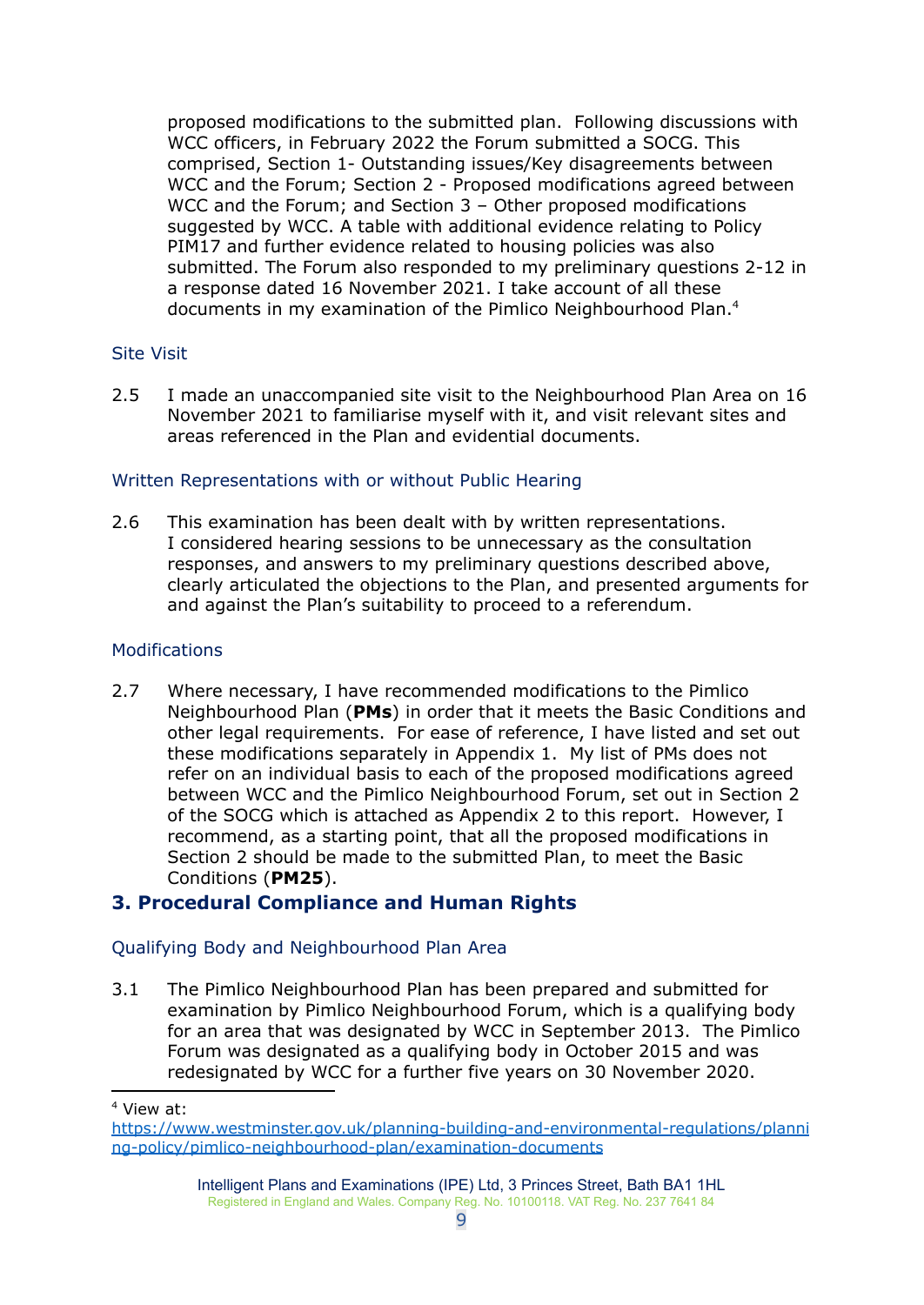3.2 It is the only neighbourhood plan for Pimlico and does not relate to land outside the designated Neighbourhood Plan Area.

## <span id="page-9-0"></span>Plan Period

3.3 The Plan specifies clearly the period to which it is to take effect, which is from 2021 to 2040.

## <span id="page-9-1"></span>Neighbourhood Plan Preparation and Consultation

- 3.4 Following designation by WCC of the Forum and the Neighbourhood Plan Area in October 2015, an initial meeting in St Saviour's Hall, St George's Square, led to the establishment of a steering group. The steering group then met with neighbouring Forums who had prior experience in producing neighbourhood plans (notably for Fitzrovia West, Queen's Park, and Knightsbridge). The group proceeded to conduct an open-ended e-mail survey of the Federation of Pimlico Residents' Associations (FREDA) which comprises 18 residents' associations covering the Neighbourhood Plan Area. Residents' associations and local clergy were asked for their views on basic questions as to what people liked about living in Pimlico and what would make it better. Some 27 responses were received and were used to develop a potential vision for the future of Pimlico, which was the discussion point at the March 2017 AGM attended by more than 60 residents.
- 3.5 Exhibition and consultation events followed on 24 June 2017, 8 November 2017 and 17 November 2017 in venues across Pimlico. They led to the identification of issues for future planning on: commercial activity; heritage of the Conservation Areas; green and open spaces and access to the riverbank; housing; and the future of the Queen Mother Sports Centre. A brief document for further discussion was then prepared with input from locally based architects and surveyors to share with local residents, WCC and housing associations as well as other stakeholders, in Autumn 2018. A very early draft of the Neighbourhood Plan was shared with WCC before the Pre-submission Regulation 14 document was produced for public consultation between 31 July and 10 October 2019. A Pimlico Forum website was set up to aid consultation, and the Consultation Statement confirms in paragraphs 31 and 32 that a wide range of local residents, business interests, statutory bodies and neighbouring interest groups were consulted. Responses were received from 8 statutory bodies, 9 amenity societies/residents' associations and 30 residents/business owners.
- 3.6 The Consultation Statement briefly summarises how the responses were used to modify the Neighbourhood Plan and produce the April 2021 Submission Stage (Regulation 16) Consultation Version, which is the subject of this examination. Public consultation on this Plan, from 28 June - 23 August 2021, yielded 21 responses from a range of organisations and individuals. These included criticism by a respondent that little attention had been paid to the southern part of Pimlico, and that some businesses Intelligent Plans and Examinations (IPE) Ltd, 3 Princes Street, Bath BA1 1HL Registered in England and Wales. Company Reg. No. 10100118. VAT Reg. No. 237 7641 84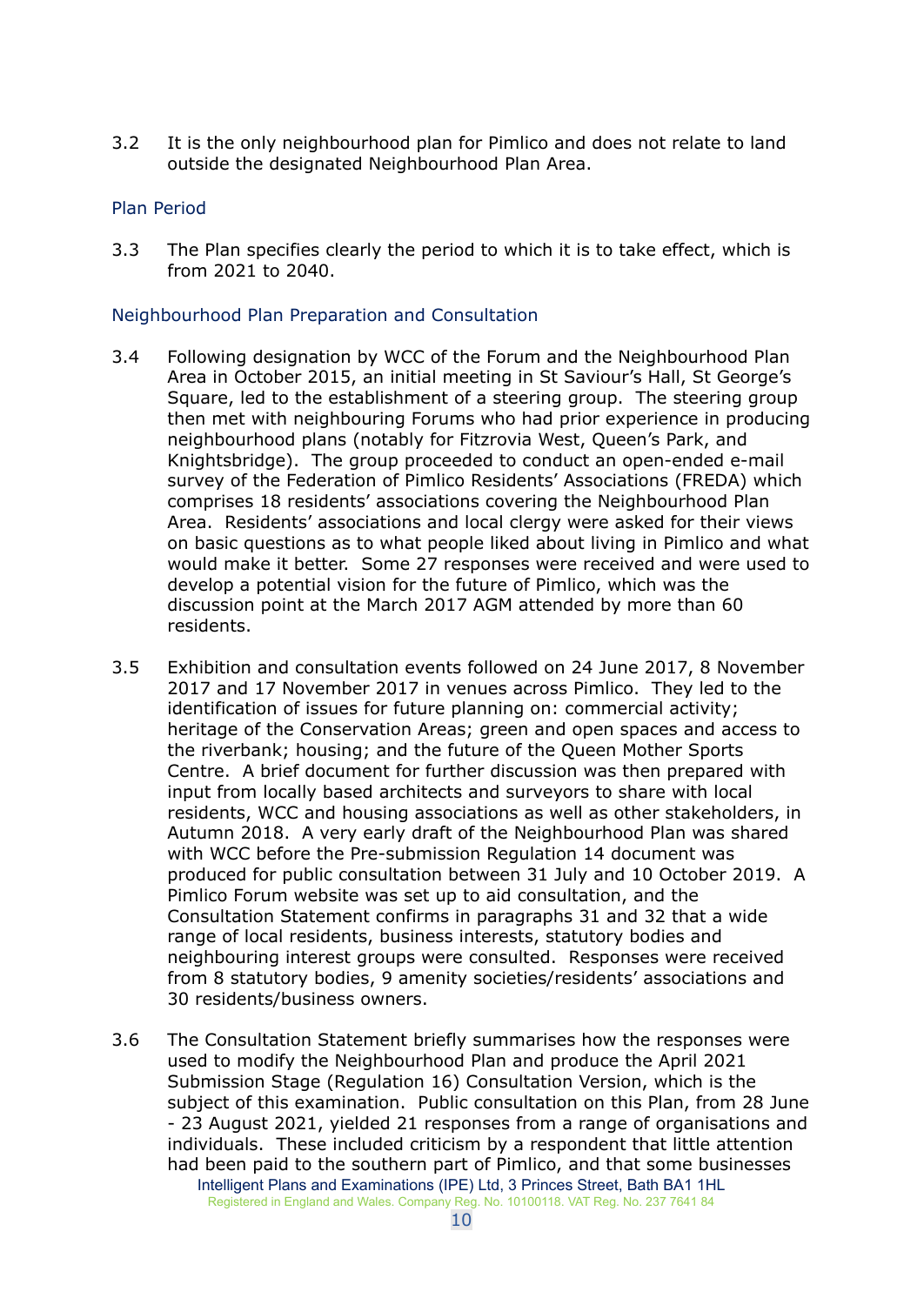may not have been consulted. I raised these concerns with the Forum in my letter of 27 October 2021 (question 10), and am satisfied by the Forum's response of 16 November 2021, that engagement was carried out across the community, and that Southern Pimlico is adequately covered by the Neighbourhood Plan. I would not expect every business or resident in the community to respond to consultation exercises, and am satisfied that the consultation process has met the legal requirements i.e. procedural compliance, and has had regard to the advice in the PPG on plan preparation.

## <span id="page-10-0"></span>Development and Use of Land

3.7 Providing that modification **PM11** is made to remove Policy PIM 9, for the reasons given in paragraph 4.30 and 4.31 of this report, the Plan sets out policies in relation to the development and use of land in accordance with s.38A of the 2004 Act.

## <span id="page-10-1"></span>Excluded Development

3.8 The Plan does not include provisions and policies for 'excluded development'.

## <span id="page-10-2"></span>Human Rights

3.9 The Basic Conditions Statement states that the Plan does not breach and is not otherwise incompatible with the European Convention on Human Rights. WCC has raised no objection to the Neighbourhood Plan on these grounds, and from my independent assessment, I see no reason to disagree.

## <span id="page-10-3"></span>**4. Compliance with the Basic Conditions**

#### <span id="page-10-4"></span>EU Obligations

- 4.1 The Neighbourhood Plan was screened for Strategic Environmental Assessment (SEA), as reported in the Screening Report, May 2021. This confirmed WCC's agreement that it was unnecessary to undertake SEA, as the Pimlico Neighbourhood Plan was not likely to have significant environmental effects. Having read the Strategic Environmental Assessment Screening Report , I support this conclusion.
- 4.2 The Pimlico Neighbourhood Plan was further screened for Habitats Regulations Assessment (HRA), which also was not triggered. It was concluded that the Plan would have no significant effects on the Richmond Park and Wimbledon Common Special Conservation Areas, which are within 10kms of Pimlico. Both Natural England and WCC agreed with the assessment, and I support the conclusion that a full HRA need not be undertaken.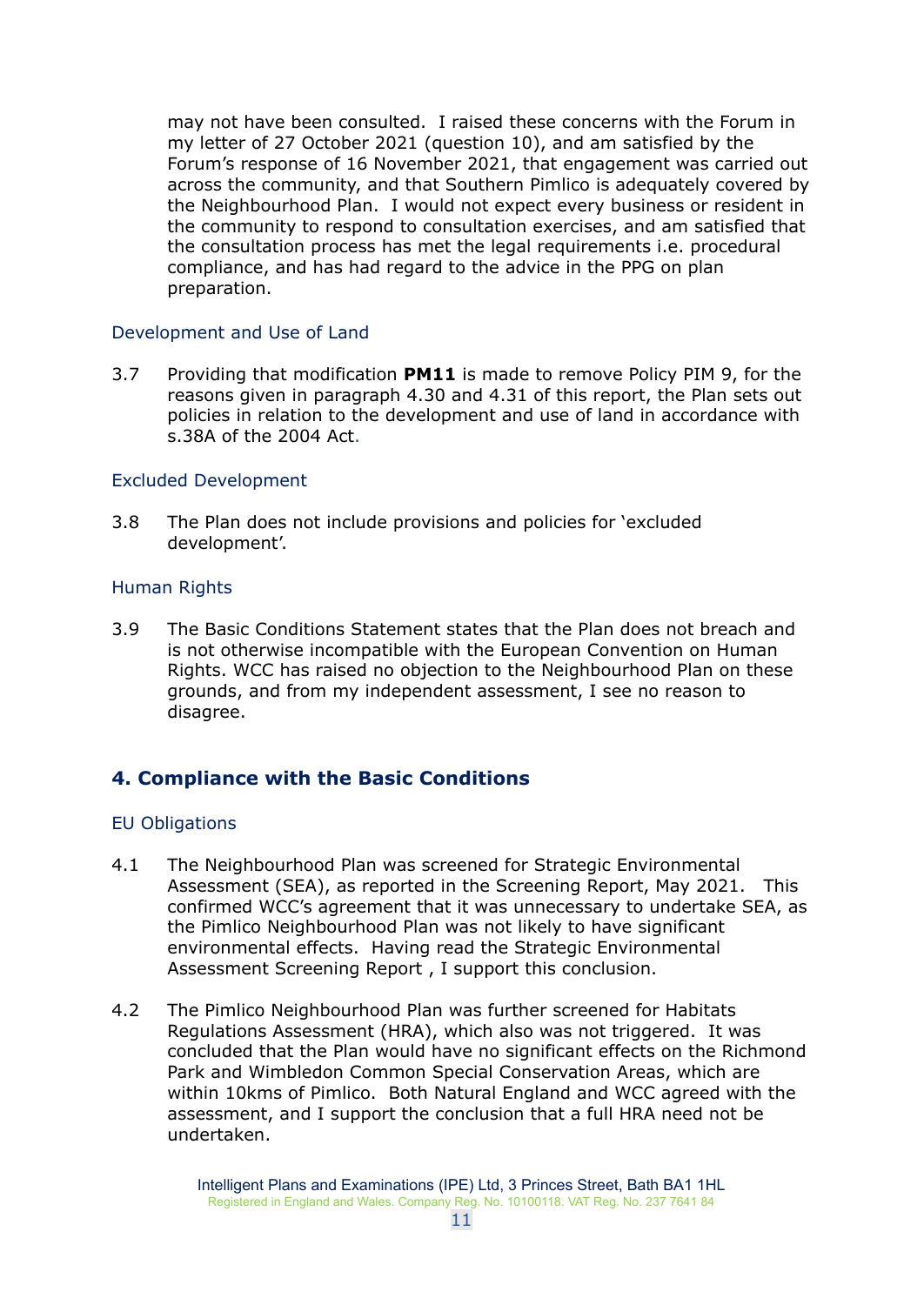## <span id="page-11-0"></span>Main Issues

- 4.3 I have approached the assessment of compliance with the Basic Conditions of the Pimlico Neighbourhood Plan as two main matters:
	- General issues of compliance of the Plan, as a whole; and
		- Specific issues of compliance of the Plan policies.

## <span id="page-11-1"></span>General Issues of Compliance

## <span id="page-11-2"></span>Chapter 1: Introduction and Vision

- 4.4 The Pimlico Neighbourhood Plan is a concise document of some 60 pages, supported by four Appendices with evidential data and a Glossary. The text of the Plan is supported by photographs which highlight some of Pimlico's most iconic features (for example, the Thomas Cubitt statue and artwork in Dolphin Square), its prevailing built form and layout, green infrastructure and human activity. In addition, there is a series of maps which should assist readers and users of the Plan. Chapter 1: Introduction and Vision explains the historical background for the area, informing readers that development in Pimlico took off in the middle of the nineteenth century. The Victoria railway line, Cubitt's grid of streets, social housing on Peabody Avenue, were all created in the nineteenth century and helped to shape the modern environment. Industrial land alongside the River Thames was redeveloped for housing in the first half of the twentieth century (for example Dolphin Square and the Tachbrook Estate), reinforcing the residential character of Pimlico. Post the second world war, building on bomb damaged sites took place, and some gentrification occurred albeit, the Neighbourhood Plan suggests, Pimlico experienced more fragmentation and deterioration of its streetscape than did nearby Belgravia.
- 4.5 The Pimlico Neighbourhood Plan reports that there were about 9,500 households and 17,500 usual residents in the area when the 2011 Census was undertaken. Consultation exercises for the Neighbourhood Plan revealed that residents like the "village" feel to Pimlico and this is at the heart of the Vision for the period to 2040, set out in paragraph 30, at the end of Chapter 1 of the Plan. ROK Planning on behalf of 4C Hotel Group contended that aiming "to maintain the quiet village atmosphere and its largely residential nature" would be contrary to the achievement of sustainable development in this part of Central London, and therefore inconsistent with the NPPF. The Vision, it is argued, is unduly prohibitive and will not allow for enhancement, redevelopment or improvement through new development. Pimlico is a densely urban and highly populated area, which should not be considered a "village" environment.
- 4.6 The NPPF, paragraphs 7-11, set out the presumption in favour of sustainable development, explaining that sustainable development has three objectives. In addition to building a strong, responsive and competitive economy, planning policies and development should support strong, vibrant and healthy communities and should contribute to protecting and enhancing the natural, built and historic environment. Intelligent Plans and Examinations (IPE) Ltd, 3 Princes Street, Bath BA1 1HL Registered in England and Wales. Company Reg. No. 10100118. VAT Reg. No. 237 7641 84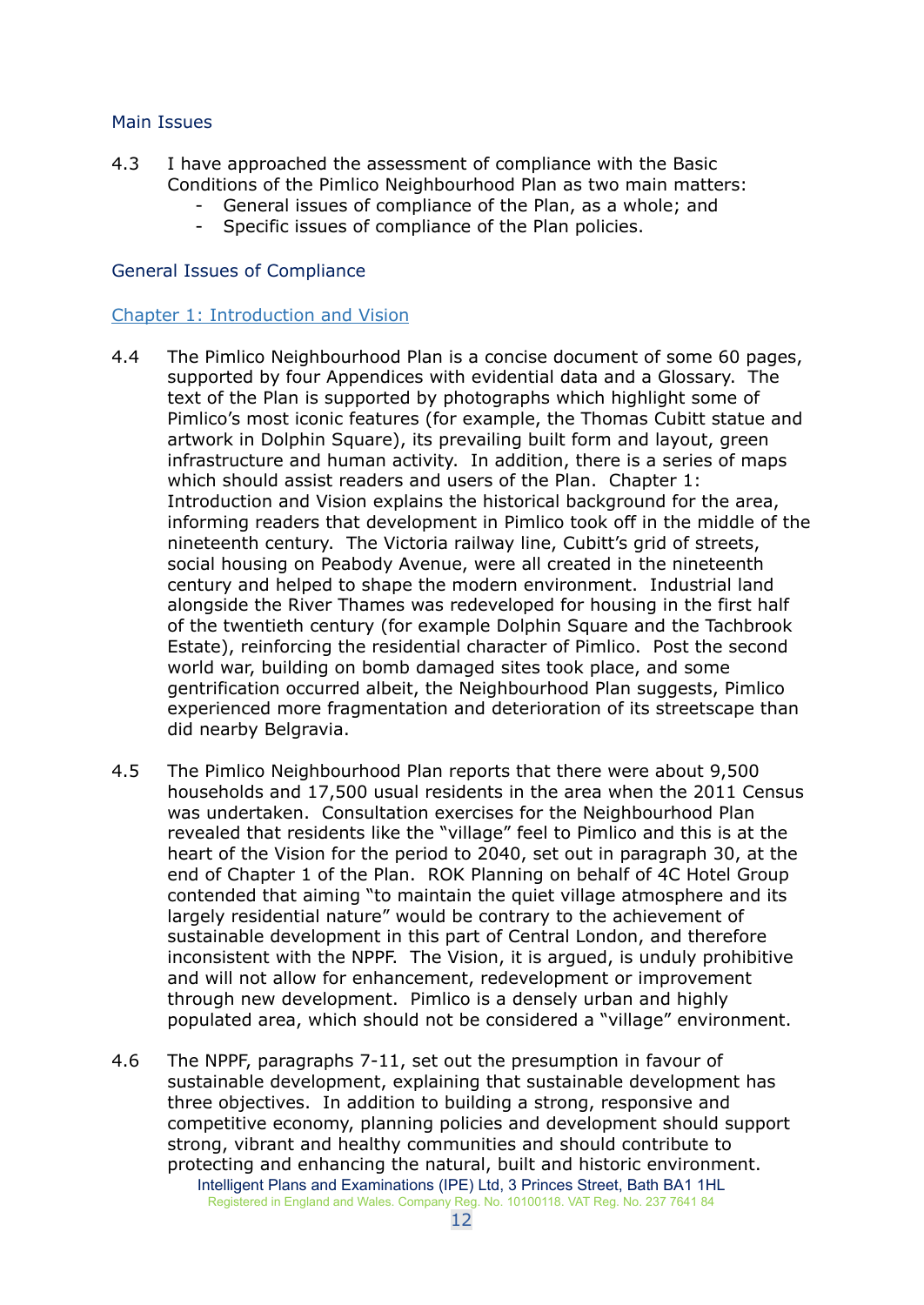Bearing in mind that Pimlico is located within London's CAZ, I recognise that the Neighbourhood Plan should not stifle future economic development. However, I consider that the Vision for Pimlico, with its substantial residential population, should also seek support for its local community. I recognise the need for Pimlico to balance the social and environmental objectives with economic ones. In addition, growth and change should not be detrimental to the four Conservation Areas and heritage assets in Pimlico. The Neighbourhood Plan is in general conformity with Policy GG1: Building strong and inclusive communities, in the London Plan 2021, in my view. WCC's City Plan 2019-40, when addressing CAZ Retail Clusters, states in paragraphs 4.19 and 4.25 that the CAZ is home to many residential character areas, and future development must meet the needs of residents, workers and visitors as well as commercial interests. I conclude that the Vision is appropriate for Pimlico and satisfies the Basic Conditions for neighbourhood planning.

- 4. 7 The various strands of the Vision have shaped the content of Chapters 2-6, with their policies for appropriate and high quality future development of the area. I am satisfied that the structure and content of Chapter 1 meet the Basic Conditions for neighbourhood planning and provide an informative introduction for readers and users.
- 4.8 Paragraph 2 of Chapter 1 advises readers that the Neighbourhood Plan, when made, will become part of Westminster's Development Plan, and I support the proposed modification to this text, as set out in Section 2 of the SOCG, so that a precise and up-to-date description of the London Plan and City Plan is given. I have considered whether paragraph 2 should be extended to refer to development proposals outside but adjacent to the Neighbourhood Plan Area. In order to meet the legal requirements<sup>5</sup>, I agree with WCC that the Pimlico Neighbourhood Plan should not include policies for application to adjoining areas outside its boundary, and the proposed new sentence put forward by the Forum in Section 1 of the SOCG should not be added. However, the Regulation 16 response from CBRE Limited on behalf of Network Rail drew my attention to Pimlico's proximity to the Victoria Opportunity Area, where Network Rail is working with a number of partners including WCC and the Greater London Authority to produce a new concept masterplan for the area around and behind Victoria Station. CBRE Limited stated that Policy PIM 11: Tall buildings and Policies PIM 13-15: Housing Development in the Pimlico Neighbourhood Plan could have implications for the Victoria Masterplan. Modifications to both these policies are proposed later in this report, and I am satisfied that the modified policies should not prevent appropriate development in the wider area, including the Victoria Opportunity Area. I propose that paragraph 2 of Chapter 1 is extended to acknowledge the emerging "Future Victoria" concept masterplan, so that the planning context of Pimlico is described more fully. In addition, I propose that the

<sup>&</sup>lt;sup>5</sup> Section 38A(2) of the 2004 Act requires neighbourhood plan policies to relate to the development and use of land in the whole or any part of the area specified in the plan. Section  $38B(1)(c)$  states that a plan may not relate to more than one neighbourhood area.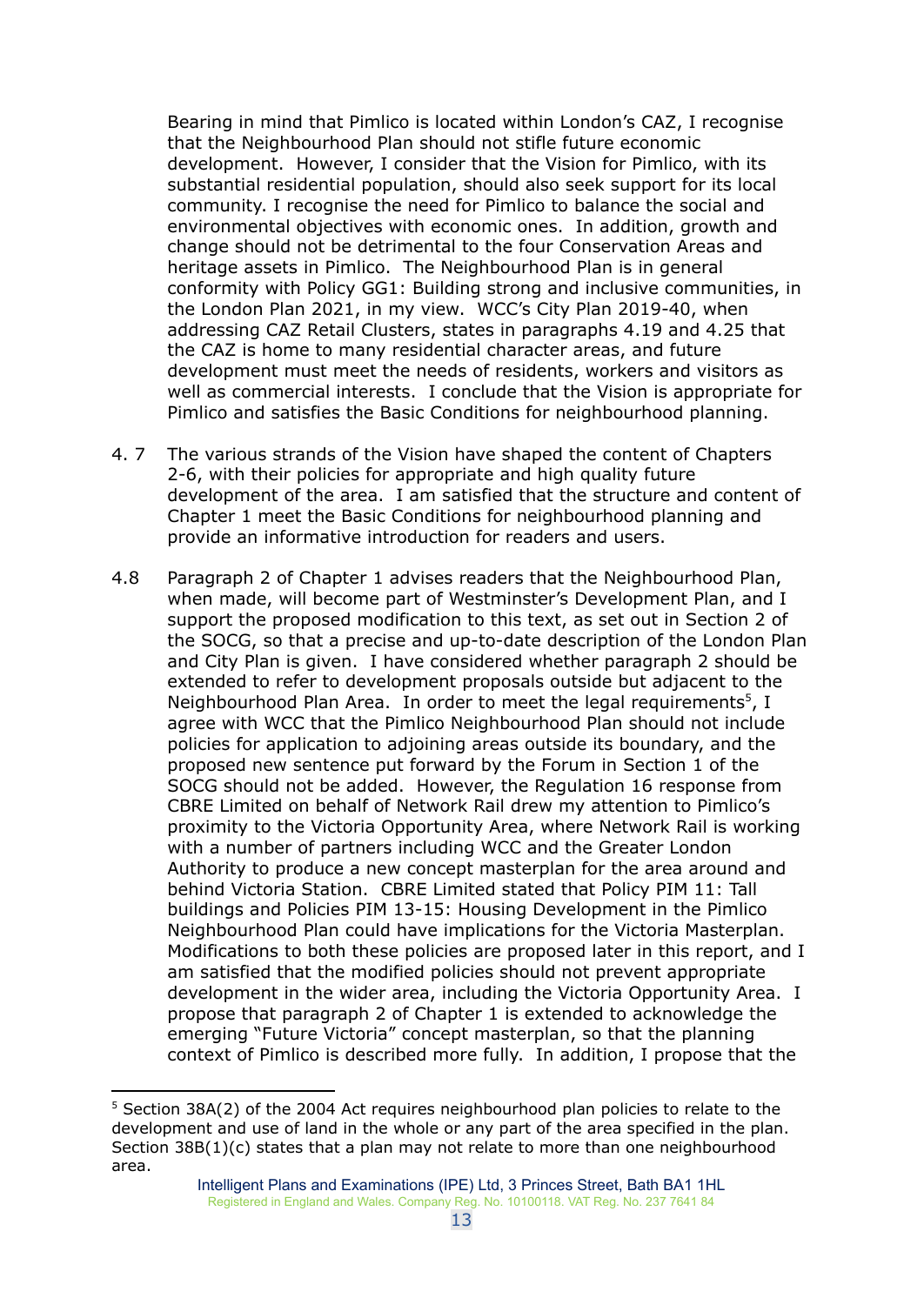Forum should monitor progress on the masterplan and consider its likely future implications for Pimlico. **PM1** should be made so that the Plan is in general conformity with strategic policy in the London Plan and City Plan. With **PM1** and the relevant modifications proposed in Section 2 of the SOCG, I conclude that Chapter 1 of the Pimlico Neighbourhood Plan provides a robust Introduction and Vision and meets the Basic Conditions for neighbourhood planning.

4.9 Chapters 2–6 address the various aspects of the Vision, beginning with commercial and mixed use centres, and setting out policies to govern future development. All these policies are assessed below in the section on specific issues of compliance, and I am satisfied that, overall and with the proposed modifications being made, appropriate coverage is given to each. Four Appendices are then included which provide detailed evidential information in support of the Plan's policies, beginning with Building Heights. The other Appendices address Commercial areas/retail frontages, Additional unlisted buildings of merit and locally designated heritage assets, and Open and green spaces. I propose some modifications to the content of the Appendices, for reasons given in subsequent paragraphs of my report, so that they support the Plan's policies effectively and include the best available evidence. However, overall, I consider that these Appendices assist understanding of the potential challenges for Pimlico and should contribute to the achievement of sustainable development.

## <span id="page-13-0"></span>Specific Issues of Compliance of the Plan Policies

#### <span id="page-13-1"></span>Chapter 2: Delivering a vibrant commercial sector to support our area

- 4.10 Chapter 2: Delivering a vibrant commercial sector supporting our area is a good starting point for policy development, in my view, especially as Pimlico is located within Central London and the CAZ. The Policies Map on Page 11 shows policy designations for streets and areas but is difficult to negotiate in its current form. WCC advised, in Section 3 of the SOCG, that its officers could work with the Forum to produce a clearer map and a new key, which would reference the distinctions between City Plan and Forum designations. I recommend that the map and its key are revised accordingly, as in **PM1**, to assist readers and users of the Plan, and to contribute to the achievement of sustainable development.
- 4.11 Policy PIM 1 begins with a reference to the Policies Map (Map 2) but omits to mention Map 3 – Retail areas. I consider that PIM 1 should direct readers to Map 3 which sets out the hierarchy for town centres with retail facilities, as proposed in **PM2**, to aid the achievement of sustainable development. WCC commented that Policy PIM 1 should better reflect what can be controlled through planning applications, in light of recent changes to the Use Classes Order, which give more flexibility for change of use. <sup>6</sup> Section 2 of the SOCG shows agreed wording changes to paragraphs PIM 1 A, B, C, D and F, which I support. The changes to A and

 $6$  Use Classes Order – changes introduced in September 2020, including new Class E, which encompasses commercial, business and service uses.

Intelligent Plans and Examinations (IPE) Ltd, 3 Princes Street, Bath BA1 1HL Registered in England and Wales. Company Reg. No. 10100118. VAT Reg. No. 237 7641 84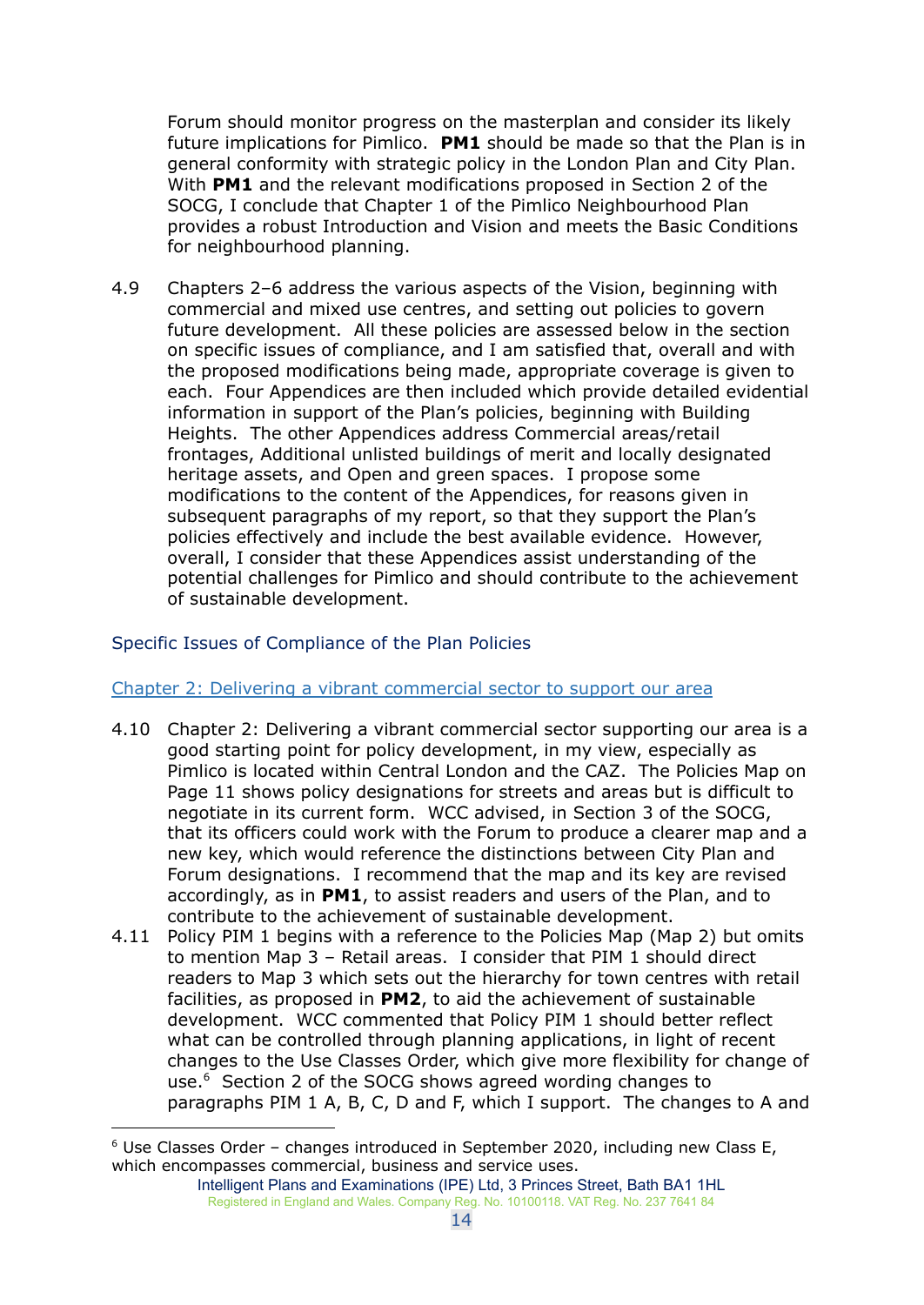B should meet in principle the requests of local people, made in the responses to the Regulation 16 consultation exercise, for less through traffic and pollution in town centres/retail areas, and an improved public realm, especially in Warwick Way and Wilton Road (which form a part of the Warwick Way/Tachbrook Street retail cluster). WCC argued that PIM 1 E was too restrictive and could undermine the viability of some businesses. The Forum pointed out that some commercial units in Pimlico's Local Centres and parades are in close proximity to residential properties, which would be susceptible to harmful noise effects from late night or early morning activity. Section 1 of the SOCG includes a proposed change of wording from WCC, which would soften the policy approach but enable planning conditions to control hours of operation where necessary. I support this change of wording as in **PM2**, to secure sustainable development and for general conformity with the City Plan's Policies 13-16.

- 4.12 PIM 1 G seeks to retain existing uses in retail centres and requires marketing for not less than 18 months before a change of use will be permitted. This was criticised by WCC as being ambiguous and too onerous, in expecting applicants to market the units for alternative uses. The policy, it was argued, could inadvertently promote conversions to residential which would be contrary to the City Plan, and inappropriate for commercial frontages. I consider that City Plan Policies 13 – Supporting economic growth, 14 – Town centres, high streets and the CAZ, and 16 – Food, drink and entertainment should provide reasonable protection against the loss of main town centre uses to residential in Pimlico. I have taken account of the Forum's proposed rewording in Section 1 of the SOCG but consider that this would not overcome WCC's objection to be absence of general conformity with the strategic London Plan and City Plan. Paragraph G of PIM 1 should be deleted as in **PM2**.
- 4.13 There was agreement between WCC and the Forum that paragraph H should be moved within Policy PIM 1 so that it follows F under the heading "Heritage Impacts". I support this re-location. In **PM2,** I recommend that paragraph H sits under "Heritage Impacts" for clarity and refers to proposals "within the town centre hierarchy" for general conformity with the strategic planning policy of the City Plan. I also agree to retention of the reference to "frosted or otherwise opaque glass", because "as far as possible" in the preceding sentence should provide some flexibility.
- 4.14 Section 3 of the SOCG lists a number of possible changes to the supporting text and Map 3 in Chapter 2, where there is disagreement between the Forum and WCC. I consider that paragraphs 4 and 16 should include references to the Town Centre Health Checks (2019) carried out by WCC for the CAZ Retail Cluster. Also, Map 3 should refer to the Town centre hierarchy as in the City Plan, rather than Retail areas, and paragraphs 6 and 7 should use "designate" instead of "define". These changes are needed for general conformity with strategic planning policy, and having regard for national planning policy, notably paragraph 16d) of the NPPF. These modifications would be secured by **PM3.**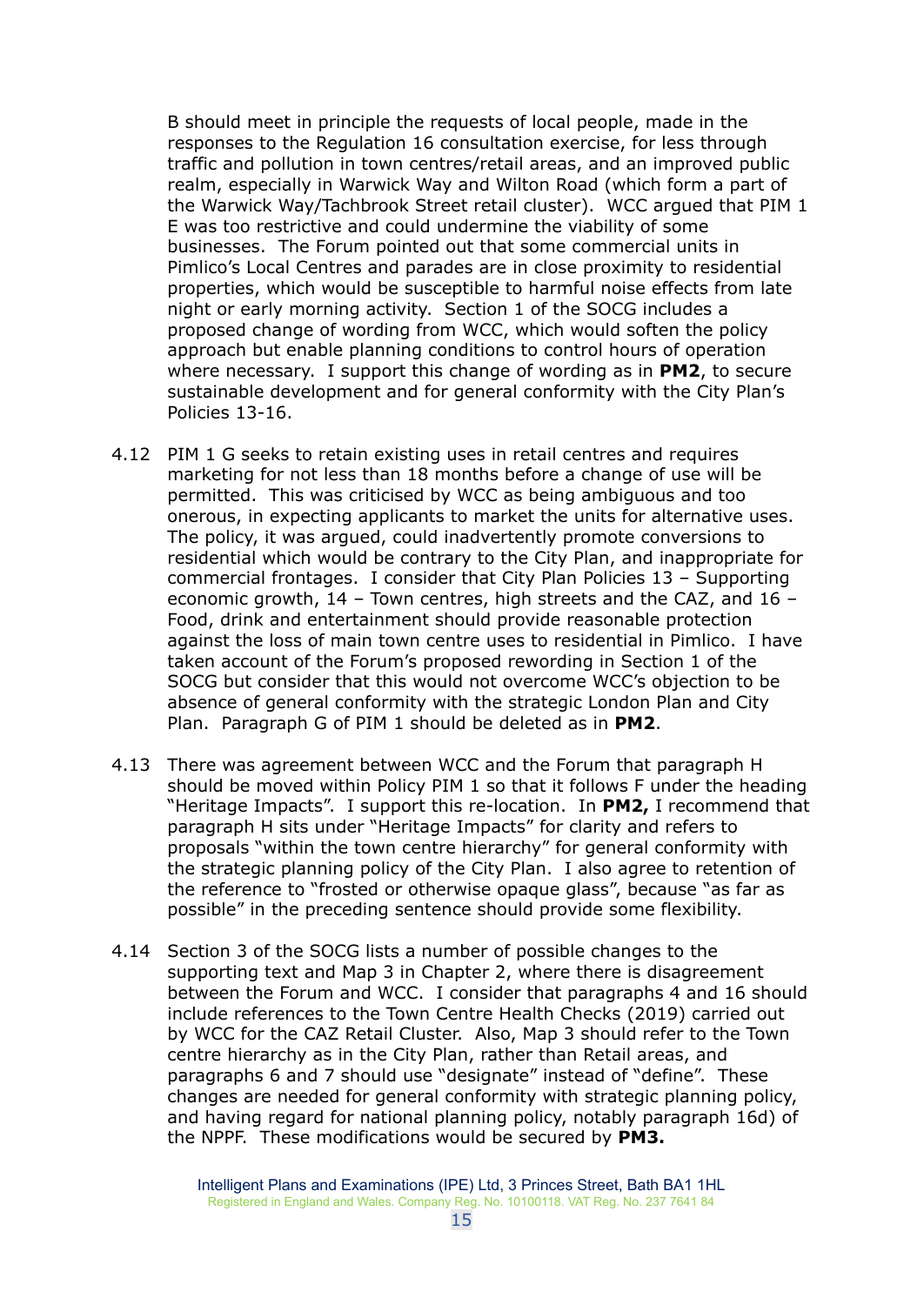- 4.15 Whilst I agree with WCC that paragraph 15 does not reflect a positive image of the retail sector, it seems appropriate for the Neighbourhood Plan to identify trends such as shop closures, the expansion of charity shops and the lack of independent clothes, butchers and book shops. I consider it unnecessary to reference the sources of the information given. However, paragraph 16, in my opinion, should present a more ambitious view of the future for Pimlico's town/retail centres, given the significant increase in population since 2001, and the presence of visitors to this part of Central London. I consider that the proposed change to paragraph 16, put forward by WCC in Section 3 of the SOCG, including the reference to WCC's 2018-2019 Town Centre Health Checks (rather than the more dated 2013 Healthcheck), should be made to contribute to the achievement of sustainable development. This would be secured through **PM3**.
- 4.16 Paragraph 17 in Chapter 2 should be modified so that it reflects the town centre hierarchy of Pimlico more precisely. WCC put forward revised wording in Section 1 of the SOCG which I support, as it would align the Neighbourhood Plan better with Policy 14 of WCC's City Plan. However, the Forum has pointed out that much of the CAZ retail cluster fronts historic streets in the Conservation Area, where large format retail and town centre uses would be inappropriate. I have therefore modified the wording proposed by WCC so that regard is had for national planning policy regarding heritage. **PM3** includes revised text for paragraph 17 and should be made. I consider that paragraph 20 should refer to visitors, as well as local residents and workers, as suggested by WCC, but I agree with the Forum that this paragraph should recognise that the CAZ retail cluster includes or is adjacent to many residential properties. Paragraph 20 should be modified as shown in **PM3.**
- 4.17 WCC stated that paragraph 25 in Chapter 2 was "unclear and ambiguous as to where offices would be encouraged", and proposed changes to paragraphs 24 and 25. It seems to me that paragraphs 24 and 25 give suitably clear information as to where office development in the CAZ retail cluster would be preferred, and I consider that changes to the text are not needed.
- 4.18 Paragraph 32 in Chapter 2 is seen by WCC as too onerous because it could be interpreted as a ban on all uses except residential in many parts of Pimlico. I consider that this would be out of general conformity with strategic policies for the CAZ and support the proposed modification to this text put forward by WCC in Section 1 of the SOCG. In addition, the heading to paragraph 32 should refer to the "CAZ Retail Cluster" and not the "Core Retail Cluster". Modified wording of paragraph 32 is included in **PM3,** which should be made so that the Basic Conditions for neighbourhood planning are met.

#### <span id="page-15-0"></span>Chapter 3: Design and Heritage

4.19 Chapter 3: Design and Heritage begins with an Introduction which explains that Pimlico contains four Conservation Areas and many listed buildings. It describes key features of different parts of the Neighbourhood Plan Area – eg. prevailing building heights, layout, scale, Intelligent Plans and Examinations (IPE) Ltd, 3 Princes Street, Bath BA1 1HL Registered in England and Wales. Company Reg. No. 10100118. VAT Reg. No. 237 7641 84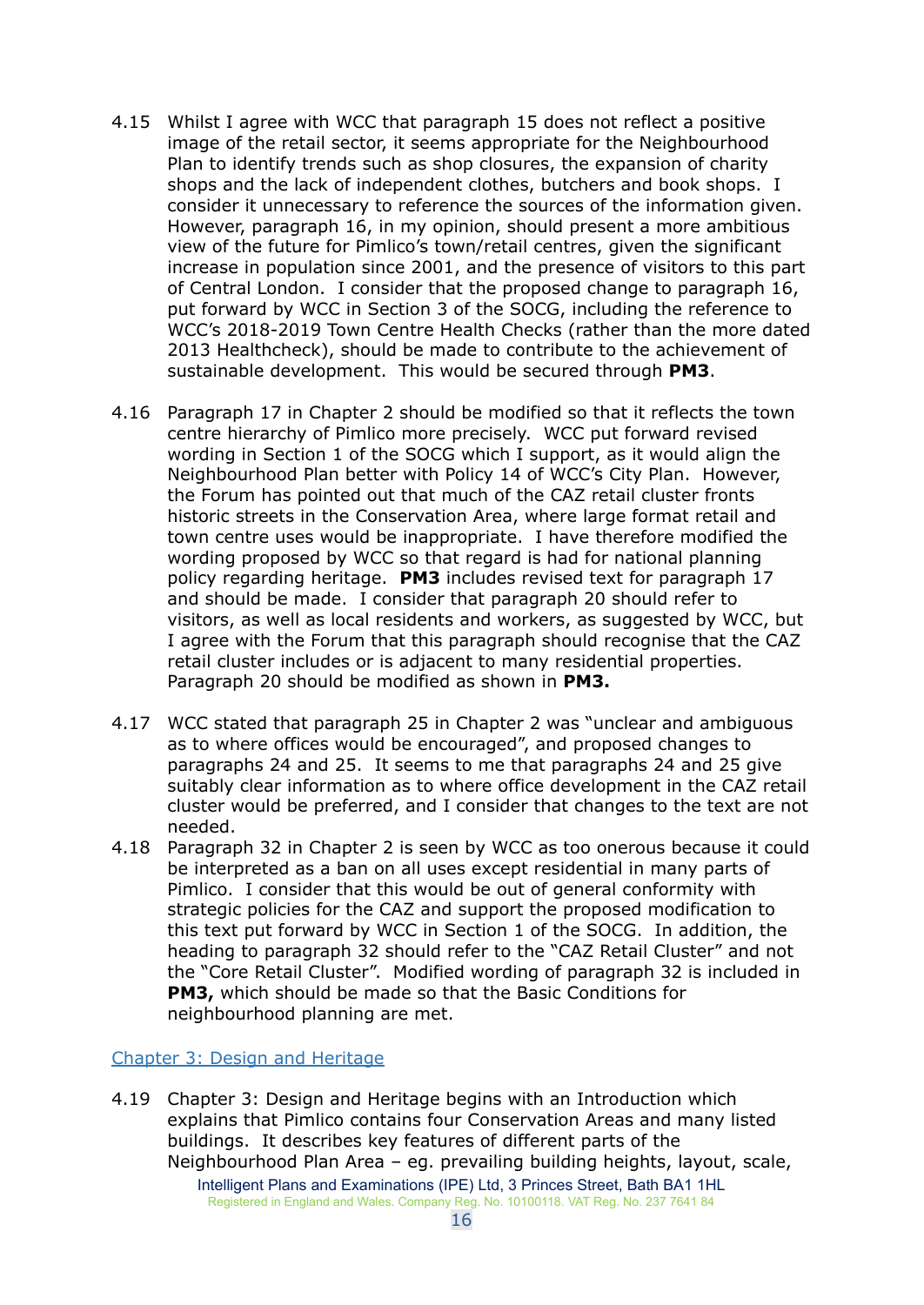styles and fabrics. Paragraph 1 refers to a map showing the Conservation Areas, and I recommend that this should refer to Map 4 for clarity, as in **PM4**. Modifications to the Introduction agreed by WCC and the Forum, and shown in Section 2 of the SOCG, helpfully confirm that Conservation Area Audits have been published by WCC. It is also agreed to modify the description of the CAZ Retail Cluster around Warwick Way and Wilton Road in paragraph 9 of the Introduction. I support these modifications, which should contribute to sustainable development and give general conformity with strategic planning policies.

- 4.20 Policy PIM 2 relates to Pimlico Conservation Area. In Section 1 of the SOCG, WCC proposed that the policy should seek to "preserve" rather than "respect" the townscape and views, which would better reflect the wording of national planning policy. In addition, WCC seeks removal of the reference to the openness of skies, with which the Forum disagrees. I note that ROK Planning on behalf of 4C Hotel Group objected to the second sentence of Policy PIM 2, describing it as too prescriptive and not reflecting different sites and visual contexts within Pimlico. I consider that the concept of "regard for the openness of skies" is vague, and the list of streets and views without descriptions as to what is special in each case could be too restrictive. The modifications proposed by WCC should be made to Policy PIM 2, and the Forum's observation in respect of building heights and a canyon effect should be moved to paragraph 14 of the supporting text. Policy PIM 2 should also refer to "map 5" rather than the "policy map", and Map 5 should have a modified key to replace "protected views" with "streets where the impact of development on views along and upwards should be assessed". The streets and views and listed townscapes in Policy PIM 2 should be deleted from the policy and placed alongside Map 5. **PM5** should be made to include these modifications so that Policy PIM 2 provides clarity, and has regard for national planning policy, and contributes to the achievement of sustainable development.
- 4.21 Policy PIM 3: Upward extensions in the Pimlico Conservation Area was criticised by WCC as too restrictive, and focusing too much on mansards, without sufficient regard to protecting listed buildings. Agreed wording to Policy PIM 3 A, set out in SOCG Section 2, would simplify the references to mansard roofs and add a reference to listed buildings. I support these modifications, as well as the agreed modifications to paragraphs 2-21 to refer to the Pimlico Conservation Area Audit rather than the Pimlico Design Guide, and to highlight the importance of trees in the Conservation Area, among other things. The last sentence in PIM 3 A, referring to the Pimlico Design Guide should be removed, but a cross-reference should be added to Appendix 1: Building heights and upward extensions. In addition, for clarity, the text headed "Non-Policy Guidance: PDG Roof Extension Principles" at the end of Policy PIM 3 should be re-located to Appendix 1, with some additional wording, as shown in **PM6**, to describe its status.
- 4.22 Section 1 of the SOCG indicates that there is a difference of opinion between WCC and the Forum over Policy PIM 3 B. WCC argues that the approach to mansard storey development is too prescriptive and not in accordance with City Plan Policies 39 & 40. Strategic Policy 39 in the City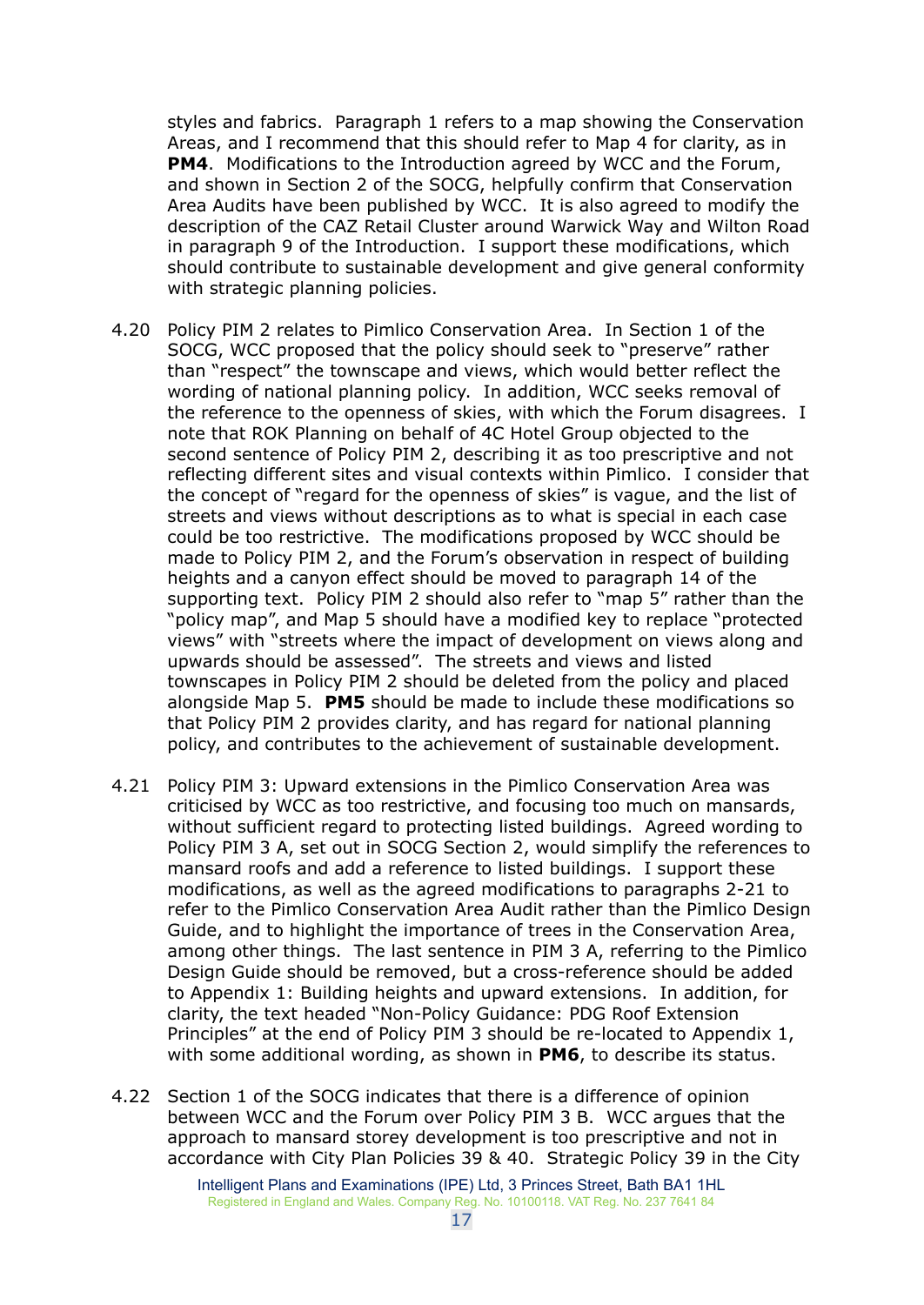Plan: Westminster's heritage - requires applicants for development to fully assess the likely impact of their proposals in advance. I note that paragraph 39.14 requires consideration of the effect on Conservation Areas and their settings. Applications should demonstrate a full understanding of the significance of the area and a positive contribution to character and appearance in terms of buildings, landmarks, views, trees etc. The City Plan's Policy 40: Townscape and Architecture requires development to be sensitively designed, having regard to the prevailing scale, heights, character, building lines and plot widths, among other things. Roof extensions and Westminster views are addressed in Policy 40, and Policy 41 concerns Building height. I agree with WCC that PIM 3 B is complex and lacks clear justification and consider that the City Plan policies should give substantive protection against the harmful development of mansards.

- 4.23 The Forum is concerned that previous planning decisions have not followed the guidance in the Pimlico Conservation Area Audit and have permitted upward development which the Audit indicated would be unacceptable. However, I note that City Plan 2019-40 is a new, recently adopted plan (April 2021) with detailed and firm policies for roof extensions and uniformity. I therefore propose that PIM 3 B is deleted and a new clause e) be added to PIM 3 A concerning single storey mansard extensions, as put forward by WCC in Section 1 of the SOCG. I have taken account of the Forum's misgivings over Policy 40 E 2 of the City Plan, but this is part of the adopted planning framework. I conclude that **PM6** to modify Policy PIM 3 should be made. The modification should enable applications to be considered individually on a case-by-case basis, which should contribute to the achievement of sustainable development in general conformity with City Plan Policies 39-41.
- 4.24 Section 3 of the SOCG explains differing opinions about paragraph 24 which follows Policy PIM 3. I consider that reference to the "liberalisation of existing policy" is debateable and emotive. However, a reference to potential for increasing the local housing stock whilst retaining an attractive roofline seems entirely appropriate. I put forward revised text in **PM6** to cover this point and contribute to the achievement of sustainable development.
- 4.25 Policy PIM 4: Design in the Pimlico Conservation Area was supported in principle by WCC at the Regulation 16 consultation stage, although it was argued that the policy should have regard to the need to preserve listed buildings and other heritage features such as shopfronts. Section 2 of the SOCG includes agreed modifications to clauses A, F and G of PIM 4 which address these concerns. I consider that these modifications which have regard for national planning policy on protecting heritage should be made. The Forum proposed that the label on Page 26 should include a cross reference to Policy PIM 4 B. I agree that this should be added, as in **PM7**, so that regard is had for paragraph 16 of the NPPF. The Forum advised that PIM 4 C is "a direct quote from paragraph 4.15" of the Pimlico Conservation Area Audit, and I agree with the Forum that this could be referenced at the end of Policy PIM 4. I propose that a reference should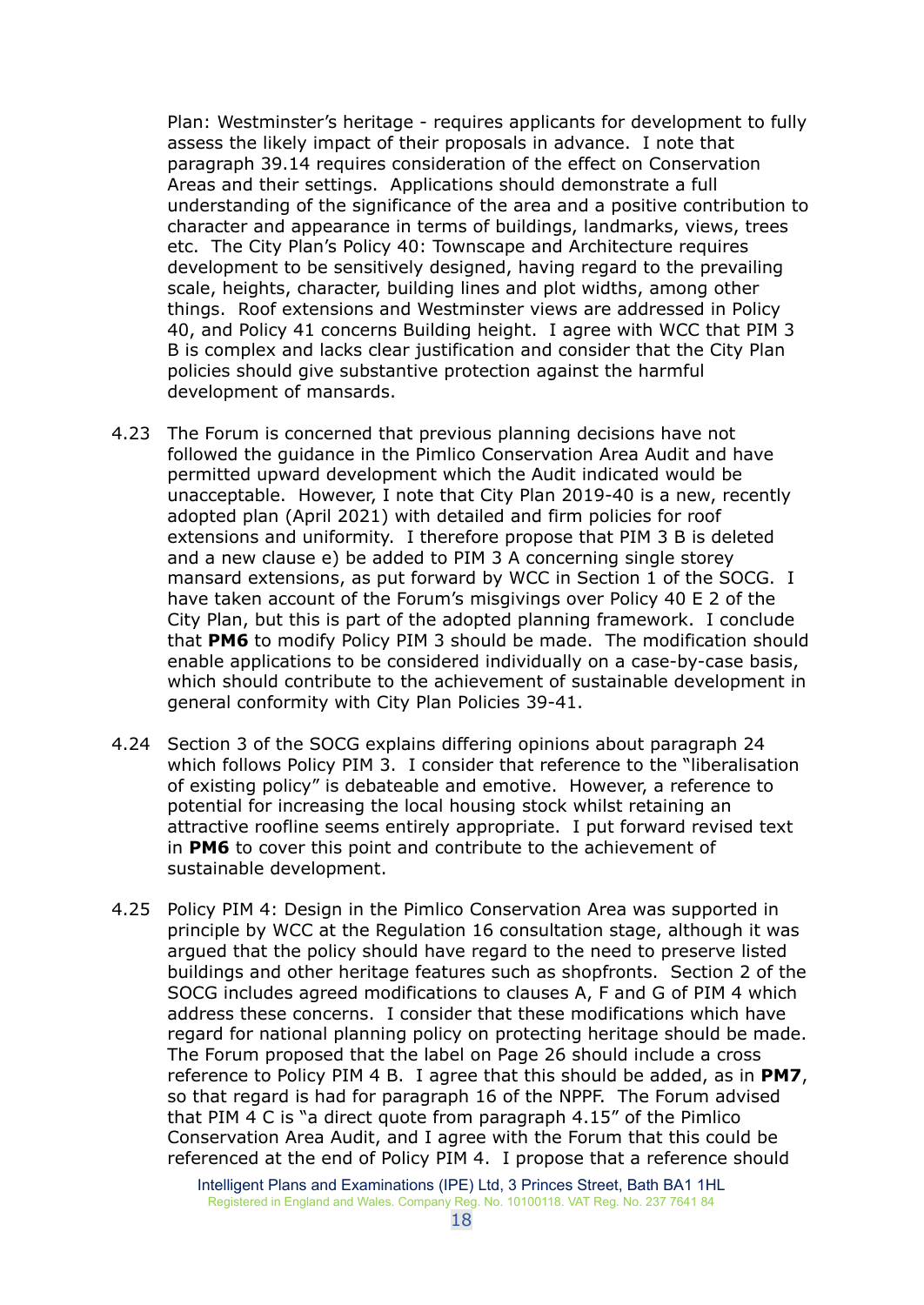replace paragraph 25, which reads to me as an unhelpful comment on earlier planning decisions. Paragraph 25 should be modified, as in **PM7**, to refer to the Conservation Area Audit and provide clarity for readers as sought in paragraph 16 of the NPPF.

- 4.26 Policy PIM 4 E seems ambiguous to me, as demonstrating "a high quality of design" could be interpreted in different ways. Paragraph 26 of the Plan points out that the conversion of shops to residential use can create a deadening effect to the frontage and it favours a different design approach (from installing opaque or reflective glass in old shopfronts). WCC put forward modified wording as shown in Section 1 of the SOCG, with which the Forum did not agree. However, in order to secure general conformity with City Plan Policy 40: Townscape and architecture, I propose that modification to clause E be made, as put forward by WCC, and as shown in **PM7.** I note the difference of opinion between WCC and the Forum over clause I, on projecting porches over external basement doors. It seems to me that the wording is clear in stating that such development is usually unacceptable but may be permissible in exceptional circumstances. The clause gives appropriate flexibility to the decision-maker and need not be modified.
- 4.27 Agreement was reached between WCC and the Forum to change the heading to PIM 5, so that it refers to Peabody Avenue Conservation Area and requires development proposals to preserve and enhance the character of the Conservation Area. WCC contended that the last sentence of the policy should be deleted as it could be overly restrictive and relate to development outside as well as within the Conservation Area; it could also conflict with Policy PIM 11 of the Neighbourhood Plan. The Forum agreed to its deletion, providing that the reference heights in Policy PIM 11 are retained. I note that modifications to paragraphs 32 and 33 were agreed and included in Section 2 of the SOCG. I recommend that the last sentence of PIM 5 is removed, as in **PM8**, for clarity.
- 4.28 Policies PIM 6 and PIM 7 relate to Lillington and Longmore Gardens Conservation Area and Dolphin Square. Providing the modifications contained in Section 2 of the SOCG are made, I am satisfied that these policies meet the Basic Conditions for neighbourhood planning. However, I consider that paragraph 42 should be modified, and comment on the type of housing accommodation which would be acceptable in Dolphin Square should be left to Chapter 4 of the Neighbourhood Plan. **PM9** should be made to achieve sustainable development and for general conformity with Westminster's housing policy. Section 2 of the SOCG also proposes a changed title for Policy PIM 8, so that it covers "Additional unlisted buildings and structures of merit". I support this modification and the added reference to Policy 39 of the City Plan, which will give general conformity with the City Plan.
- 4.29 WCC proposed changes to paragraph 43 to provide additional information as to when phone boxes could be removed without planning permission. It noted that Appendix 3 did not include a photograph of the red phone boxes proposed for inclusion as non-designated heritage assets. I agree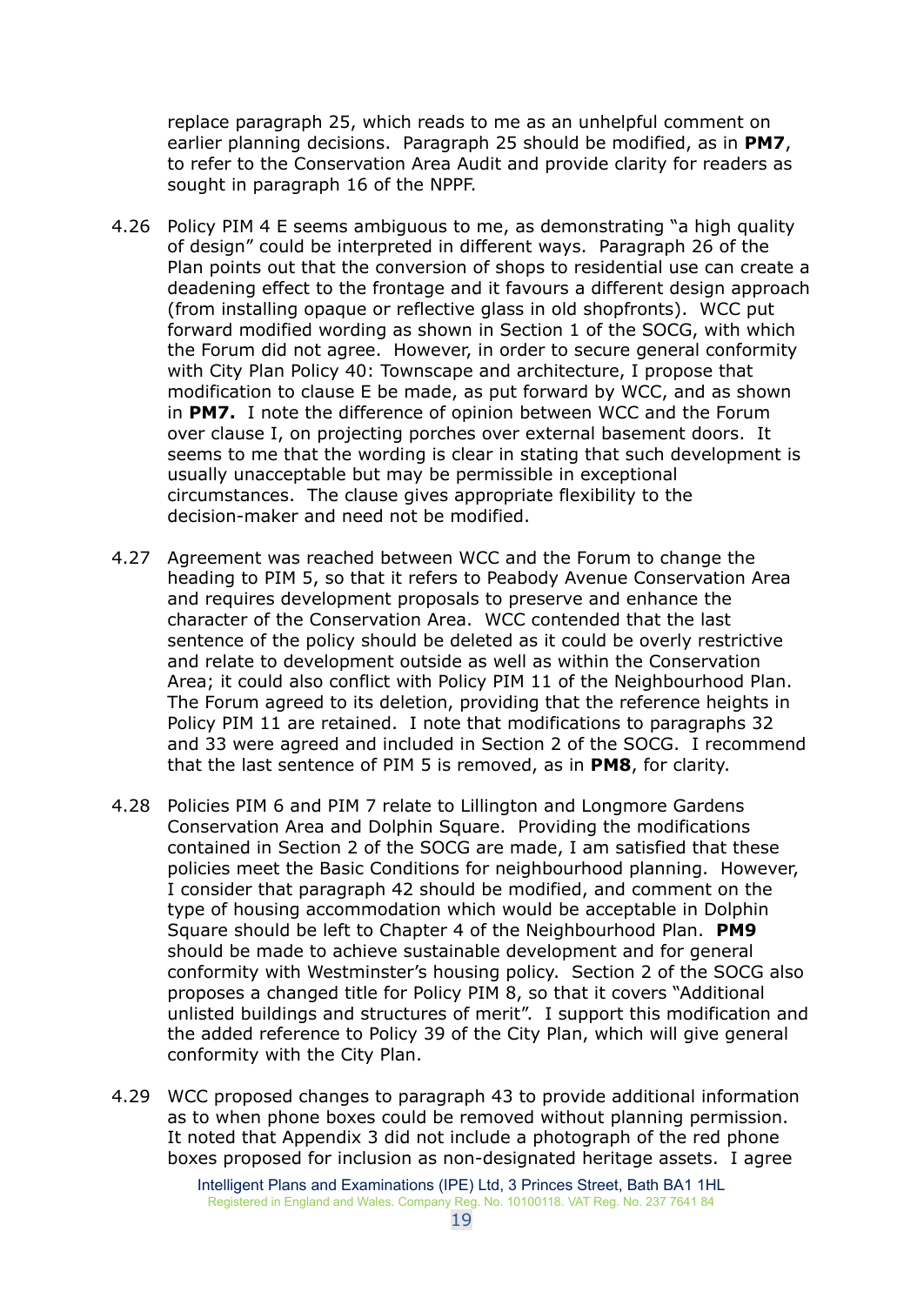with the Forum that the proposed additional text would be lengthy, but it provides a full account of the current situation. I therefore support the provision of information in paragraph 43 regarding relevant planning procedures, along with an additional photograph in Appendix 3, as set out in **PM10**. I appreciate that this new Pimlico Neighbourhood Plan has included a detailed assessment of local heritage assets and is able to update or supplement the existing Conservation Area Audits. However. I consider that the negative statement in the third sentence of paragraph 43 about the Audits is unhelpful to the pursuit of sustainable development and should be deleted.

- 4.30 Regarding PIM 9: Design Review Panel, WCC objects to the policy, guidance and reasoned justification as they do not relate to land use matters. The PPG on Neighbourhood Planning (paragraph 004) makes clear that the role of neighbourhood plans is to provide plans relating to the use and development of land, and supporting wider strategic policy objectives which will be used for determining planning applications in the neighbourhood area. PIM 9 requiring WCC to change its planning processes and procedures goes beyond these powers and does not therefore meet the Basic Conditions for neighbourhood planning. WCC advises that it has a Design, Conservation and Sustainability team which works alongside planning officers, and provides expert advice at pre-application stage onwards in the decision-making process for planning applications. WCC has previously considered the use of design review panels but has ruled them out. Whilst the London Plan Policy D4 recognises that design review panels can be useful for independent scrutiny, it does not require them as necessary. Clause D of the London Plan policy states that the design of development proposals should be thoroughly scrutinised by borough planning, urban design and conservation officers. Development proposals referable to the London Mayor must have undergone at least one design review early in their preparation, but the Pimlico Neighbourhood Plan need not repeat this requirement. 7
- 4.31 The development control system enables the Forum as well as local residents and stakeholders, to comment on all planning applications and read/see all the submitted supporting material. Although the Forum proposed some modifications to Policy PIM 9 in Section 1 of the SOCG, I consider that they do not overcome the objection that this policy would be interfering with the practice and processes of the local planning authority. The Forum clearly has concerns about the effect of future development on the village feel to Pimlico, arguing that there has been a "history of unattractive and jarring developments". However, the new London Plan and City Plan contain strong policies to secure high quality design in the future. I conclude that Policy PIM 9 does not meet the Basic Conditions, in particular it does not have regard for national planning policy on neighbourhood plans. Policy PIM 9, paragraphs 44-51 and the Non-Policy Guidance, described on Page 36, should be deleted, in accordance with **PM11**.

 $<sup>7</sup>$  NPPF, paragraph 16 f).</sup>

Intelligent Plans and Examinations (IPE) Ltd, 3 Princes Street, Bath BA1 1HL Registered in England and Wales. Company Reg. No. 10100118. VAT Reg. No. 237 7641 84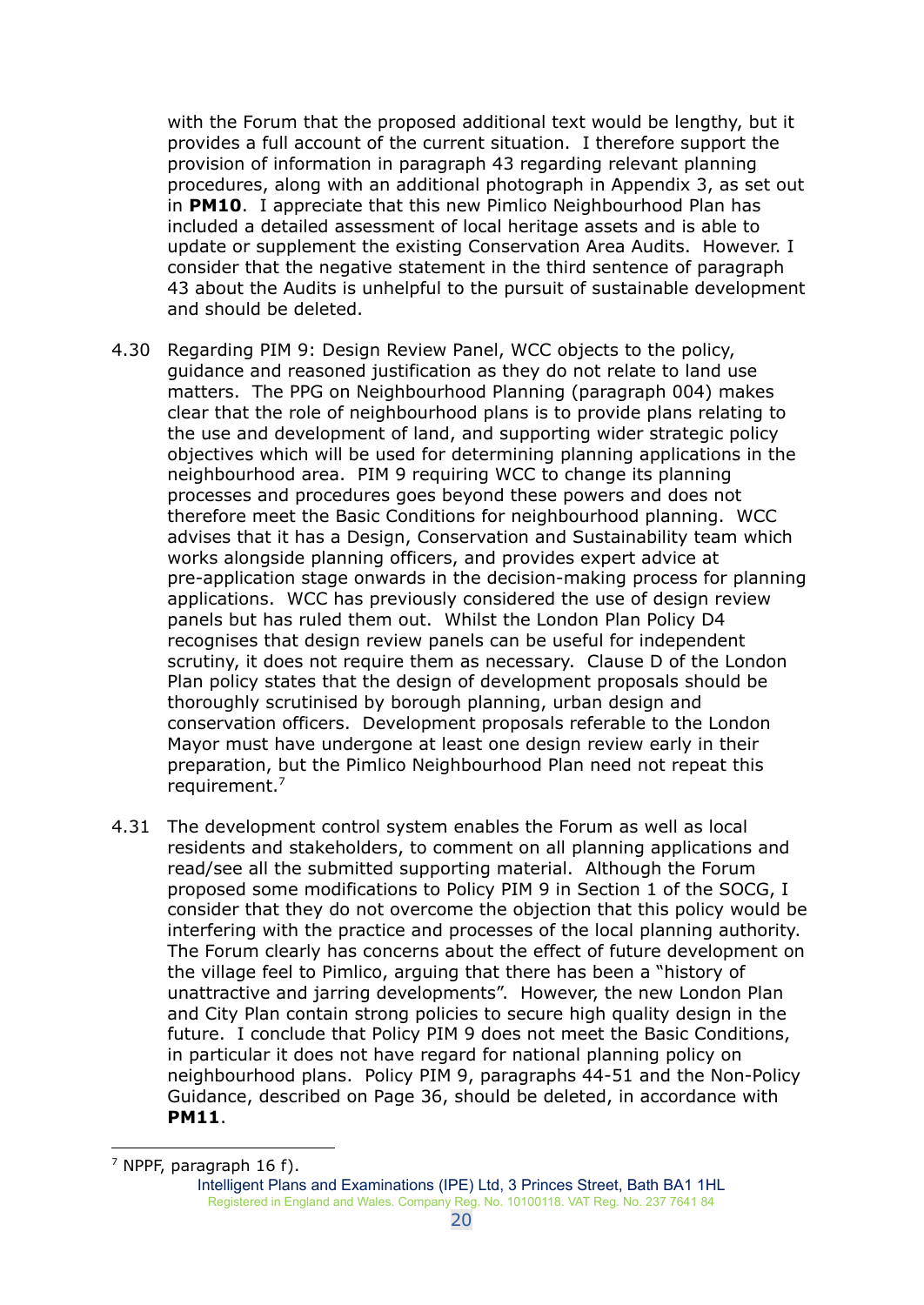- 4.32 Section 2 of the SOCG includes agreed changes to the wording for Policy PIM 10: Shopfronts and Signage (including Hotels) which I support to meet the Basic Conditions. Having regard for concerns raised by ROK Planning, I am satisfied that the modified wording of PIM 10 b should enable developers and decision-makers to assess appropriately any impact on original architectural detail. Section 3 of the SOCG sets out proposed changes to PIM 10 c to make it less prescriptive, and move details, eg. compliance with latest British Standards for energy efficiency, to the reasoned justification. I consider that the revised wording put forward by WCC would satisfactorily describe the types of lighting which cause problems to the character of the area. **PM12** should be made, so that regard is had for paragraph 16 of the NPPF. In addition, I raised questions about Policy PIM 10 (see question 8 of my letter to the Forum of 27 October 2021), stemming from objections to the policy made by ROK Planning. The Forum's response, 16 November 2021, put forward a modification to the first sentence of Policy PIM 10, which I have included in **PM12** for clarity having regard for national planning policy.
- 4.33 ROK Planning, and Montagu Evans on behalf of Vitcorp Ltd objected to Policy PIM 11, arguing that the approach to Tall Buildings was too restrictive and not in general conformity with Policy 41 of the City Plan or Policy D9 of the London Plan. WCC pointed out that Tall Buildings are described differently in the London Plan and Westminster City Plan than is implied in Policy PIM 11 of the Pimlico Neighbourhood Plan. In Section 2 of the SOCG, there is agreement that the title of the policy should be changed from Tall buildings to Building Height. I consider that this modification is needed to achieve general conformity with the London Plan and City Plan and their policies for Tall Buildings.
- 4.34 The policy defines reference heights for different parts of Pimlico, and the supporting text refers to the illustrations in Appendix 1 which provide evidence of the low-rise nature of Pimlico. The Forum advised that Policy PIM 11 had been developed in consultation with Historic England, and I appreciate from my site visit that Pimlico contrasts with many other parts of Central London where tall buildings are more prevalent, if not dominant. ROK Planning advised that the Westminster Buildings Height Study (2019), an evidence document which backs the City Plan 2019-40, did not identify Pimlico as one of the areas suitable for tall buildings. The Forum has put forward modifications to Policy PIM 11 to remove references to "tall buildings" and relocate the description of reference heights to the reasoned justification. It has confirmed that the illustrations in Appendix 1 are based on OS data at February 2020. However, I propose modifications to the title of Map 9 as in **PM13** to clarify that Map 9 relates to the Pimlico Neighbourhood Plan Area and not the Conservation Area, and to state that it shows the different average heights of buildings. I also recommend further modification of the Forum's proposed change to Policy PIM 11 clause B and the supporting text, to clarify the wording and aid planning officers' decision making. I consider that the modified policy, with new paragraphs 52-55 and amended Map 9, as set out in **PM13**, should be retained in the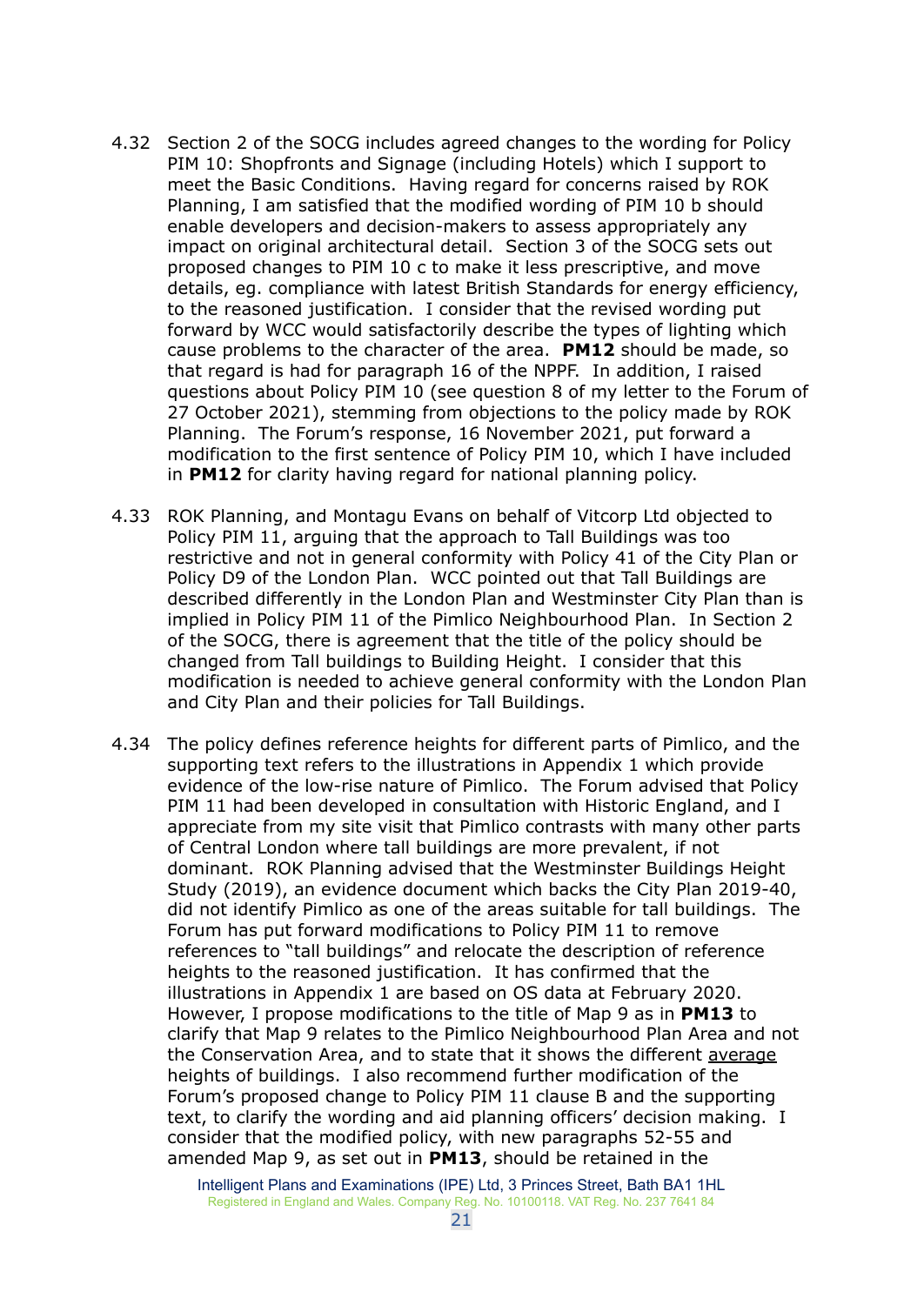Neighbourhood Plan, so that the character of Pimlico with its Conservation Areas and listed buildings is protected. Then the Plan will be in general conformity with strategic policy and contribute to the achievement of sustainable development.

4.35 Section 2 of the SOCG includes agreed modifications to Policy PIM 12 and Map 6, which will ensure that the Plan has regard for national planning policy to preserve or enhance the character and appearance of Conservation Areas, and take account of unlisted buildings and structures of merit. As long as the agreed modifications, and modifications proposed in **PMs 4-13** are made, I conclude that the policies in Chapter 3 will meet the Basic Conditions.

#### <span id="page-21-0"></span>Chapter 4: Housing and Hotels

- 4.36 Chapter 4: Housing and Hotels begins by describing the population and household numbers in Pimlico, and the housing structure eg. almost 80% of homes have 2 bedrooms or fewer. Concerns raised by residents about housing provision are summarised, beginning with difficulties for growing families trying to stay in Pimlico due to the lack of/price of family-sized homes. The recent increase in very short term or holiday lets in the area, acting against the preferences of local people for a more stable and rooted community, is described. Due to its proximity to Victoria station, however, it is recognised that Pimlico has long had many small hotels serving visitors to London.
- 4.37 Section 2 of the SOCG sets out agreed modifications to the title of PIM 13, so that it addresses "Residential conversions and extensions", and modifications to clause A, both of which I support. WCC objected to clause B of Policy PIM 13 as being contrary to Policy 8A of the City Plan, which seeks the provision of new homes through upward extensions, and reflects up-to-date evidence showing that Westminster needs new housing of all sizes. The Forum contends that the housing stock in Pimlico does not enable growing families to move to housing with additional bedrooms, resulting in a lower percentage of children at each age band in Pimlico, compared with Westminster as a whole. The Forum submitted a paper, Housing Stock Issues in Pimlico: Moving up and down the Housing Ladder, which provides area-based evidence to support clause B, albeit it does not post-date the 2011 Census. The paper also refers to information from a local estate agent which confirms the Forum's view that there is very little housing stock on one level, suitable for elderly people wishing to downsize from family-sized properties in Pimlico.
- 4.38 Whilst Policy PIM 13 B must be in general conformity with Policy 8A of the City Plan and not stifle the provision of much-needed new housing of all types, I appreciate the Forum's aim to encourage development which benefits Pimlico's residents and their specific housing needs. I therefore propose modified wording of clause B so that it favours, but does not demand, the provision of mansards or roof extensions combined with the existing unit below to produce a family-sized dwelling. I recommend modification to paragraph 8, to confirm that all conversions and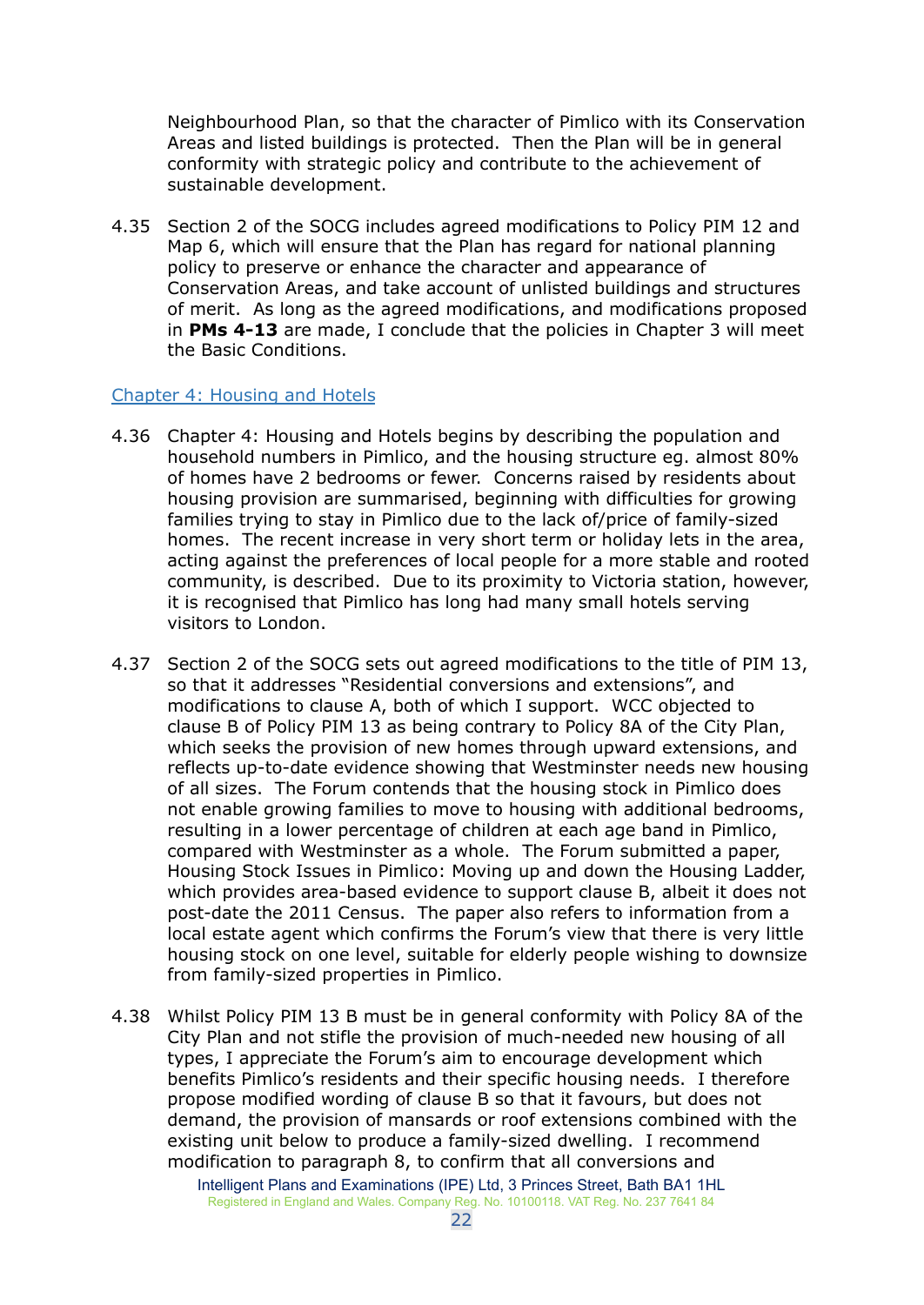extensions to the housing stock should be of high quality, not "attractive enough to longer term residents". Paragraph 9 should also be modified, to make clear that the provision of new housing as well as house extensions will not be ruled out. **PM14** should be made to achieve general conformity with the City Plan, and to contribute to sustainable development.

- 4.39 Section 2 of the SOCG shows agreed changes to Policy PIM 14, including a new title "New housing", with modified wording to paragraphs 10 and 11, which I support as necessary to meet the Basic Conditions. Section 1 of the SOCG indicates that WCC and the Forum disagree about the wording of clause B. I consider that WCC's proposed wording, requiring new homes to be accessible and adaptable or adapted for wheelchair users should mean that new homes would be suitable for elderly people. Clause B should be modified as in **PM15** so that Policy PIM 14 will contribute to sustainable development.
- 4.40 I appreciate the desire of the Forum to secure affordable housing for people living in Pimlico, and to prioritise intermediate housing for key workers with local connections. However, as WCC points out, planning policy does not enable housing to be directed to specific groups (such as intermediate housing for key workers) in a neighbourhood plan area. It is for a Council as housing authority rather than the planning authority to decide how affordable homes are allocated. Policy PIM 15 conflicts with Policies 8, 9 and 10 of the City Plan, which, as WCC points out, are based on robust evidence of acute need for social and intermediate housing across Westminster. In addition, Policy 9G states that the mix and size of affordable housing will be determined by identified need within the Council's Annual Affordable Housing Statement. I therefore support the modifications to Policy PIM 15 and the supporting text in paragraphs 15 and 16, as proposed by WCC in Section 1 of the SOCG. Having regard for national planning policy and for general conformity with the City Plan, the modifications in **PM16** should be made.
- 4.41 Policy PIM 16: Hotels and short term let properties is followed by reasoned justification in paragraphs 17-21. I support the modified wording of Policy PIM 16, clauses A-D, included in Section 2 of the SOCG, to meet the Basic Conditions for neighbourhood planning. Paragraph 20 was said by WCC to be slightly contradictory with the policy, which discourages new hotels in residential areas. ROK Planning objected on the grounds that the policy was unduly prohibitive of new hotel development in Pimlico, and not in general conformity with Policy 15 of the Westminster City Plan. I consider that the reasoned justification for Policy PIM 16 should state more clearly where new hotel development might be acceptable, with reference to the town centre hierarchy. I recommend that the wording put forward by both the Forum and WCC in Section 1 of the SOCG, should be included in paragraph 20 of the Neighbourhood Plan, as in **PM17** for clarification.
- 4.42 Paragraph 21 suggests that some housing development in practice operates as hotels, often with relatively short-term lets. WCC suggested that paragraph 21 could include a cross-reference to Policy 8 of the City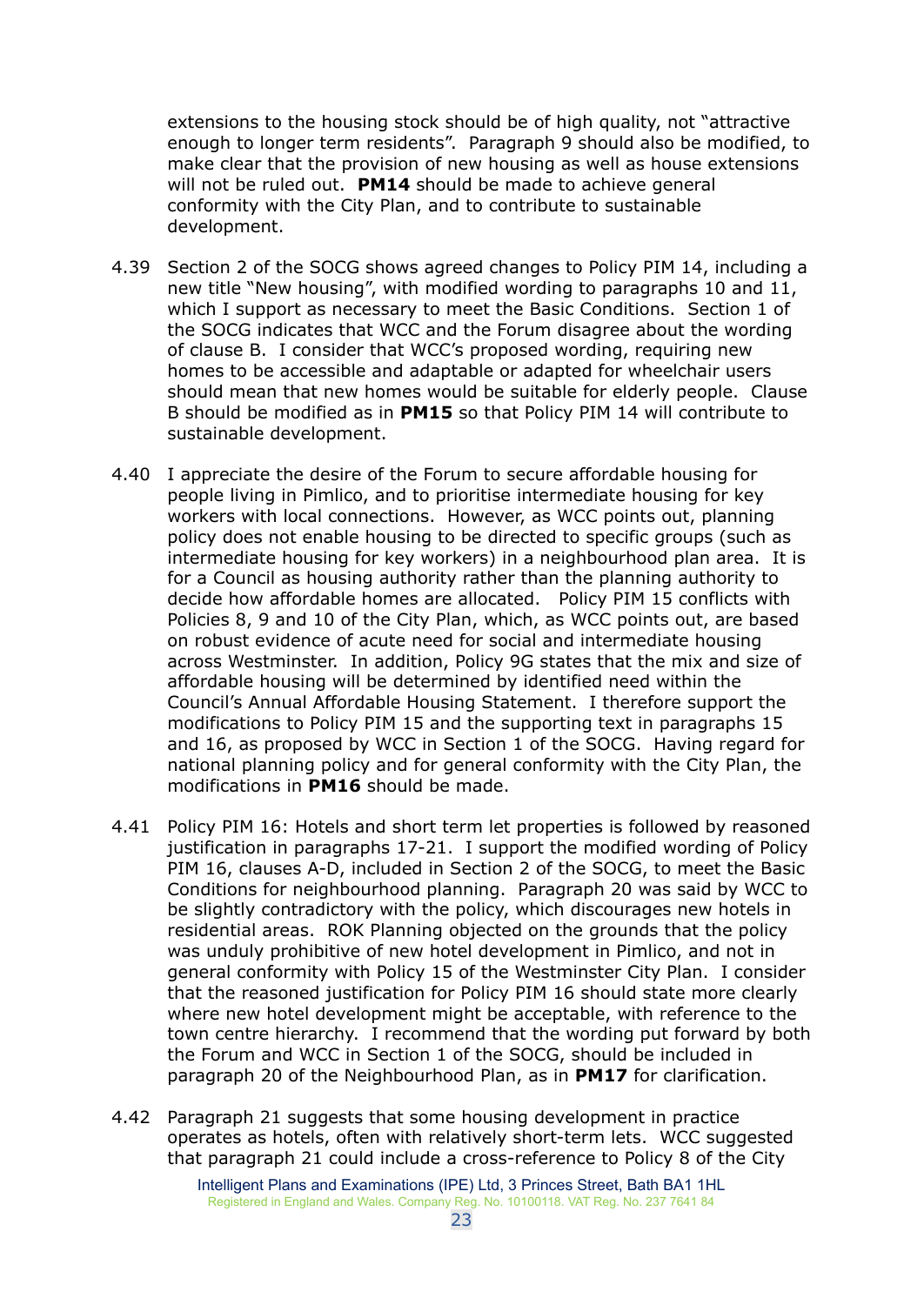Plan and its reasoned justification. As housing delivery of a high quality in the right locations which meets identified need is a complex matter, I agree that readers and users of the Plan should be directed to the City Plan, and propose that paragraph 21 of the Neighbourhood Plan is modified, having regard for paragraph 16 of the NPPF. Paragraph 18 refers to streets which are "almost entirely residential", then "have a predominantly residential character", are "substantially residential or close to residential properties". The wording should be modified, in my opinion, to provide clarity for Plan readers and use, and to contribute to sustainable development. **PM17** includes all these modifications to Policy PIM 16 and paragraphs 18,20 and 21, and should be made so that the Plan will contribute to the achievement of sustainable development and be in general conformity with the City Plan.

4.43 Providing the agreed modifications, and modifications proposed in **PMs 14**-**17** are made, the policies in Chapter 4 will meet the Basic Conditions.

## <span id="page-23-0"></span>Chapter 5: Open spaces, pedestrian and transport facilities, protecting the environment

- 4.44 Policy PIM 17 seeks to protect and maintain Local Green Spaces (LGSs). The NPPF enables neighbourhood plans to designate land as LGS, subject to conditions described in its paragraphs 101 & 102. WCC pointed out that almost all the named spaces in Policy PIM 17 are already afforded protection as being Registered Historic Parks, London Squares and/or Conservation Areas, as well as being identified as open space in City Plan strategic Policy 32. The NPPF indicates that the designation should be used only when specific conditions are satisfied, and the PPG<sup>8</sup> advises that, if land is already protected by designations which offer protection, such as conservation areas, consideration should be given to whether any additional local benefit would be gained by designation as Local Green Space.
- 4.45 All the proposed LGSs in Pimlico, except for Bessborough Gardens, are within Conservation Areas. The latter have protection from the Register of Historic Parks and Gardens, or the London Squares Preservation Act.
- 4.46 WCC queried whether landowners were consulted on the proposed LGS designation sufficiently early. The Forum advised that consultation was carried out at Regulation 14 stage, and subsequently in respect of private gardens at Eccleston Square and Warwick Square. The Table submitted in response to my preliminary questions provides comments by WCC and the Forum in relation to PIM 17 and confirms that all relevant owners were consulted. I have seen no objections to the proposed LGS designations from landowners.
- 4.47 On my site visit, I saw all the proposed LGSs and can understand their importance to the local community in this part of Westminster, especially as many homes lack gardens or private open space. Even the private

<sup>8</sup> PPG Reference ID: 37-011-20140306.

Intelligent Plans and Examinations (IPE) Ltd, 3 Princes Street, Bath BA1 1HL Registered in England and Wales. Company Reg. No. 10100118. VAT Reg. No. 237 7641 84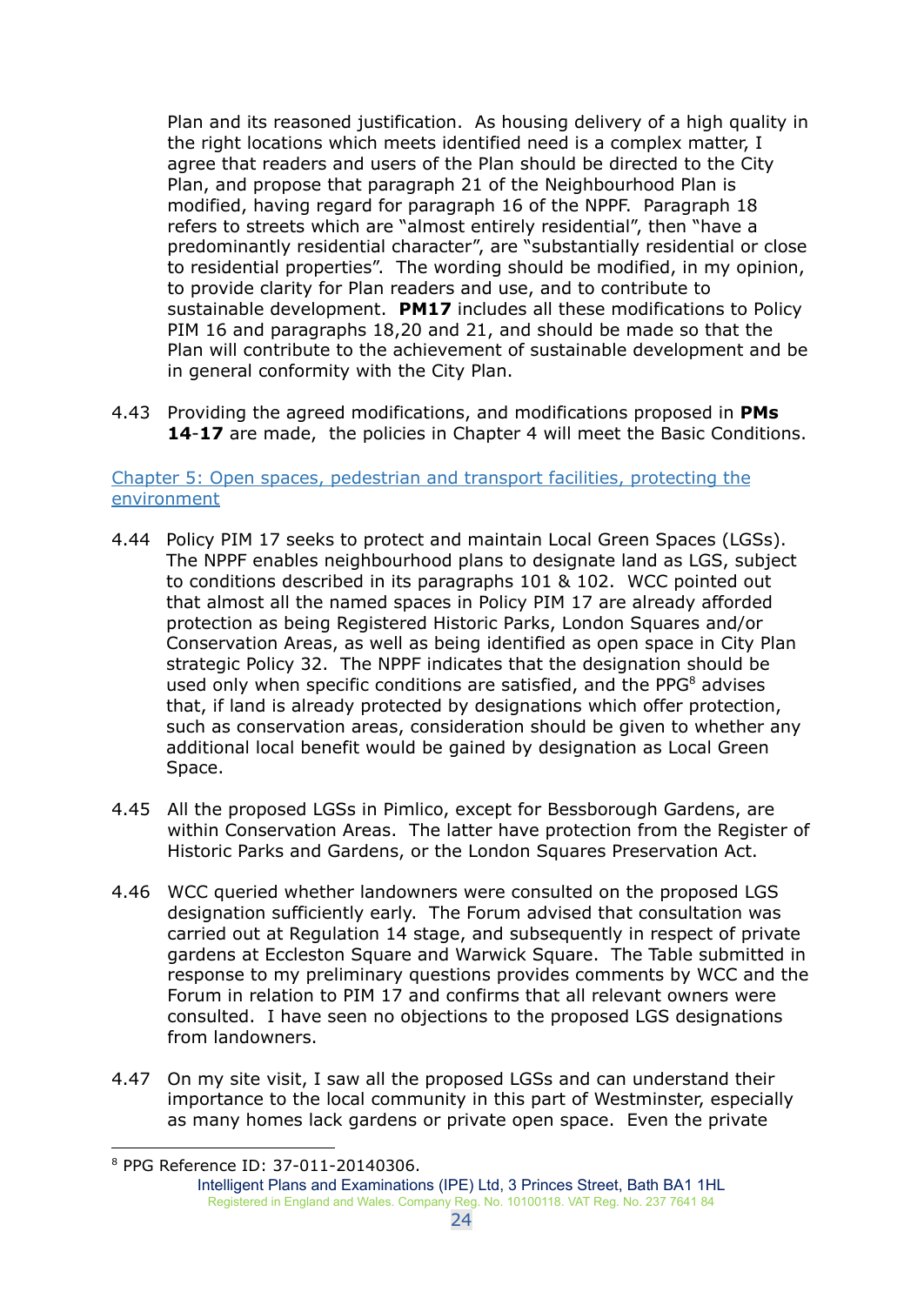spaces at Eccleston Square and Warwick Square contribute visually to a quiet and green environment for neighbouring residents and people walking past. In combination, I consider that all the spaces provide green areas which contribute significantly to the character of Pimlico. The areas are all close to the communities they serve and are not extensive tracts of land. However, having regard for national planning policy and the PPG, I consider that as these spaces are already afforded protection, no additional local benefit would accrue if they were designated as LGS. Accordingly, I propose modifications to Policy PIM 17, so that the LGS designation is removed and replaced with a reference to Green squares and gardens. The supporting text and Appendix 4 should also be modified to refer to the Green squares and gardens, rather than LGSs, but to acknowledge that they have importance to their local communities. The key to Map 7 should be modified, as in Section 2 of the SOCG, and to refer to the places marked green as Green squares and gardens. Policy PIM 17 should also be modified to refer to Map 7 instead of the Policies Map. **PM18** should be made so that regard is had for national planning policy, and so that the Plan contributes to the achievement of sustainable development.

- 4.48 Policies PIM 18 and PIM 19 seek the preservation of open spaces and enhancement of the public realm, with space favouring pedestrians over vehicles. Section 2 of the SOCG sets out some agreed modifications to these policies, which I support in order to meet the Basic Conditions. Transport for London (TfL) expressed disappointment that the Neighbourhood Plan makes no reference to the Mayor of London's Healthy Streets Approach, Vision Zero or the targets to increase active travel and use of public travel while reducing car journeys. However, TfL expressed its support for Policies PIM 19 and PIM 22 of the Pimlico Neighbourhood Plan. The Forum questioned why the Plan should repeat strategic policy, but in its letter to me dated 16 November 2021, made reference to Policies T2 and T6 of the London Plan on car parking standards and healthy streets. I consider that, having regard for national planning policy and to demonstrate general conformity with the London Plan, the Neighbourhood Plan should refer to the Mayor of London's Healthy Streets approach, and targets to increase active travel and public transport usage, as in **PM19**. The Forum agreed that the supporting text to Policy PIM 19 could be modified to state that Vauxhall Bridge Road forms part of TfL's Road Network. Paragraph 15, following Policy PIM 19, should be modified as shown in **PM19**, so that regard is had for national planning and transport policy.
- 4.49 Policies PIM 20 and 21: Crossings from Nine Elms to Pimlico and Riverside activities arguably address in part the concerns of a respondent that the southern part of Pimlico merits more attention. Section 2 of the SOCG includes agreed modifications to the title and first bullet point of Policy PIM 20, which have my support and should be made, should give clarity and have regard for paragraph 16 of the NPPF. Section 3 of the SOCG indicates some disagreement between WCC and the Forum over bullet points 4 and 5 of Policy PIM 20. I note the consultation response from a respondent that the Plan acknowledges the potential negative impacts of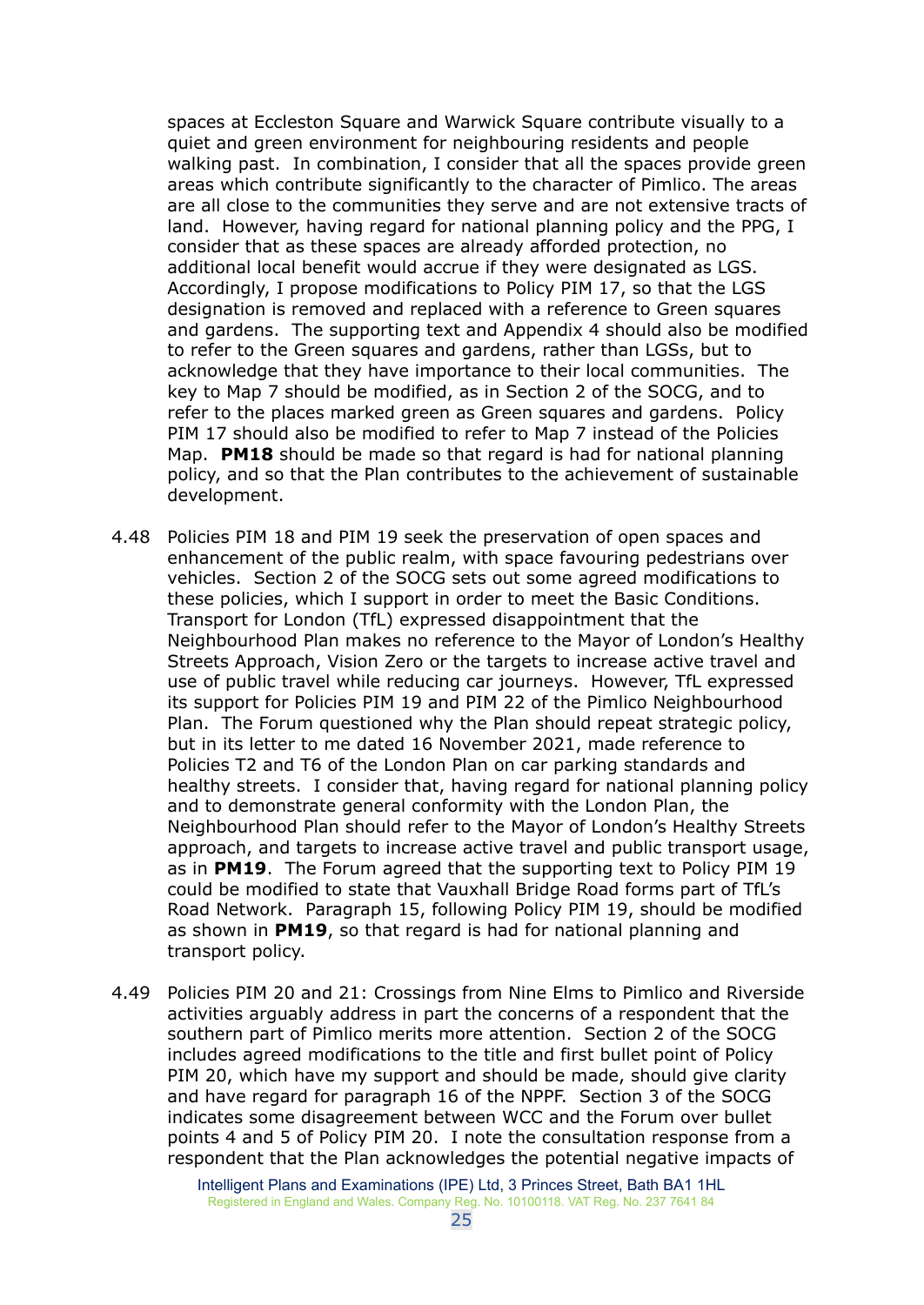the proposed Nine Elms pedestrian bridge, but not its potential benefits. I agree with WCC that the policy wording could be read to imply that more people walking and cycling through Pimlico would be a problem, contrary to City Plan Policy 25, which seeks to prioritise walking and cycling in the city. I also accept that it could be difficult to manage pedestrian and cycling movements as Policy PIM 20 states. I therefore propose that PIM 20 is modified as suggested by WCC in Section 3 of the SOCG, for general conformity with the City Plan and so that the Plan contributes to sustainable development. For similar reasons, PIM 20 should include a reference to the achievement of high environmental standards, as requested by Clean Air in London and as written in the Forum's reply of 16 November 2021 to my preliminary questions. **PM19** should be made, accordingly.

- 4.50 Section 2 of the SOCG includes modifications to Policy PIM 21 A-B which have my support, and should be made. Clean Air in London also suggested that Policy PIM 21: Riverside activities should encourage high environmental standards, and I recommend that the modification put forward by the Forum in its letter to me of 16 November 2021 should be made. The Port of London Authority welcomed the specific river-related policies in the Pimlico Neighbourhood Plan and expressed support for a future continuous riverside walk along the northern bank of the Thames. It requested a reference in Policy PIM 21 to its document "A Safer Riverside Guidance", so that appropriate riparian life-saving infrastructure be considered when development proposals are put forward. I recommend that the Guidance is referenced within Policy PIM 21. **PM20** should be made, to include the above modifications and secure sustainable development.
- 4.51 Policy PIM 22: Wilton Road/Warwick Way public realm, should enhance the CAZ Retail Cluster and make it a more attractive destination for shoppers and visitors. I strongly support the aims of the policy and consider that its delivery should address some of the issues identified by a respondent to the Regulation 16 consultation exercise. Paragraphs 25–29 of the Plan identify specific local problems and steps which would improve matters, and in principle these should drive implementation of the policy. The Forum advises that these are creative ideas which have come from the local community. Small modifications to A and B of Policy PIM 22 were agreed and set out in Section 2 of the SOCG, which I support. In Section 3 of the SOCG, WCC proposed some modifications to the text, to remove reference to how schemes should be funded, to recognise that parking is a strategic planning matter and add a reference to parking for disabled people. Although the Forum did not agree in full with these modifications, in order to achieve sustainable development and having regard for national planning policy, I recommend that paragraph 27 is modified as shown in **PM21**.
- 4.52 Policy PIM 23: Renewable energy and air quality begins by stating that all development should aim to achieve zero local emissions and not lead to further deterioration of poor air quality. Section 1 of the SOCG indicates that WCC had some concerns with the policy, stating that it was contrary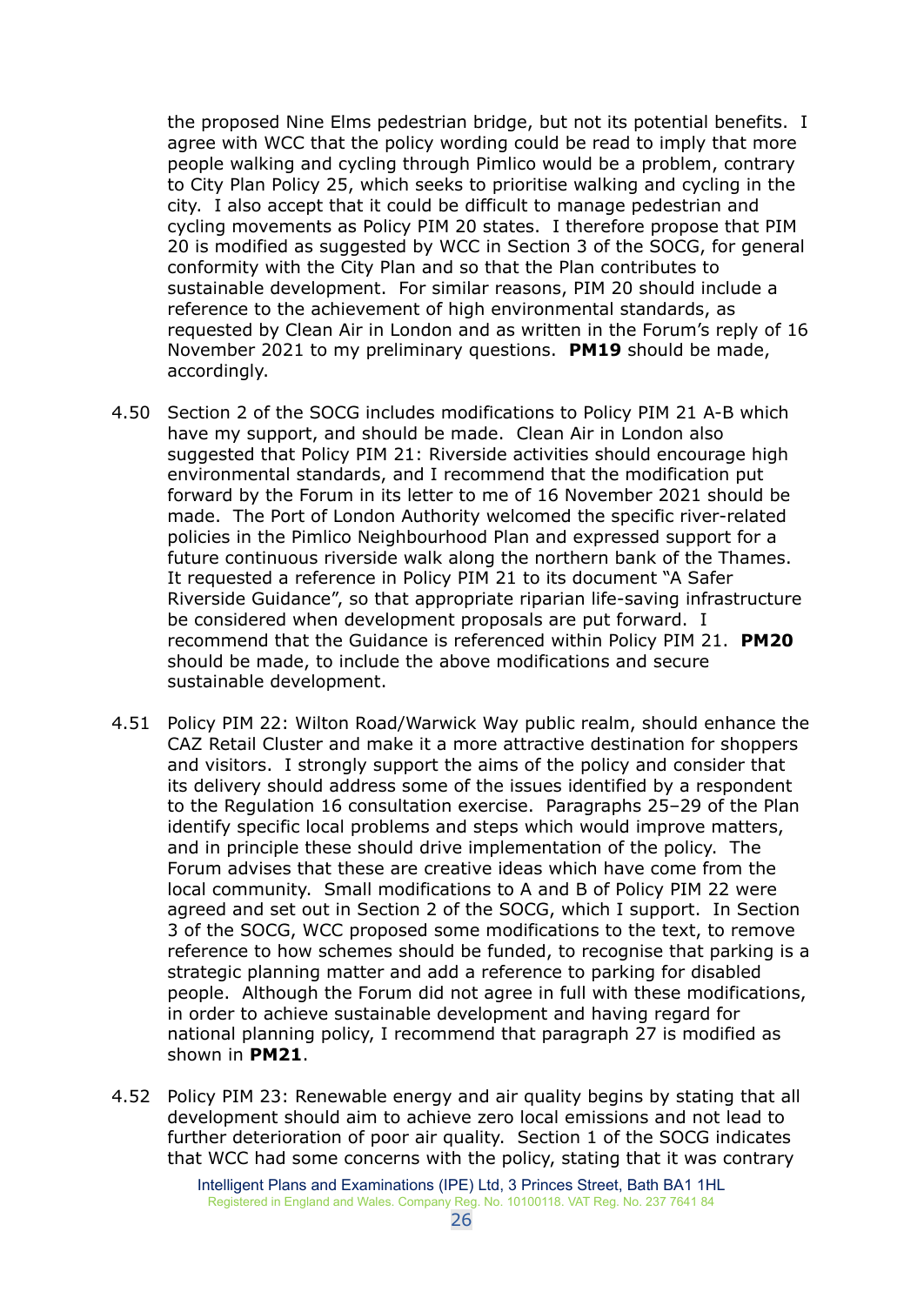to City Plan Policies 32 and 36, and to London Plan Policies SI 1 & 2. I consider that these overarching strategic policies provide a range of requirements for developers, which are designed to meet the Mayor's aim for London to become a zero-carbon city by 2050. The Neighbourhood Plan should briefly explain the context for its Policy PIM 23, to contribute to the achievement of sustainable development. The reasoned justification to Policy PIM 23 of the Pimlico Neighbourhood Plan should be modified, so that it includes reference to the strategic policies, in my view. A definition of Zero local emissions should be added to the Neighbourhood Plan's glossary and referenced in the reasoned justification. **PM22** should be made so that the Plan contributes to sustainable development.

- 4.53 A respondent to the Regulation 16 consultation was critical that the Pimlico Neighbourhood Plan does not aim for carbon neutrality. By contrast, Clean Air in London described Policy PIM 23 as "excellent", although they requested some additions to the policy. I consider that it is unnecessary for the Pimlico Neighbourhood Plan to refer to other made neighbourhood plans. Regarding the Pimlico local heat network, the Forum indicated no specific new wording but observed its support for the City Plan's target for Westminster to be net zero carbon by 2040. I recommend no change to clause A of Policy PIM 23 but consider that the glossary and reasoned justification be extended as described below.
- 4.54 I recommend that the modifications to clauses B-F of Policy PIM 23, put forward by WCC in Section 1 of the SOCG, are necessary to give clarity to readers and users of the Plan having regard for the NPPF's paragraph 16, and to achieve general conformity with policy in the City Plan and London Plan. Paragraph 30 should be expanded to refer to the definition of Zero local emissions proposed by the Forum, and to add cross-references to the London Plan's Chapter 9: Sustainable infrastructure, and the City Plan's Policies 32: Air Quality and 36: Energy. **PM22** should be made accordingly. I conclude that the policies in Chapter 5 will meet the Basic Conditions for neighbourhood planning, as long as **PMs 18-22** are made.

#### <span id="page-26-0"></span>Chapter 6: Larger Sites including the Queen Mother Sports Centre Block

4.55 Chapter 6 concerns Larger Sites including the Queen Mother Sports Centre Block. Policy PIM 24 sets out the key principles which major development proposals in Pimlico should follow, focusing on the Queen Mother Sports Centre in clause D. The SOCG's Section 2 sets out agreed wording for modifications to clause A of the policy and paragraph 10 of the supporting text, which I consider necessary to meet the Basic Conditions. I note that the modifications to Policy PIM 24 A would address some of the objections made by Montagu Evans to the policy. Section 3 of the SOCG sets out modifications proposed by WCC to Policy PIM 24 (clauses Ae, B and C), with which the Forum disagrees. I understand the Forum's wish to discourage continuous high rise development which would be harmful to its historic environment and character, especially along the riverside. I consider that the second sentence of clause B should be retained to address this concern, but am satisfied that WCC's proposed modification to clause A should be made, as in **PM23**, to remove the ambiguous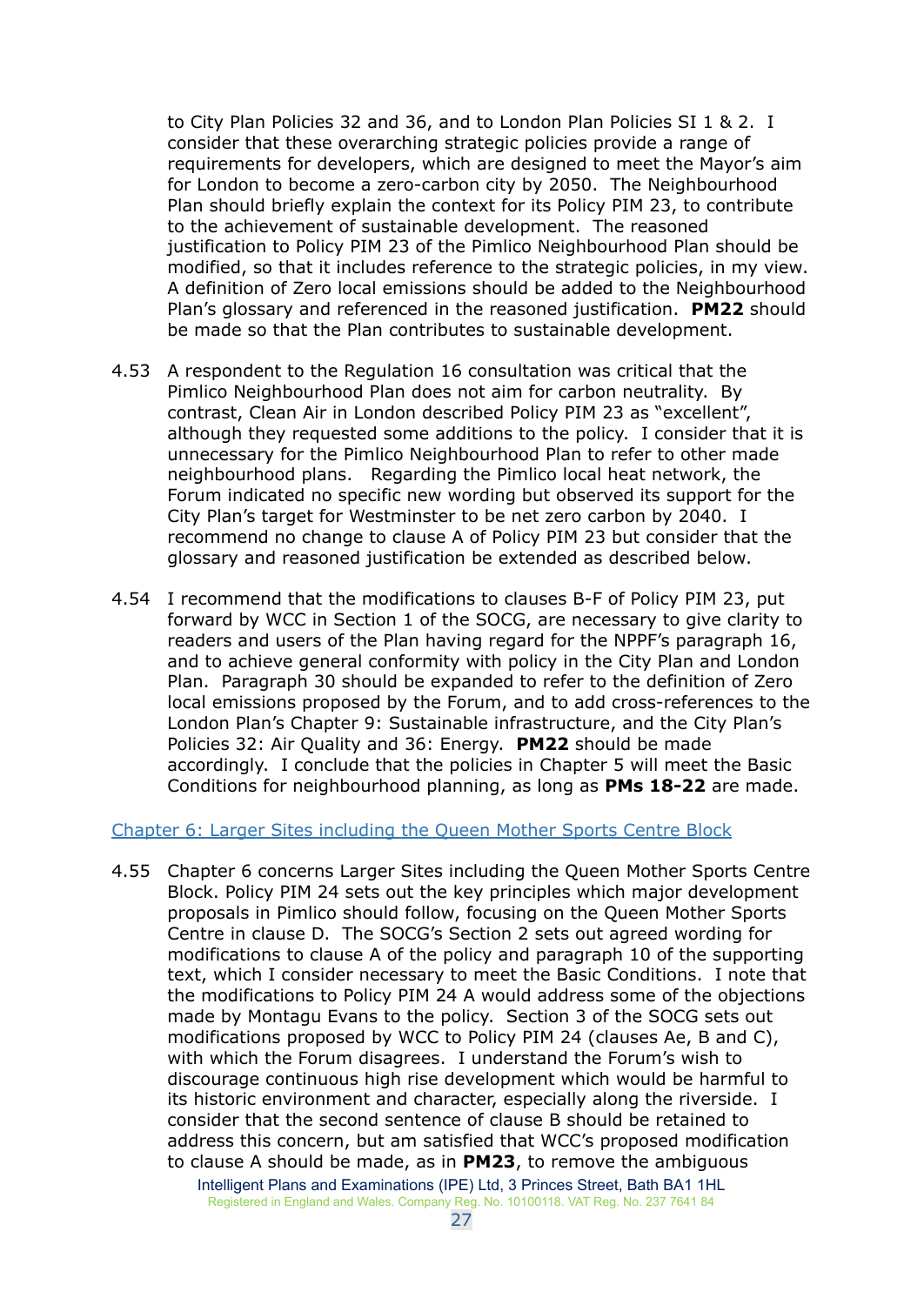reference to "comprehensive landscaping proposals", so that regard is had for national planning policy. Clause C need not be modified as it is sufficiently clear and purposeful.

- 4.56 Montagu Evans pointed out that the Queen Mother Sports Centre is bounded by Wilton Road, as well as the other streets named in Policy PIM 24. The proposed development by Vitcorp Ltd at 52-73 Wilton Road, to which Montagu Evans drew my attention, has now been approved on appeal. <sup>9</sup> However, I agree that the first sentence of clause D of Policy PIM 24 should be modified to include Wilton Road. Section 1 of the SOCG shows that WCC and the Forum disagree over the wording of clause D. I consider that reference to "Pimlico and other local residents" is unhelpful, that the Government's recent introduction of Use Class E makes it more difficult to control changes to commercial and retail uses, and that planning policy cannot determine rent levels. Therefore, I agree with WCC that clause D a should be modified, as the Council proposes in Section 1. I also support WCC's proposed modification to clause D b, so that it is not too onerous and would enable the community facilities to be upgraded and adapted, if required, to meet the community's future needs. In addition, I have read the Forum's proposed changes to D c and D d, but consider that these criteria should be combined, as proposed by WCC, so as to connect improvements to the public realm and pedestrian access. Clause D e should be modified, as proposed by WCC, so that the heritage features are described more precisely, and D f and g should be modified to be in general conformity with the City Plan. I recommend that all the modifications to Policy PIM 24 D put forward by WCC in Section 1 of the SOCG are made, to satisfy the Basic Conditions.
- 4.57 WCC expressed concern that the boundary of the Queen Mother Sports Centre Block on Map 8 includes 1-25 Gillingham Street (Grade II listed terrace), 2-22 Upper Tachbrook Street and 74-77 Wilton Road, all historic buildings within the Pimlico Conservation Area. This, it is suggested, could place the heritage assets at risk of being included in future redevelopment projects, which would be contrary to national and local planning policy. I recommend that Map 8 is revised, so that the above heritage assets are shown separately from the main Queen Mother Sports Centre building. I conclude that Policy PIM 24 and Map 8 should be modified as in **PM23**, so that the Basic Conditions are satisfied.
- 4.58 Paragraph 11 states that there is no evidence of a pressing case for large-scale redevelopment of the Queen Mother site, and WCC commented that this is a subjective comment without evidential support. WCC also argued that paragraph 11 conflicts with Policies 1 and 13 of the City Plan, as it is overly restrictive on the quantum of office floorspace and size of retail units. I have read the revised wording put forward by WCC and the Forum to paragraph 11, and recommend that a compromised modification is made, as in **PM23**, for general conformity with City Plan policies and having regard for national planning policy. I consider it

<sup>9</sup> <https://acp.planninginspectorate.gov.uk/ViewCase.aspx?caseid=3275399> Intelligent Plans and Examinations (IPE) Ltd, 3 Princes Street, Bath BA1 1HL Registered in England and Wales. Company Reg. No. 10100118. VAT Reg. No. 237 7641 84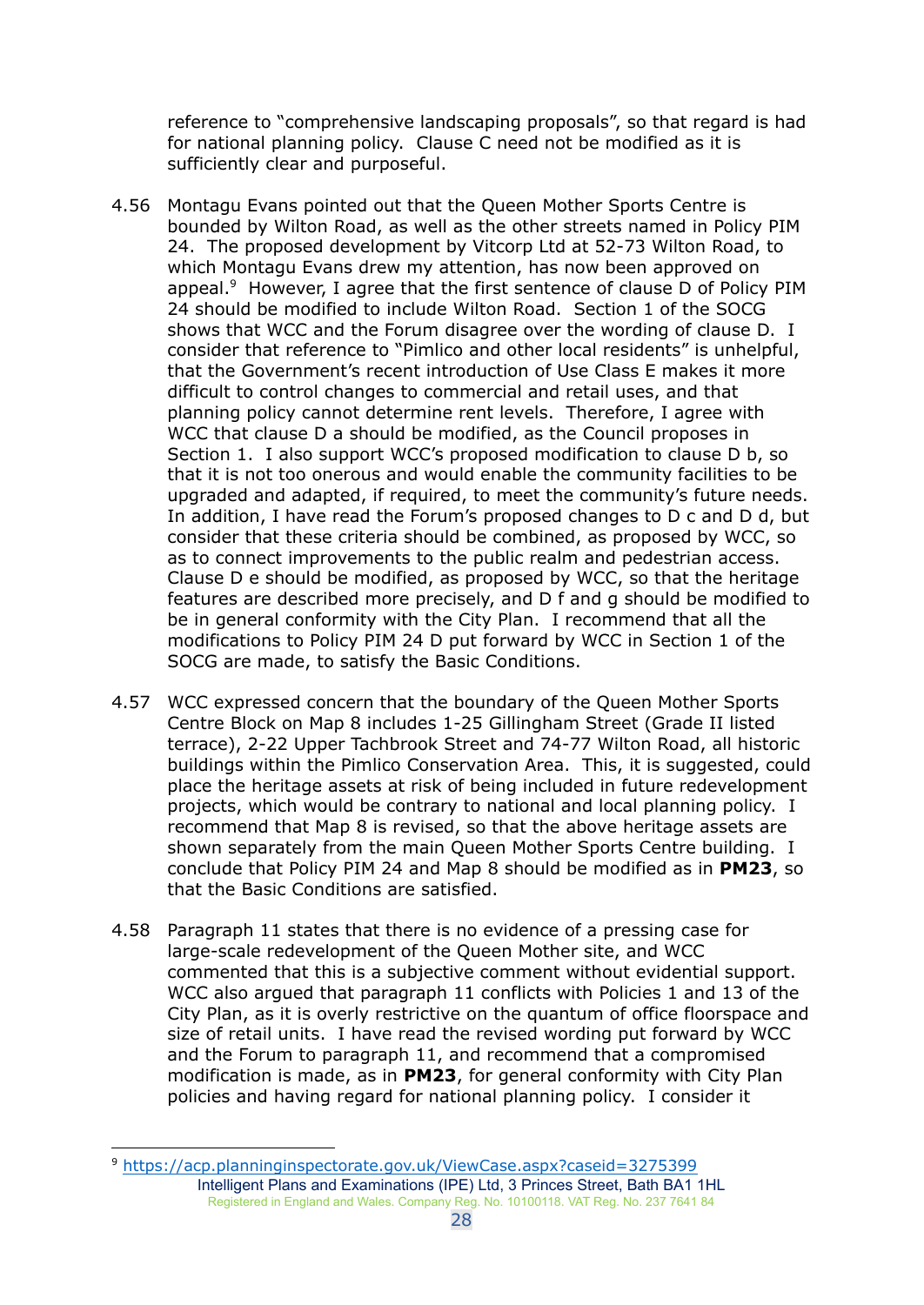unnecessary to add a new paragraph after paragraph 11 to speculate about funding of public realm improvements.

4.59 Regarding paragraph 15, this describes the existing situation for residential use above the Sainsbury outlet. I consider that the paragraph should be retained, but the final sentence should be deleted, as in **PM23**, as it could undermine the provision of new housing development contrary to national and local planning policy. There is no need to add a new paragraph 16 to address the requirements of proposals for part of the block, as policies seeking good design in the Pimlico Neighbourhood Plan, as well as the City Plan and London Plan, should ensure that any implications for the major development site overall were assessed. Providing **PM23** is made, including the addition of a heading: Chapter 6: Larger sites, including the Queen Mother Sports Centre Block to Page 59, I conclude that the policies in Chapter 6 will meet the Basic Conditions for neighbourhood planning.

#### <span id="page-28-0"></span>Appendices and Other Matters

- 4.60 Section 2 of the SOCG includes agreed modifications to Appendix 3 and the Glossary, which I support. WCC raised concerns about Appendix 2, and I consider that the terminology should be used in a precise way to inform readers and users of the Plan, and for general conformity with the City Plan and London Plan. Page 1, Contents, and Page 62, Appendices, refer to Appendix 2: Commercial areas/retail frontages, whereas Page 66 calls it Appendix 2: Retail and Commercial Areas. In Section 3 of the SOCG, WCC proposed that the Appendix should be called Town Centres, to recognise the mixed use character of the areas. I propose that Appendix 2 is called "Town Centres (Retail and Commercial Areas)", noting that it is the reasoned justification to Policy PIM 1 which provides the cross-reference to Appendix 2. I agree with WCC that Appendix 2 should refer to the CAZ Retail Cluster for general conformity with the City Plan and that a note should be added to Page 67, to explain that Tachbrook Street Market is outside the CAZ Retail Cluster. **PM24** should be made accordingly.
- 4.61 I have also had regard for WCC's proposed modifications to the Glossary terms, including its observations on the CAZ Retail Cluster. However, I am satisfied that it does not fail the Basic Conditions and should assist readers of the Plan. On Family Accommodation, I propose that the standard of 3 plus bedrooms in market housing and 2 plus bedrooms for affordable housing, as adopted in the Westminster City Plan, should be referenced in the Glossary to secure general conformity with strategic policies. In addition, the text as drafted provides descriptive material that goes beyond a definition. I recommend the text be replaced as in **PM24**.
- 4.62 Regarding other matters, I have read the comments from a respondent regarding noise and light intrusion from the play area and basketball court between Peabody Avenue and Turpentine Lane. I have sympathy with the residents who consider that their amenity is badly affected. However, it Intelligent Plans and Examinations (IPE) Ltd, 3 Princes Street, Bath BA1 1HL Registered in England and Wales. Company Reg. No. 10100118. VAT Reg. No. 237 7641 84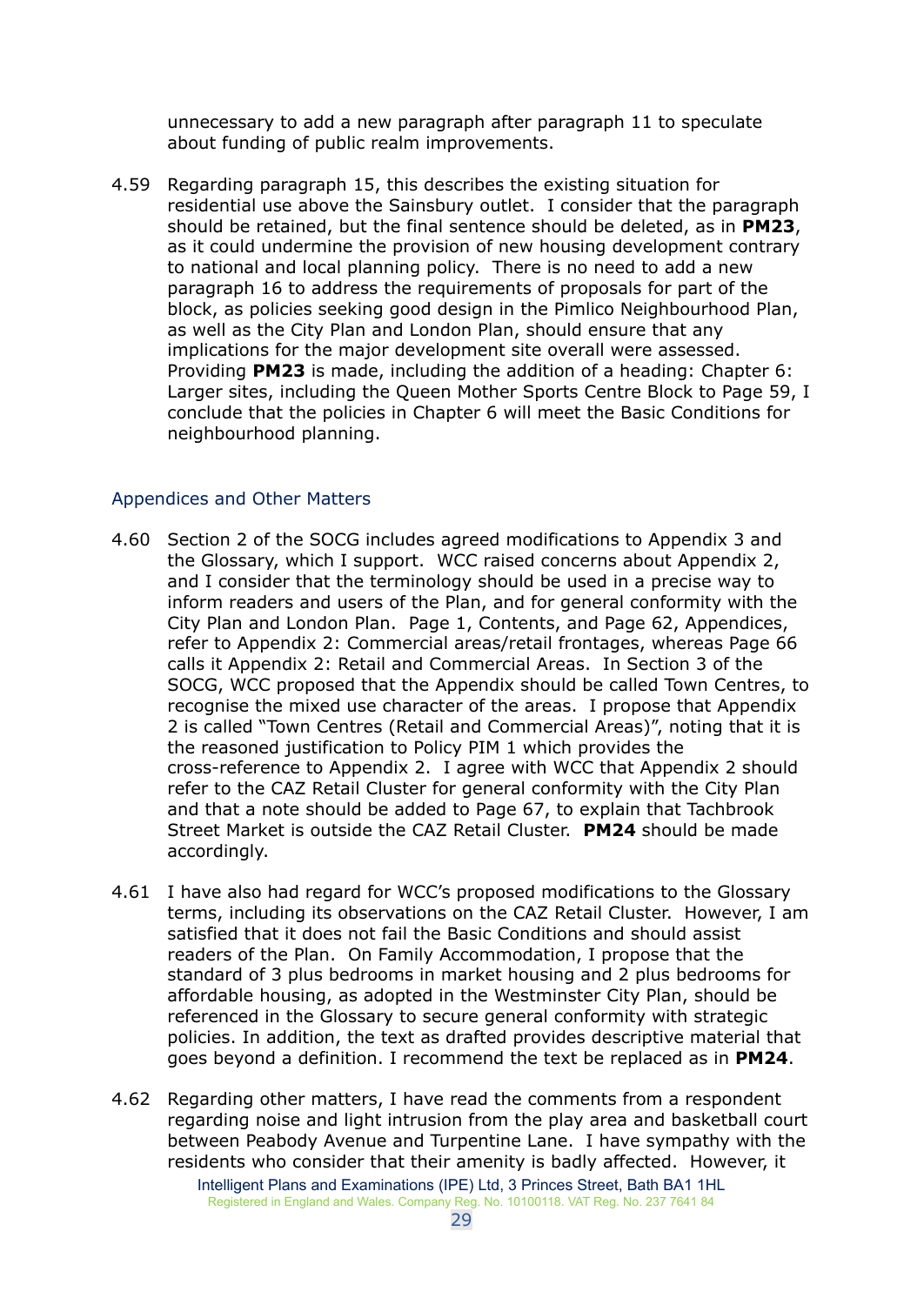seems to me that this is a site management matter and not a subject for the Neighbourhood Plan.

## <span id="page-29-0"></span>**5. Conclusions**

## <span id="page-29-1"></span>**Summary**

- 5.1 The Pimlico Neighbourhood Plan has been duly prepared in compliance with the procedural requirements. My examination has investigated whether the Plan meets the Basic Conditions and other legal requirements for neighbourhood plans. I have had regard for all the responses made following consultation on the Neighbourhood Plan, and the evidence documents submitted with it, as well as the responses from the Forum to my preliminary questions of 27 October 2021.
- 5.2 I have made recommendations to modify a number of policies and text to ensure the Plan meets the Basic Conditions and other legal requirements. I conclude that, as long as the modifications in Section 2 of the SOCG and the modifications listed in Appendix 1 to my report, are made, the Pimlico Neighbourhood Plan will meet the Basic Conditions. I recommend that the Plan, once modified, proceeds to referendum.

## <span id="page-29-2"></span>The Referendum and its Area

5.3 I have considered whether or not the referendum area should be extended beyond the designated area to which the Plan relates. The Pimlico Neighbourhood Plan as modified has no policy or proposals which I consider significant enough to have an impact beyond the designated Neighbourhood Plan Area boundary, requiring the referendum to extend to areas beyond the Plan boundary. I recommend that the boundary for the purposes of any future referendum on the Plan should be the boundary of the designated Neighbourhood Plan Area.

## <span id="page-29-3"></span>Overview

5.4 I congratulate the Pimlico Neighbourhood Forum for producing a Plan which covers an extensive range of issues for this intensively developed and historical area within Central London, with its vibrancy and diversity. I appreciate that the Forum has been working hard on the Plan for many years, since its designation in October 2015, and has had to cope with substantial changes, from updates to the strategic plans for London as a whole and the City of Westminster, to dealing with the COVID-19 pandemic. My report includes a significant number of recommended modifications to the submitted Neighbourhood Plan (in order to meet the Basic Conditions and other matters), but I trust the Forum and the local community will appreciate that they are necessary for the production of a Plan which will be sufficiently robust to influence and manage the development of Pimlico over the next 18 years.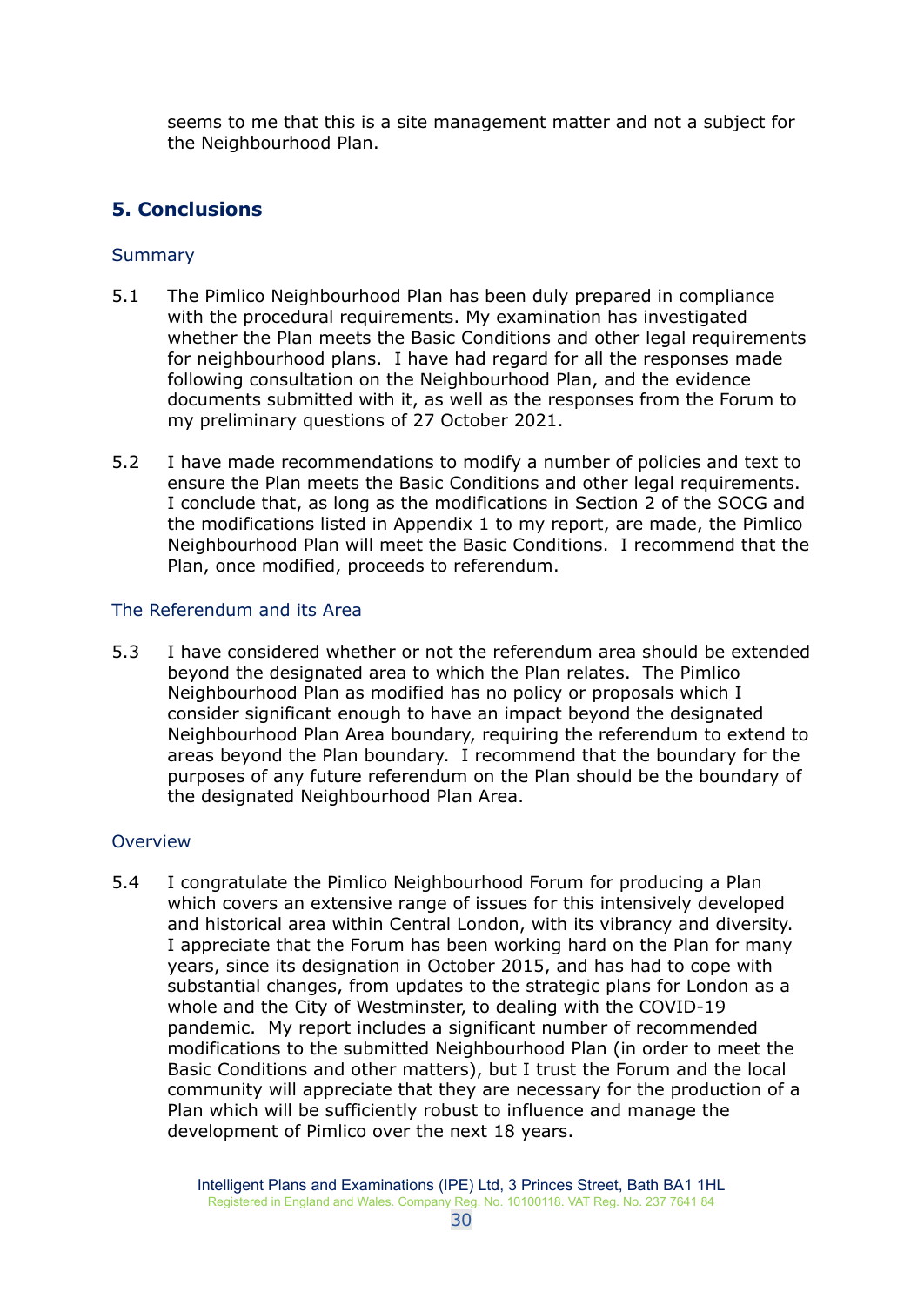Jill Kingaby

Examiner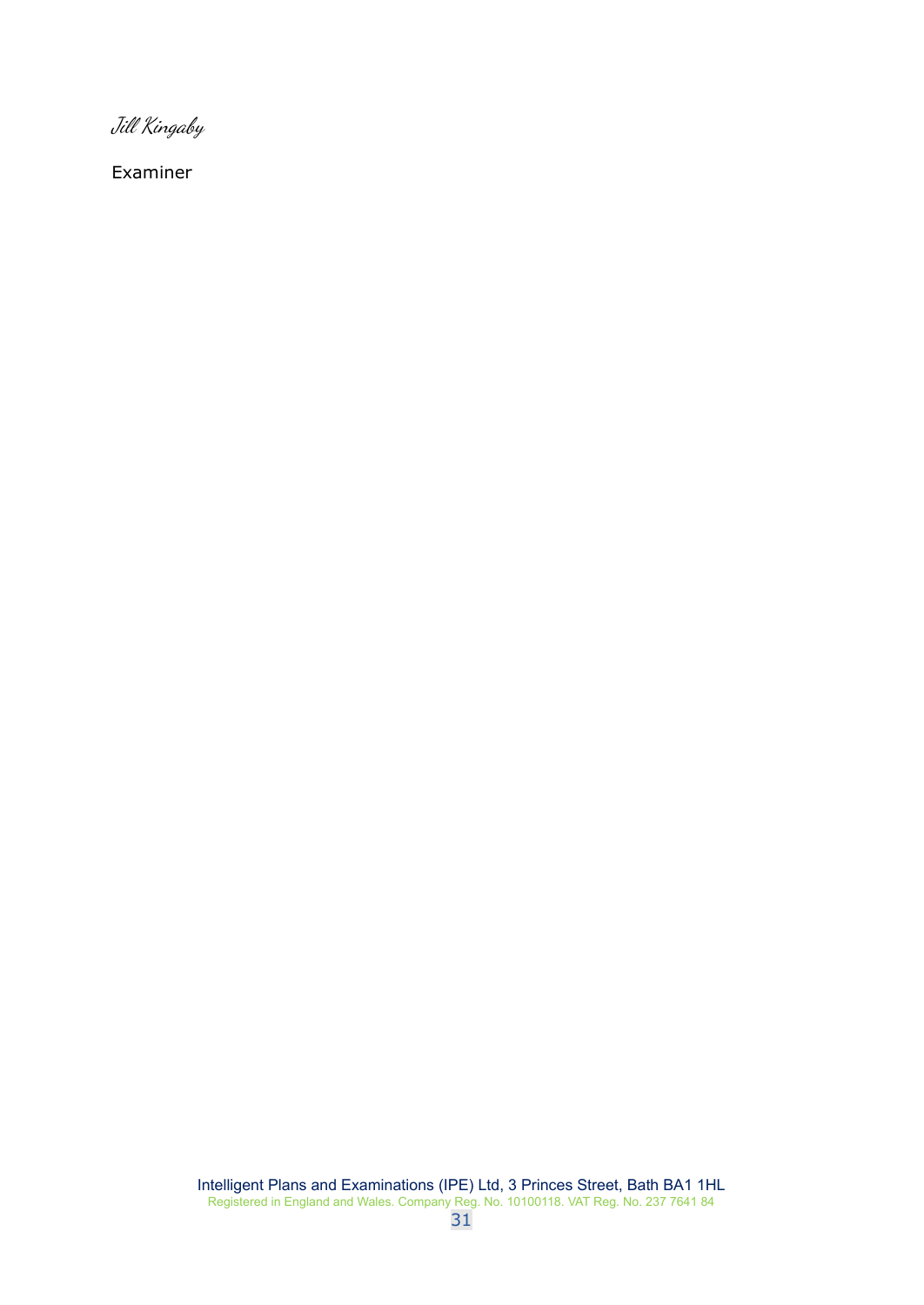# <span id="page-31-0"></span>**Appendix 1: Modifications**

Note: Section 2 of the Statement of Common Ground sent to the examiner in February 2022, provided at Appendix 2 to this report, includes proposed modifications to the submitted Pimlico Neighbourhood Plan agreed between WCC and the Forum. I have recommended above that the agreed proposed modifications in Section 2 should be made (**PM25**). The proposed modifications (**PMs1-24**) should also be made alongside those agreed modifications.

| <b>Proposed</b><br>modification<br>number (PM) | Page no./<br>other<br>reference | <b>Modification</b>                                                                                                                                                                                                                                                                                                                                                                                                                                                                                                                                                                                                                                                                                                                                                                                                                                               |
|------------------------------------------------|---------------------------------|-------------------------------------------------------------------------------------------------------------------------------------------------------------------------------------------------------------------------------------------------------------------------------------------------------------------------------------------------------------------------------------------------------------------------------------------------------------------------------------------------------------------------------------------------------------------------------------------------------------------------------------------------------------------------------------------------------------------------------------------------------------------------------------------------------------------------------------------------------------------|
| PM <sub>1</sub>                                | Pages 3 and<br>11               | Extend paragraph 2 as follows:<br><b>The London Plan identifies</b><br><b>Opportunity Areas, which are</b><br>significant locations with<br>development capacity to<br>accommodate new housing,<br>commercial development and<br>infrastructure. Victoria, adjacent to<br>the Pimlico Neighbourhood Plan area,<br>is one of the Opportunity Areas<br>identified in Central London, where<br>indicative capacities for growth are<br>shown as 1,000 new homes and 4,000<br>new jobs. Network Rail is working<br>with a number of partners including<br><b>WCC and the Greater London</b><br>Authority to produce a new concept<br>masterplan for the area around and<br>behind Victoria Station. The Forum<br>will monitor progress on the "Future<br>Victoria" masterplan, and any<br>implications for the Pimlico<br>Neighbourhood Area.<br>Map 2 - Policies Map |
|                                                |                                 | As described in paragraph 4.10 of this<br>report, revise the map and its key to<br>provide greater clarity.                                                                                                                                                                                                                                                                                                                                                                                                                                                                                                                                                                                                                                                                                                                                                       |
| PM <sub>2</sub>                                | Page 12                         | <b>Policy PIM 1: Commercial and Mixed</b><br><b>Use Centres</b><br>A The Warwick Way/Tachbrook Street CAZ<br>(as shown on the Policies Map-Map<br>3)                                                                                                                                                                                                                                                                                                                                                                                                                                                                                                                                                                                                                                                                                                              |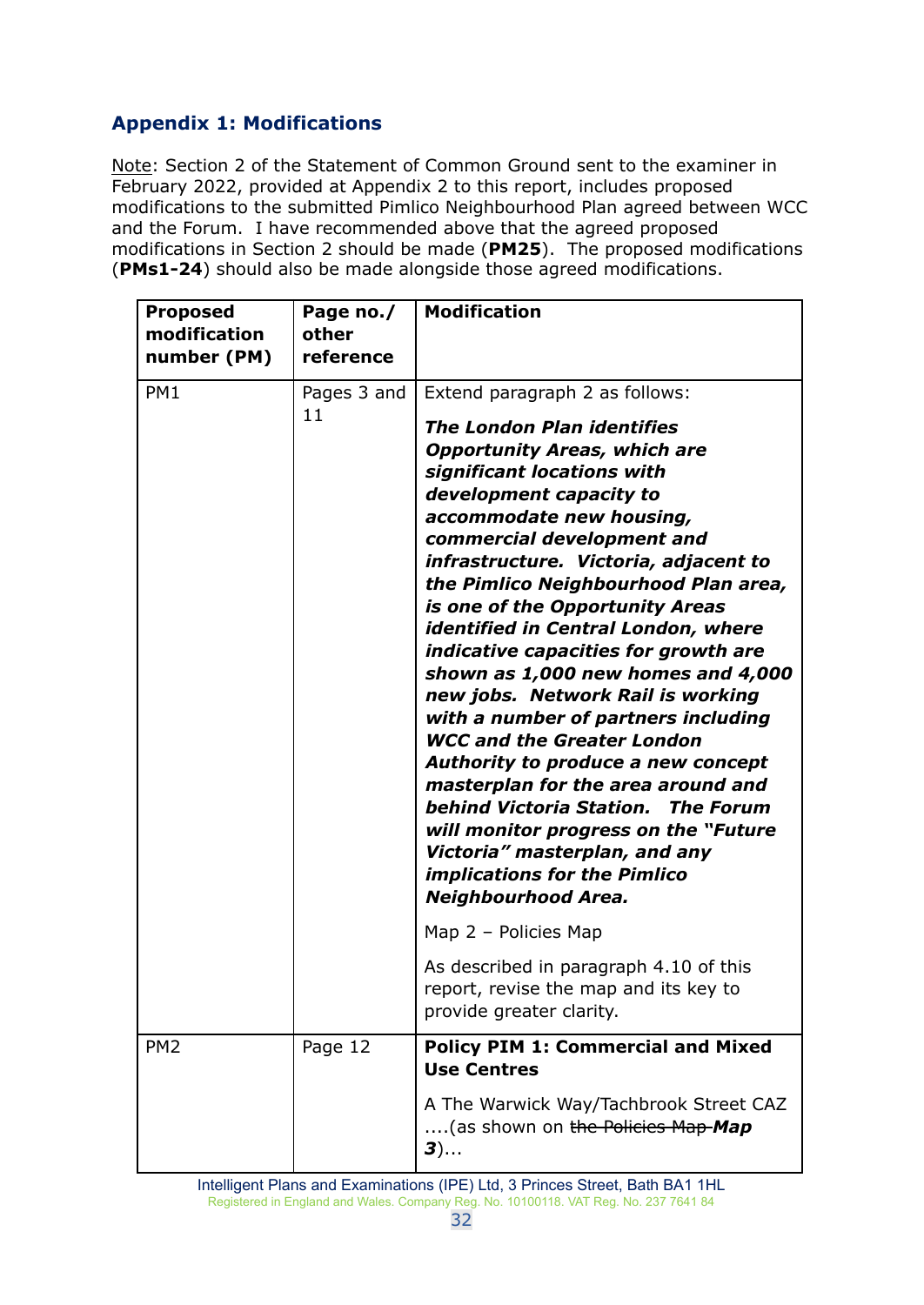|                 |           | E Modify this clause as proposed by WCC<br>in Section 1 of the SOCG.                                                                                                                  |
|-----------------|-----------|---------------------------------------------------------------------------------------------------------------------------------------------------------------------------------------|
|                 |           | F Proposals in the retail centres which<br>make up the town centre hierarchy<br>must ensure                                                                                           |
|                 |           | Delete the heading " <b>Establishing the</b><br>viability of an existing use" and clause<br>G from the policy and include clause H<br>under the heading " <b>Heritage impacts</b> ".  |
|                 |           | H In any retail centre $p$ Proposals within<br>the town centre hierarchy                                                                                                              |
| PM <sub>3</sub> | Page 13 - | Paragraph $4 - add a sentence$ at the end:                                                                                                                                            |
|                 | 19        | <b>Information on many commercial</b><br>areas is available in Westminster City<br><b>Council's Town Centre Health Checks</b><br>(2019) for the CAZ Retail Cluster.                   |
|                 |           | Title to Map 3 - Retail areas-Town centre<br>hierarchy                                                                                                                                |
|                 |           | Key: CAZ core retail cluster                                                                                                                                                          |
|                 |           | Paragraph $6$ – The whole of the Forum<br>area lies within the Central Activities Zone<br>(CAZ) defined- <b>designated</b> in the London<br>Plan. The City Plan defines<br>designates |
|                 |           | Paragraph 7 - In addition, this plan defines<br>designates                                                                                                                            |
|                 |           | Paragraph $16$ – delete, and replace with<br>the modified wording proposed by WCC in<br>Section 3 of the SOCG.                                                                        |
|                 |           | Paragraph 17 - modify as proposed by<br>WCC in Section 3 of the SOCG, but further<br>modify the last sentence so that it reads:                                                       |
|                 |           | The scale of new development and the<br>range of uses should preserve or<br>enhance Pimlico's heritage assets.                                                                        |
|                 |           | Paragraph 20 - modify as proposed by<br>WCC in Section 3 of the SOCG, but add<br>new text to the final sentence:                                                                      |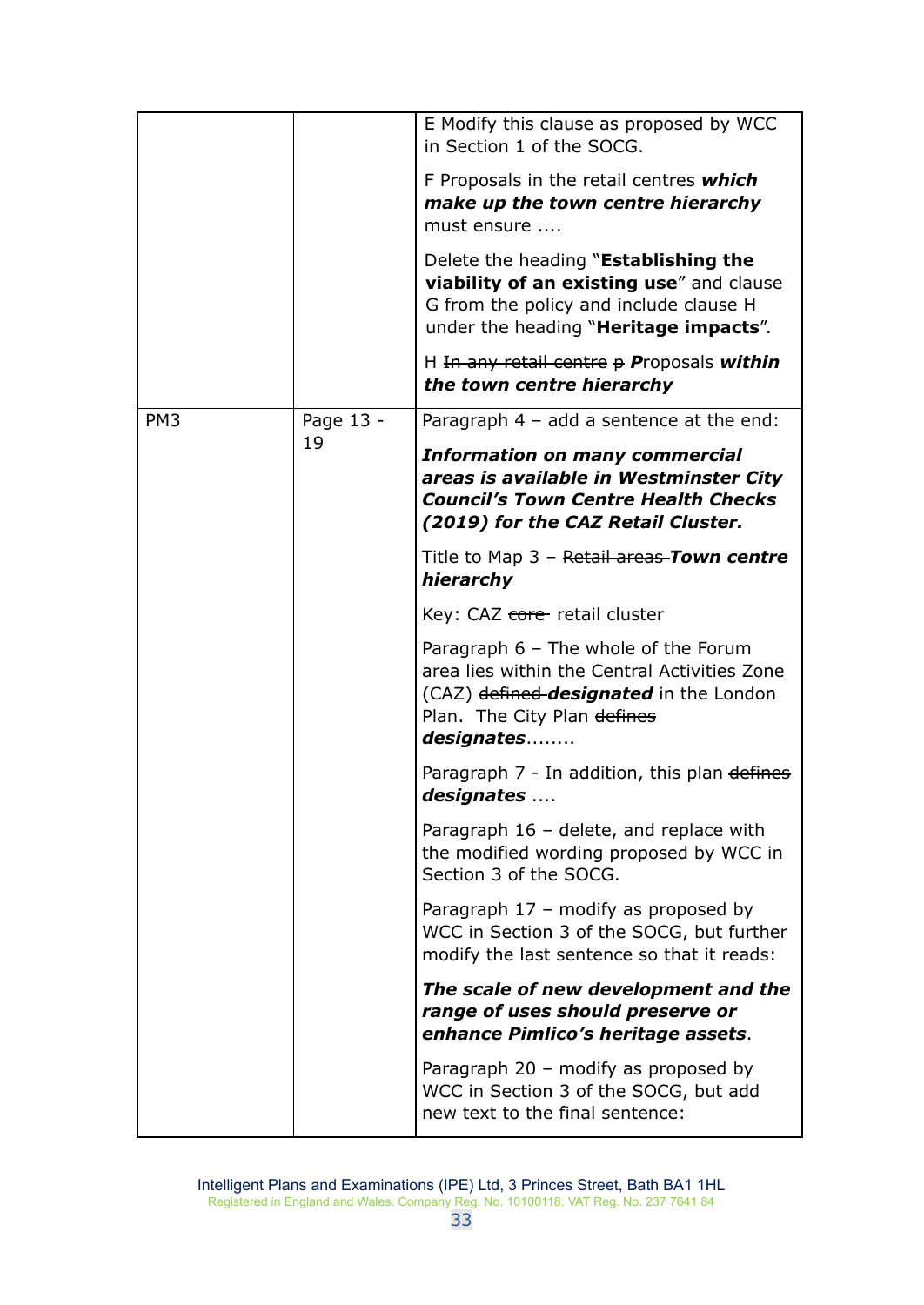|                 |                         | the day time and night time economy.<br>New development should also have<br>regard for the amenity of residents<br>living within or adjacent to the CAZ<br><b>Retail Cluster and avoid or mitigate</b><br>any harmful effects.                                                                           |
|-----------------|-------------------------|----------------------------------------------------------------------------------------------------------------------------------------------------------------------------------------------------------------------------------------------------------------------------------------------------------|
|                 |                         | Paragraph 32 - Modify the title:<br>Development outside the core-CAZ<br><b>Retail Cluster, Local Centres and</b><br><b>Pimlico Parades</b>                                                                                                                                                               |
|                 |                         | Modify the wording as proposed by WCC in<br>Section 1 of the SOCG.                                                                                                                                                                                                                                       |
| PM4             | Page 23                 | apter 3: Design and Heritage                                                                                                                                                                                                                                                                             |
|                 |                         | agraph 1 - last sentence:                                                                                                                                                                                                                                                                                |
|                 |                         | The Conservation Areas are shown on the<br>map $4$ in this chapter.                                                                                                                                                                                                                                      |
| PM <sub>5</sub> | Pages 25,<br>27 and 28  | <b>Policy PIM 2: Protected historic</b><br>townscape and views                                                                                                                                                                                                                                           |
|                 |                         | Modify the policy as proposed by WCC in<br>Section 1 of the SOCG.                                                                                                                                                                                                                                        |
|                 |                         | The information on Streets and Views and<br>Townscapes should be removed from<br>Policy PIM 2, and shown after Map 5 under<br>the title: <b>Principal streets and views,</b><br>and townscapes in Pimlico<br><b>Conservation Area</b>                                                                    |
|                 |                         | Paragraph 14 - Add a new sentence at the<br>end:                                                                                                                                                                                                                                                         |
|                 |                         | As the adjoining photographs<br>illustrate, tall or heightened buildings<br>may have a negative impact on the<br>streetscape, and block views down<br>the streets of open skies. A canyon<br>effect along Pimlico's streets should<br>be avoided where possible, when<br>future development is proposed. |
| PM <sub>6</sub> | Page 29, 30<br>and $63$ | <b>Policy PIM 3</b><br>$A -$ delete the last sentence                                                                                                                                                                                                                                                    |
|                 |                         |                                                                                                                                                                                                                                                                                                          |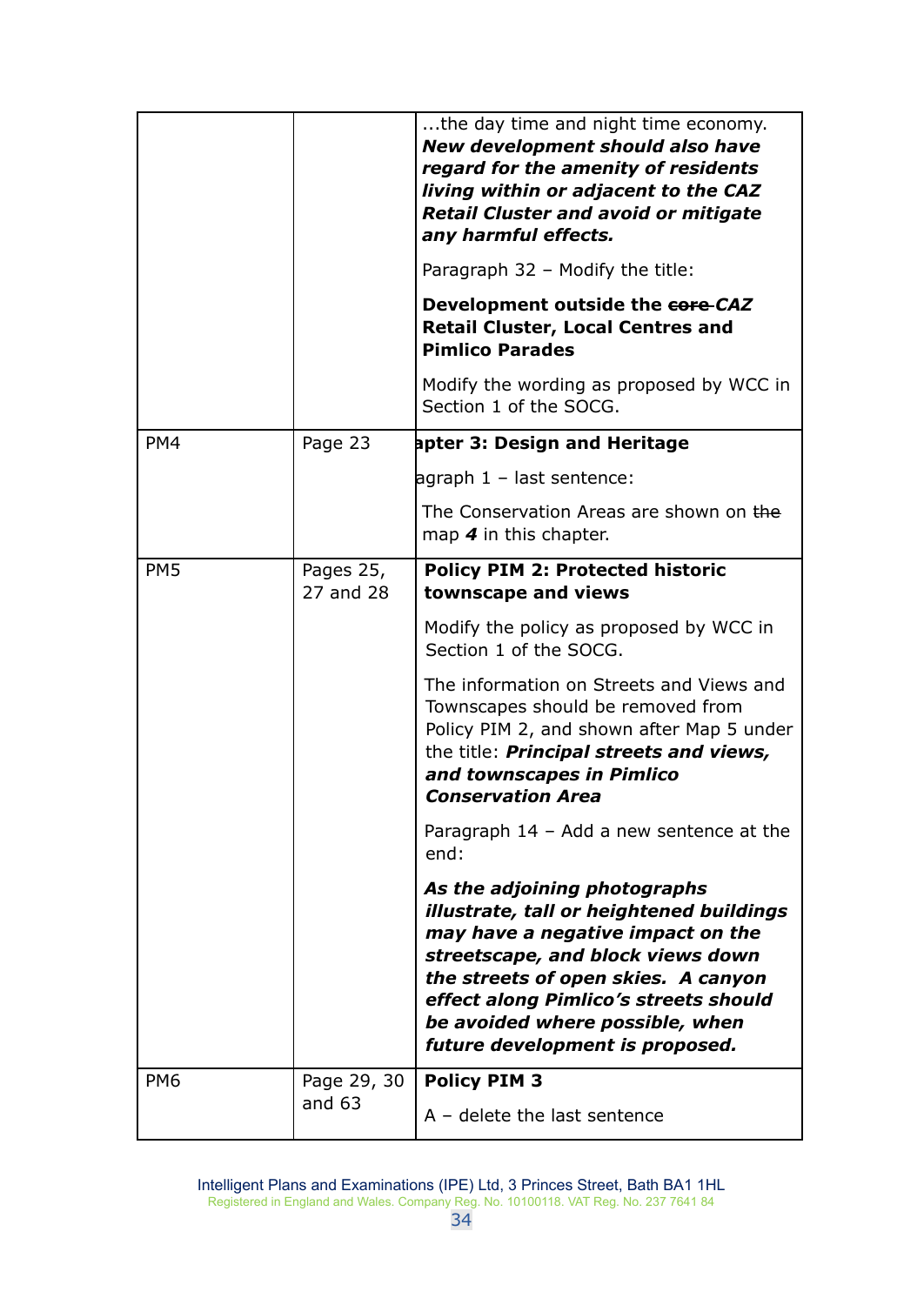|     |                        | Add a new PIM 3 A e) as proposed by WCC<br>in Section 1 of the SOCG.                                                                                                                                                                                                                                              |
|-----|------------------------|-------------------------------------------------------------------------------------------------------------------------------------------------------------------------------------------------------------------------------------------------------------------------------------------------------------------|
|     |                        | $B -$ delete.                                                                                                                                                                                                                                                                                                     |
|     |                        | Modify the wording of clause B as below,<br>and relocate it in Appendix 1.                                                                                                                                                                                                                                        |
|     |                        | The following approach to the<br>development of mansard storeys shall<br>generally be applied-should be<br>considered in the Pimlico Conservation<br>Area:                                                                                                                                                        |
|     |                        | The squares (St George's                                                                                                                                                                                                                                                                                          |
|     |                        | height of the corresponding mansard.                                                                                                                                                                                                                                                                              |
|     |                        | <b>Non-Policy Guidance: PDG Roof</b><br><b>Extension Principles</b>                                                                                                                                                                                                                                               |
|     |                        | The Pimlico Design Guide, 2004, is<br>now somewhat dated, and cannot<br>override the Westminster City Plan.<br><b>However, the Design Guide sets out</b><br>the following general principles for<br>roof extensions which developers may<br>find helpful.                                                         |
|     |                        | Roof extensions should  a, b, c, d, e                                                                                                                                                                                                                                                                             |
|     |                        | on the return facade as well as the front.                                                                                                                                                                                                                                                                        |
|     |                        | Paragraph 24 - Delete and replace with:                                                                                                                                                                                                                                                                           |
|     |                        | In order to meet the strategic<br>objective of increasing the stock of<br>high quality housing across<br><b>Westminster including Pimlico,</b><br>well-designed upward extensions to<br>provide more housing for growing<br>families will be supported, providing<br>an attractive roofline can be<br>maintained. |
| PM7 | Pages 26,<br>$30 - 32$ | The label/note on Page 26 next to the<br>photographs should be modified with the<br>addition of : open aspect and return<br>frontage, (see Policy PIM 4 B).                                                                                                                                                       |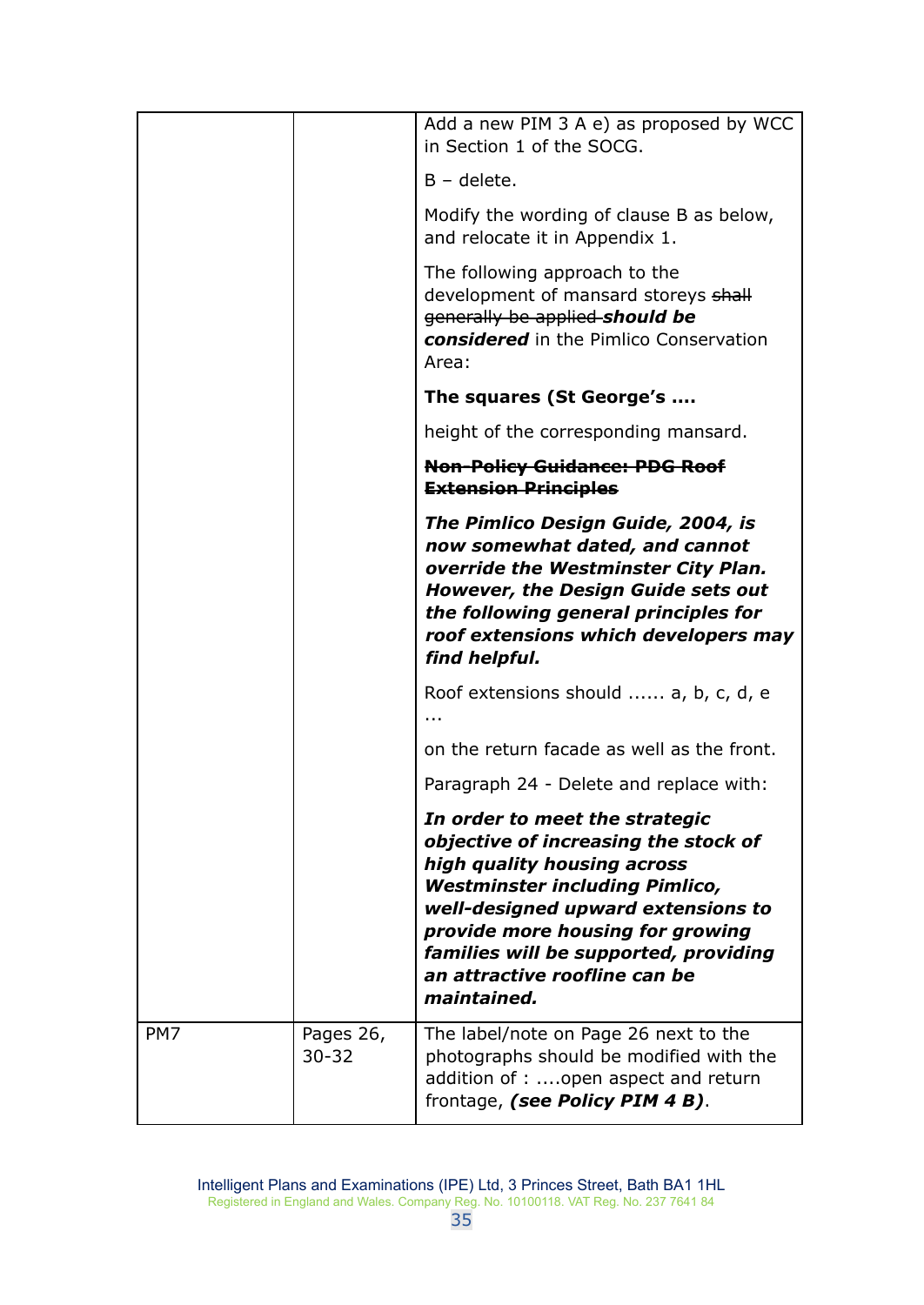|                 |                      | Policy PIM 4: Design in the Pimlico<br><b>Conservation Area</b>                                                                                                                                                                                                                                   |
|-----------------|----------------------|---------------------------------------------------------------------------------------------------------------------------------------------------------------------------------------------------------------------------------------------------------------------------------------------------|
|                 |                      | Modify clause E as proposed by WCC in<br>Section 1 of the SOCG.                                                                                                                                                                                                                                   |
|                 |                      | Delete paragraph 25 and replace with:                                                                                                                                                                                                                                                             |
|                 |                      | <b>Pimlico Conservation Area Audit (eg.</b><br>paragraph 4.15) provides additional<br>information on the separation of<br>frontages as sought by Policy PIM 4 C.                                                                                                                                  |
| PM <sub>8</sub> | Page 33              | <b>Policy PIM 5</b> - Delete the final sentence.                                                                                                                                                                                                                                                  |
| PM <sub>9</sub> | Page 34              | Paragraph 42 - Delete the second<br>sentence and replace with:                                                                                                                                                                                                                                    |
|                 |                      | Any new development should<br>demonstrate how it would meet<br><b>Westminster's housing needs, notably</b><br>the need for family-sized<br>accommodation, whilst preserving or<br>enhancing the character of this block<br>of flats within the Conservation Area.                                 |
| <b>PM10</b>     | Pages 35<br>and $71$ | Paragraph 43 - Delete the third sentence,<br>and add new wording:                                                                                                                                                                                                                                 |
|                 |                      | <b>Following a more recent review of the</b><br><b>audits,</b> $\mp$ this plan is therefore-adding a<br>short additional list The red telephone<br>boxes (as illustrated in Appendix 3,<br>and their location is shown on Map 6)<br>are an attractive part  Twentieth<br>Century heritage assets. |
|                 |                      | Add a new paragraph following paragraph<br>43, as proposed by WCC in Section 3 of<br>the SOCG, beginning Telephone boxes<br>are often allowed                                                                                                                                                     |
|                 |                      | <b>Appendix 3</b> – Add a photograph of the<br>Giles Gilbert Scott telephone boxes, with a<br>reference to Policy PIM 8 of the Plan.                                                                                                                                                              |
| <b>PM11</b>     | Pages 35,<br>36      | Policy PIM 9: Non-designated heritage<br>assets, reasoned justification paragraphs<br>44-51 and the Non-Policy Guidance<br>statement should be deleted.                                                                                                                                           |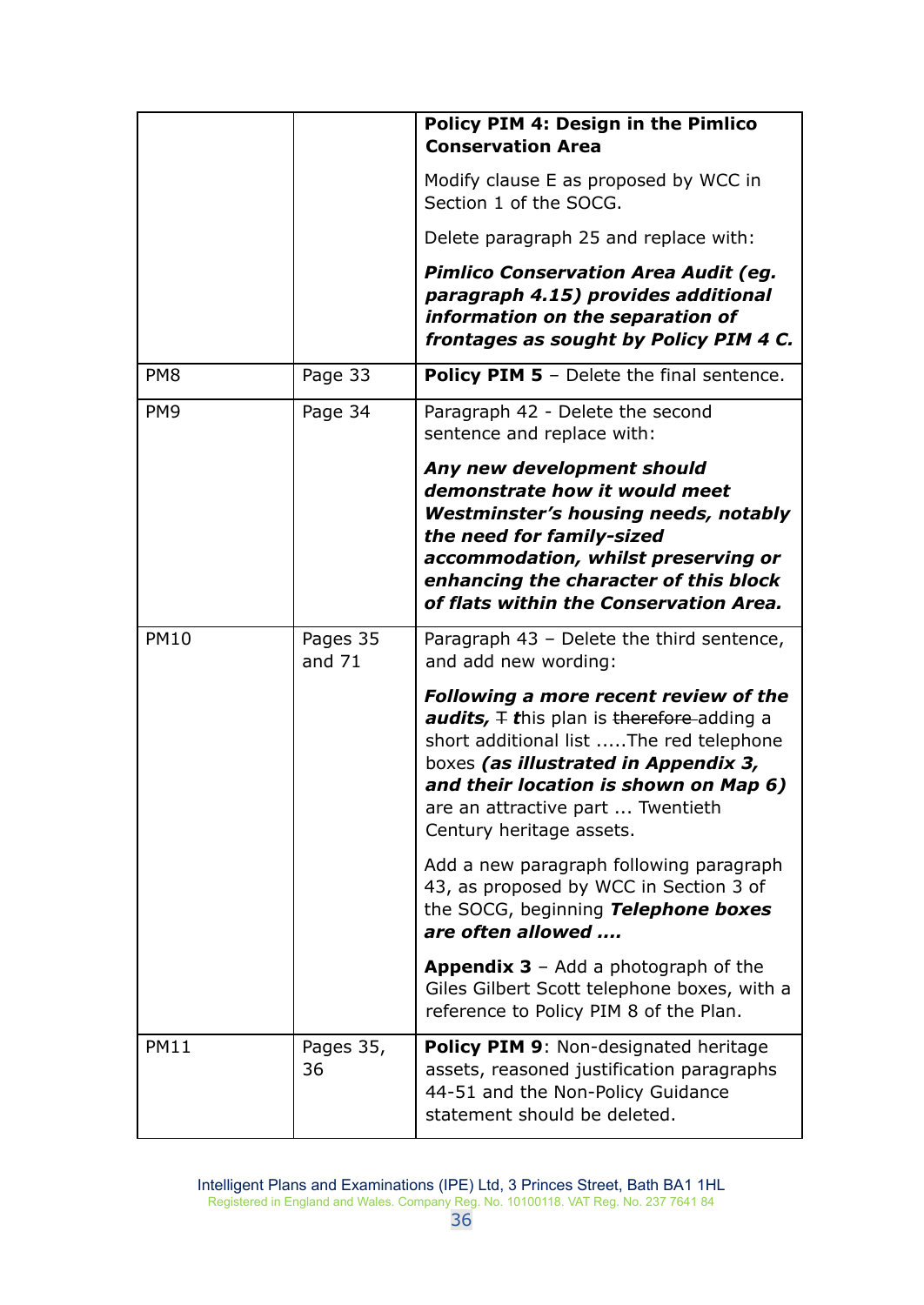| <b>PM12</b> | Page 37              | <b>Policy PIM 10: Shopfronts and Signage</b><br>(including Hotels)                                                                                                                                                      |
|-------------|----------------------|-------------------------------------------------------------------------------------------------------------------------------------------------------------------------------------------------------------------------|
|             |                      | Development proposals for new high<br>quality design and, where relevant,<br>retain or enhance shopping frontage<br>and, where relevant, the Conservation<br>Area                                                       |
|             |                      | Clause c should be modified, and a new<br>reasoned justification added to the end of<br>the policy, as proposed by WCC in Section<br>3 of the SOCG.                                                                     |
| <b>PM13</b> | Pages 38<br>and $63$ | Modify Policy PIM 11, and paragraphs<br>52-55, as proposed by the Forum in<br>Section 1 of the SOCG.                                                                                                                    |
|             |                      | Further modify Policy PIM 11 B. as follows:                                                                                                                                                                             |
|             |                      | The highest point                                                                                                                                                                                                       |
|             |                      | a. clearly be subordinate in appearance<br>to the building below; and                                                                                                                                                   |
|             |                      | b. respect the scale and built form of the<br>building below the reference height, as<br>well as adjacent buildings and the<br>street scene; and                                                                        |
|             |                      | $C_{1}$                                                                                                                                                                                                                 |
|             |                      | Further modify the last sentence of<br>paragraph 52, as proposed by the Forum<br>in Section 1 of the SOCG, to read:                                                                                                     |
|             |                      | Reference heights refers to the maximum<br>characterstic height average height of<br>buildings in the streets across<br>Pimlico, as illustrated in Appendix 1,<br>Maps 9 and 10 above street level of the<br>townscape. |
|             |                      | <b>APPENDIX 1</b>                                                                                                                                                                                                       |
|             |                      | Map 9 - Building height map showing<br>Pimlico <del>Conservation Forum</del> Area.                                                                                                                                      |
| <b>PM14</b> | Page 45              | <b>Policy PIM 13</b>                                                                                                                                                                                                    |
|             |                      | Modify clause B to read:                                                                                                                                                                                                |
|             |                      | Proposals to add a mansard roof or roof<br>extension in the Pimlico Conservation Area                                                                                                                                   |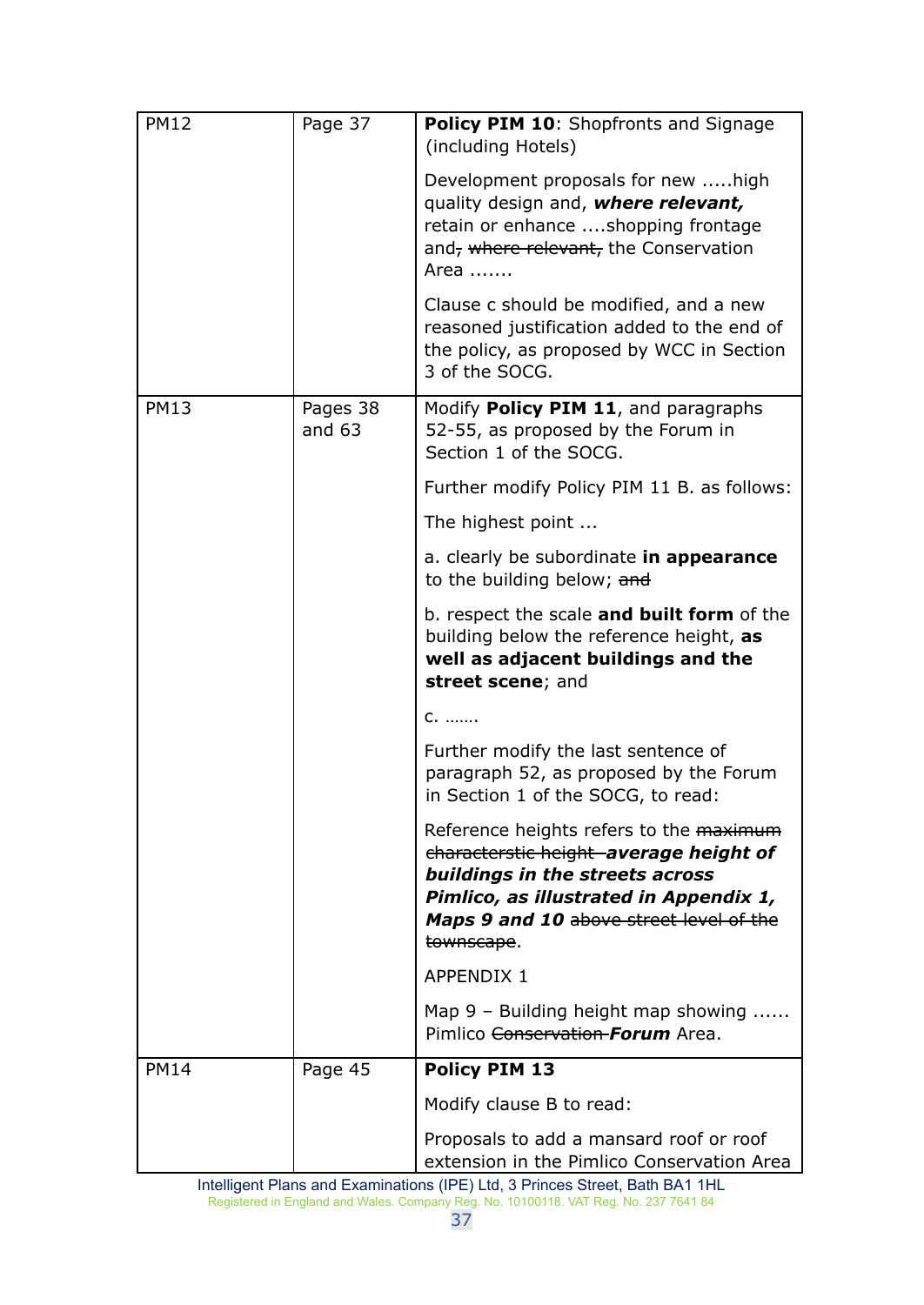|             |         | will be favoured when should be<br>combined with the existing unit below to<br>provide a family-sized residential unit as<br>opposed to an additional 1-bedroom flat.                                                                                                                                                                              |
|-------------|---------|----------------------------------------------------------------------------------------------------------------------------------------------------------------------------------------------------------------------------------------------------------------------------------------------------------------------------------------------------|
|             |         | Paragraph 8 - Replace the second<br>sentence with: <b>Additions and</b><br>extensions to the housing stock need<br>to be designed to a high quality, and<br>at a scale which satisfies the<br><b>Nationally Described Space</b><br><b>Standards.</b> Many of the conversions                                                                       |
|             |         | Paragraph 9 - third sentence should read:                                                                                                                                                                                                                                                                                                          |
|             |         | The policies in Chapter 3 increase  3 or<br>4 bedroom units as opposed to an as well<br>as the provision of new smaller units.<br>The lack of family sized units  supports<br>this policy.                                                                                                                                                         |
| <b>PM15</b> | Page 45 | Policy PIM 14: New title New housing                                                                                                                                                                                                                                                                                                               |
|             |         | Modify the policy as proposed by WCC in<br>Section 1 of the SOCG.                                                                                                                                                                                                                                                                                  |
|             |         |                                                                                                                                                                                                                                                                                                                                                    |
| <b>PM16</b> | Page 46 | <b>Policy PIM 15: Affordable housing</b>                                                                                                                                                                                                                                                                                                           |
|             |         | Modify the policy wording and paragraph<br>15, as proposed by WCC and set out in<br>Section 1 of the SOCG.                                                                                                                                                                                                                                         |
|             |         | Paragraph 16 should be deleted and<br>replaced with:                                                                                                                                                                                                                                                                                               |
|             |         | 16 There are considerable concentrations<br>of social housing Housing Association<br>developments <del>, and Pimlico has a over</del><br>social housing. Nevertheless, as<br>demonstrated in Westminster's City<br>Plan, there is an acute need for<br>additional social housing and<br>intermediate housing in the Borough,<br>including Pimlico. |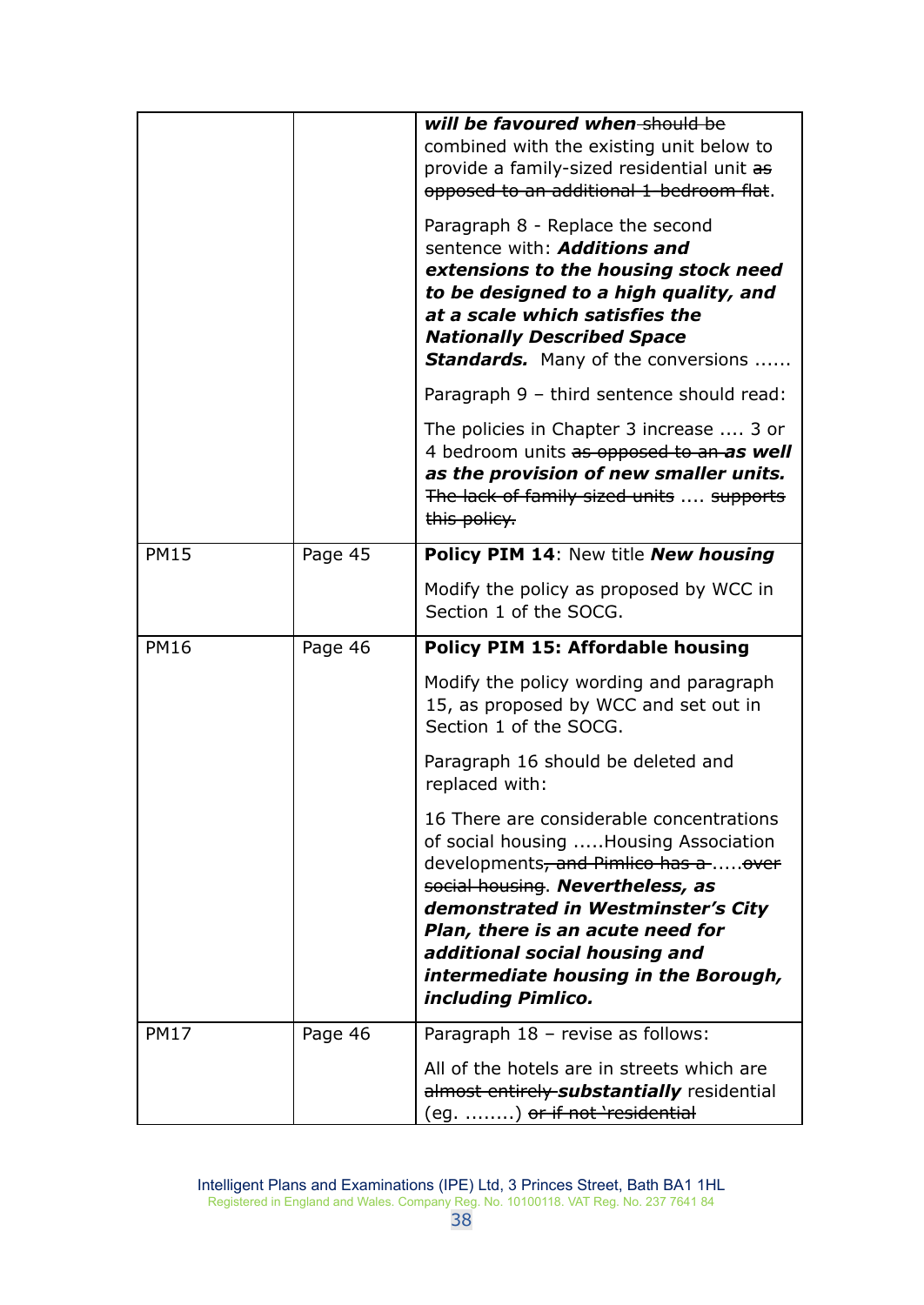|             |                         | <del>residential</del> or close to residential                                                                                                                                                                                                                                                                                                                                                                                                                                                                  |
|-------------|-------------------------|-----------------------------------------------------------------------------------------------------------------------------------------------------------------------------------------------------------------------------------------------------------------------------------------------------------------------------------------------------------------------------------------------------------------------------------------------------------------------------------------------------------------|
|             |                         | properties eg. Belgrave Road.                                                                                                                                                                                                                                                                                                                                                                                                                                                                                   |
|             |                         | Paragraph 20 - Modify the wording as<br>follows:                                                                                                                                                                                                                                                                                                                                                                                                                                                                |
|             |                         | This means that <b>The particular</b><br>concern for residential amenity is<br>Larger hotels should to generate the<br><b>level of</b> traffic and disturbance from<br>late-night arrivals and servicing that<br>hotels, particularly large hotels<br>create. However, smaller hotels would be<br>less problematic-New hotels should be<br>directed to the Warwick<br>Way/Tachbrook CAZ retail cluster, the<br><b>Local Centres and the Pimlico Parades</b><br>in accordance with the town centre<br>hierarchy. |
|             |                         | Outside the designated town centres,<br>where hotel uses are proposed in<br>predominantly residential areas,<br>proposals must demonstrate that they<br>will be of a scale that does not result<br>in harm to the overall residential<br>character, and would not be harmful<br>to the amenity of residents.                                                                                                                                                                                                    |
|             |                         | Paragraph 21 - Add a new sentence at the<br>end: Westminster City Plan's Policy 8<br>and its reasoned justification provide<br>additional relevant information on<br>this matter.                                                                                                                                                                                                                                                                                                                               |
| <b>PM18</b> | Page 48, 50<br>and $74$ | <b>Policy PIM 17: Protection and</b><br>maintenance of local-green spaces                                                                                                                                                                                                                                                                                                                                                                                                                                       |
|             |                         | A The 7 areas shown as Local Green<br>Spaces on the policies map Map 7 are<br>designated as such important Green<br>squares and gardens for the Pimlico<br><b>community.</b> (These are Pimlico Gardens<br>Bessborough Gardens.)                                                                                                                                                                                                                                                                                |
|             |                         | B Proposals for built development on or<br>underneath these Local Green Spaces<br>Green squares and gardens must be<br>consistent with policy for Green Belts and<br>should enhance their role and                                                                                                                                                                                                                                                                                                              |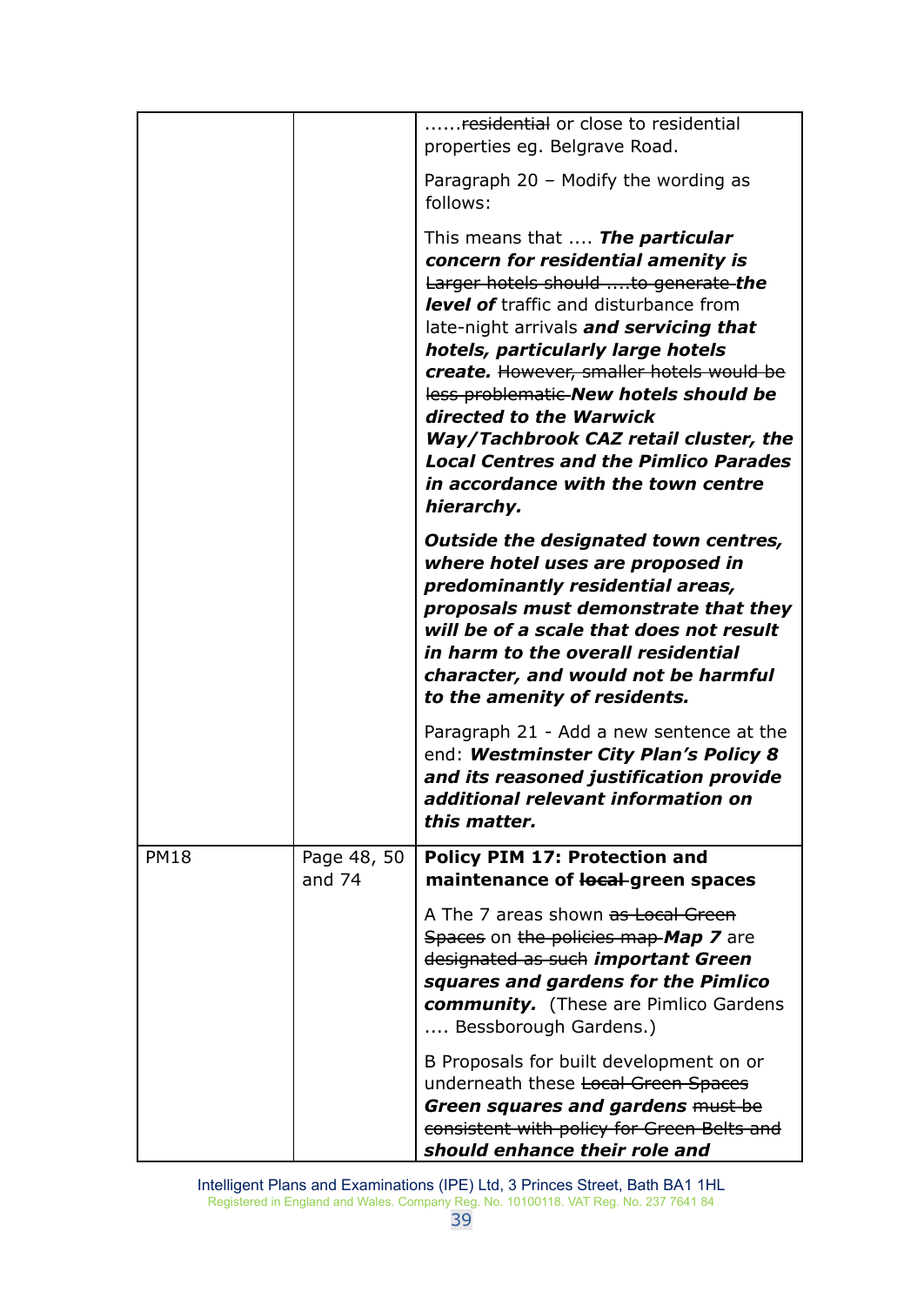|  | function as green spaces of that Local<br>Green Space.                            |
|--|-----------------------------------------------------------------------------------|
|  | The 7 Local Green Spaces 'very                                                    |
|  | special circumstances.                                                            |
|  | Paragraph $6$ – The formal green spaces                                           |
|  | need protection and any development                                               |
|  | must be highly exceptional should be                                              |
|  | limited to schemes which complement                                               |
|  | their use as Green squares and                                                    |
|  | gardens. They are all designated as                                               |
|  | Local Green Spaces by this plan and the                                           |
|  | justification is given in Map 7 shows                                             |
|  | their location within Pimlico, and                                                |
|  | Appendix 4 describes their key features                                           |
|  | and why they are special to the local                                             |
|  | <b>community.</b> This gives a strong level<br>inappropriate development. Some of |
|  | these spaces  for all the Local Green                                             |
|  | Spaces, given the shortage of                                                     |
|  | Grosvenor Road.                                                                   |
|  | Map $7$ – Piazzas, green and open spaces                                          |
|  |                                                                                   |
|  | On the key, delete "Local green spaces"                                           |
|  | and replace with "Green squares and                                               |
|  |                                                                                   |
|  | gardens"                                                                          |
|  | Appendix 4: <del>Local</del> -Green Spaces                                        |
|  | squares and gardens and Open                                                      |
|  | <b>Spaces</b>                                                                     |
|  |                                                                                   |
|  | Pimlico is short of recreational space                                            |
|  | sets out their value to the area, Local                                           |
|  | Green Space-Green squares and                                                     |
|  | gardens and Open Spaces.                                                          |
|  | The NPPF (Para 100)  extensive tract                                              |
|  | ef land.                                                                          |
|  | This table identifies  They are a) in                                             |
|  | reasonably close  extensive tract of                                              |
|  | land. Their special features are set out in                                       |
|  | the table.                                                                        |
|  |                                                                                   |
|  | In the table below, modify the heading by                                         |
|  | deleting "Local Green Space" and inserting<br>"Green squares and gardens".        |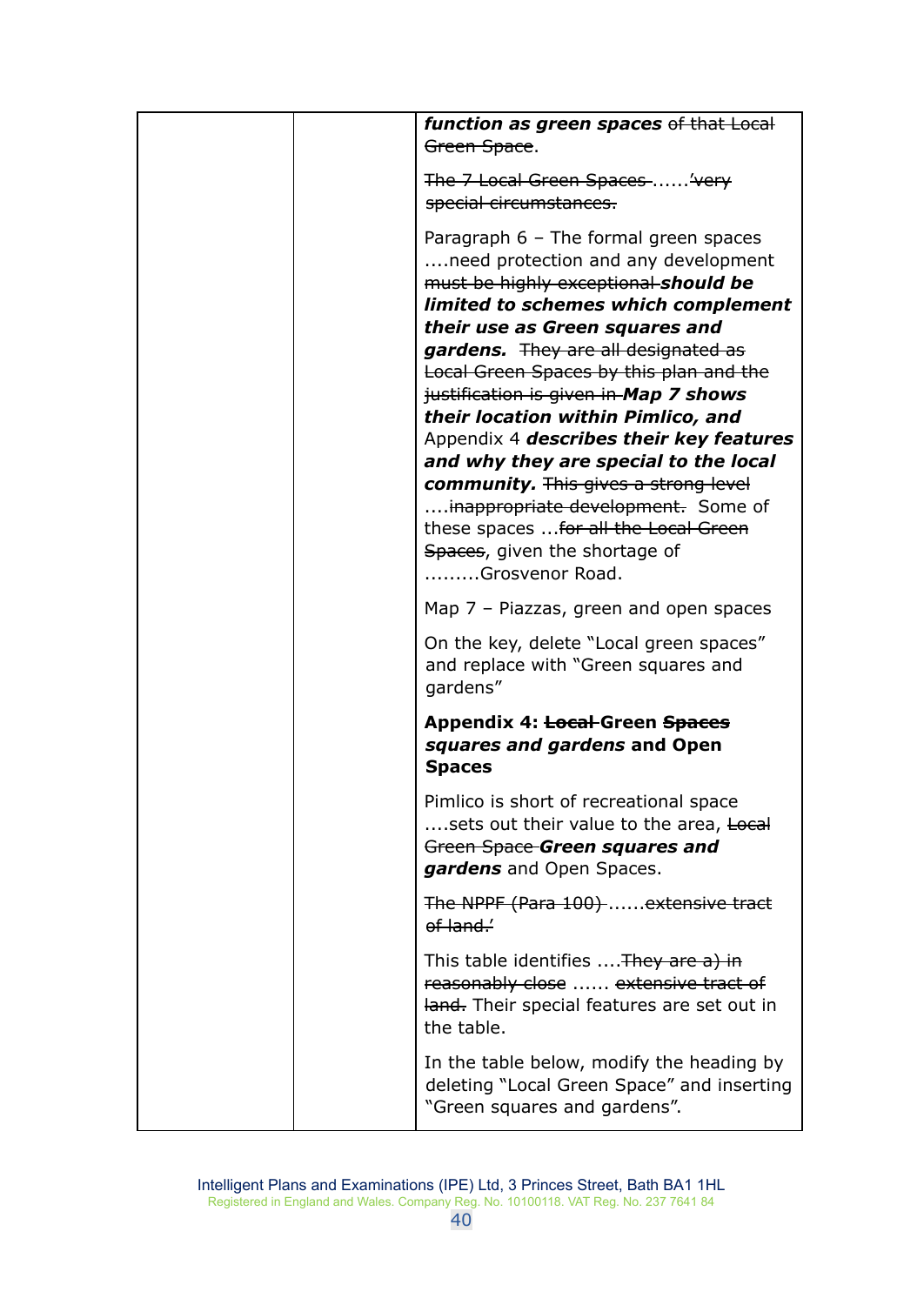| <b>PM19</b> | Pages 52<br>and $53$ | Paragraph $15$ – The locations of the piazza<br>spaces are shown on the Open and Green<br>Space-Map 7. The piazzas at present<br>compromise both paved and unpaved<br>areas. Policy PIM 19, and Policy PIM<br>22, seeking improvements to the<br>public realm, support the Mayor of<br><b>London's Healthy Streets Approach</b><br>and targets to increase active travel<br>and public transport over car use.<br><b>Policies T2 and T6 of the London Plan</b><br>provide further details. As Vauxhall<br><b>Bridge Road forms part of the</b><br><b>Transport for London (TfL)Road</b><br><b>Network, any proposals for works</b><br>there would need to be discussed<br>with TfL. |
|-------------|----------------------|-------------------------------------------------------------------------------------------------------------------------------------------------------------------------------------------------------------------------------------------------------------------------------------------------------------------------------------------------------------------------------------------------------------------------------------------------------------------------------------------------------------------------------------------------------------------------------------------------------------------------------------------------------------------------------------|
|             |                      | <b>Policy PIM 20: River crossings</b>                                                                                                                                                                                                                                                                                                                                                                                                                                                                                                                                                                                                                                               |
|             |                      | Proposals for a new bridge  in Pimlico is<br>maintained and is encouraged to meet<br>the highest environmental standards<br>of design and materials. In particular                                                                                                                                                                                                                                                                                                                                                                                                                                                                                                                  |
|             |                      | Modify the remainder of the policy as<br>proposed by WCC in Section 3 of the<br>SOCG.                                                                                                                                                                                                                                                                                                                                                                                                                                                                                                                                                                                               |
| <b>PM20</b> | Page 53              | <b>Policy PIM 21: Riverside activities</b>                                                                                                                                                                                                                                                                                                                                                                                                                                                                                                                                                                                                                                          |
|             |                      | A Development proposals adjacent<br>enjoyment of the riverside and meet<br>the highest environmental standards<br>of design, materials and waste<br>minimisation will be encouraged                                                                                                                                                                                                                                                                                                                                                                                                                                                                                                 |
|             |                      | Add a new footnote to the policy:                                                                                                                                                                                                                                                                                                                                                                                                                                                                                                                                                                                                                                                   |
|             |                      | <b>Prior to proposing development along</b><br>the riverside, developers should<br>consult the Port of London Authority's<br>document "A Safer Riverside<br>Guidance".                                                                                                                                                                                                                                                                                                                                                                                                                                                                                                              |
| <b>PM21</b> | Page 55              | Paragraph 27 Wilton Road                                                                                                                                                                                                                                                                                                                                                                                                                                                                                                                                                                                                                                                            |
|             |                      | The modifications proposed by WCC in<br>Section 3 of the SOCG should be made.                                                                                                                                                                                                                                                                                                                                                                                                                                                                                                                                                                                                       |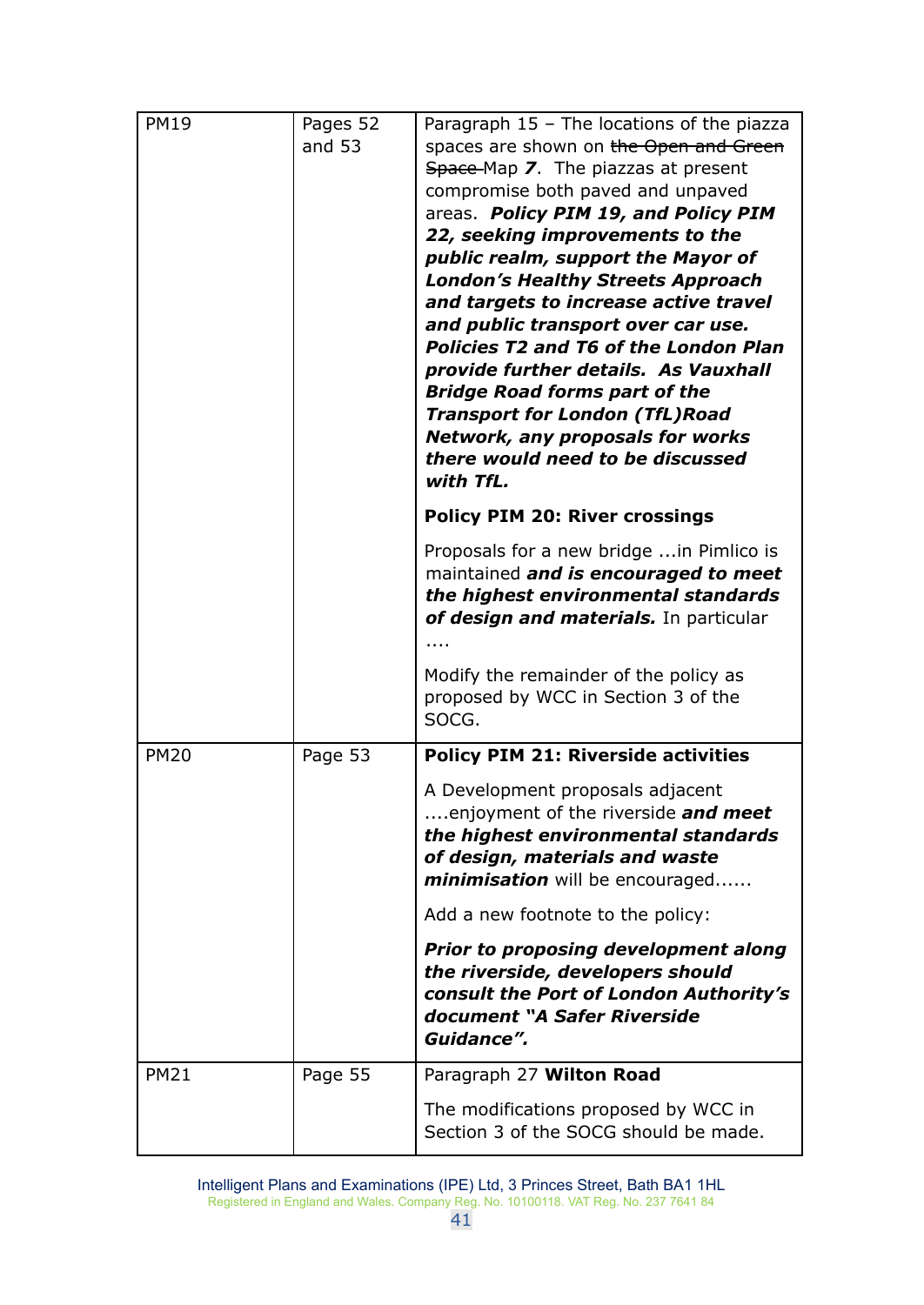| <b>PM22</b> | Pages 56 &<br>77       | Policy PIM 23: Renewable energy and<br>air quality                                                                                                                                                                                     |
|-------------|------------------------|----------------------------------------------------------------------------------------------------------------------------------------------------------------------------------------------------------------------------------------|
|             |                        | Modify the policy's clauses B-F as<br>proposed by WCC in Section 1 of the<br>SOCG.                                                                                                                                                     |
|             |                        | Expand paragraph 30 by adding the<br>definition of Zero local emissions proposed<br>by the Forum in Section 1 of the SOCG.                                                                                                             |
|             |                        | Add a sentence to the end of paragraph 30<br>as follows:                                                                                                                                                                               |
|             |                        | New development should meet the<br>requirements of strategic planning<br>policy in the London Plan's Chapter 9:<br>Sustainable infrastructure, and<br><b>Westminster City Plan's Policy 32: Air</b><br>Quality, and Policy 36: Energy. |
|             |                        | The definition of Zero local emissions,<br>proposed by the Forum in Section 1 of the<br>SOCG, should be added to the Glossary.                                                                                                         |
| <b>PM23</b> | Pages 58,<br>59 and 60 | Map 8 - Queen Mother Sports Centre<br><b>Block</b>                                                                                                                                                                                     |
|             |                        | Modify the map to show as Heritage<br>Assets - 1-25 Gillingham Street, 2-22<br>Upper Tachbrook Street, and 74-77 Wilton<br>Road.                                                                                                       |
|             |                        | Add a heading to Page 59: Chapter 6:<br>Larger sites, including the Queen<br><b>Mother Sports Centre Block</b>                                                                                                                         |
|             |                        | <b>Policy PIM 24: Major development</b>                                                                                                                                                                                                |
|             |                        | Clause A e should be modified as proposed<br>by WCC in Section 3 of the SOCG.                                                                                                                                                          |
|             |                        | Clause D a-g should be modified as<br>proposed by WCC in Section 1 of the<br>SOCG.                                                                                                                                                     |
|             |                        | Paragraph $11$ – Modify the text as<br>proposed by the Forum in Section 1 of the<br>SOCG, with the following additional<br>modifications:                                                                                              |
|             |                        | There have been various suggestions  in<br>Chapter 1 and for the Warwick                                                                                                                                                               |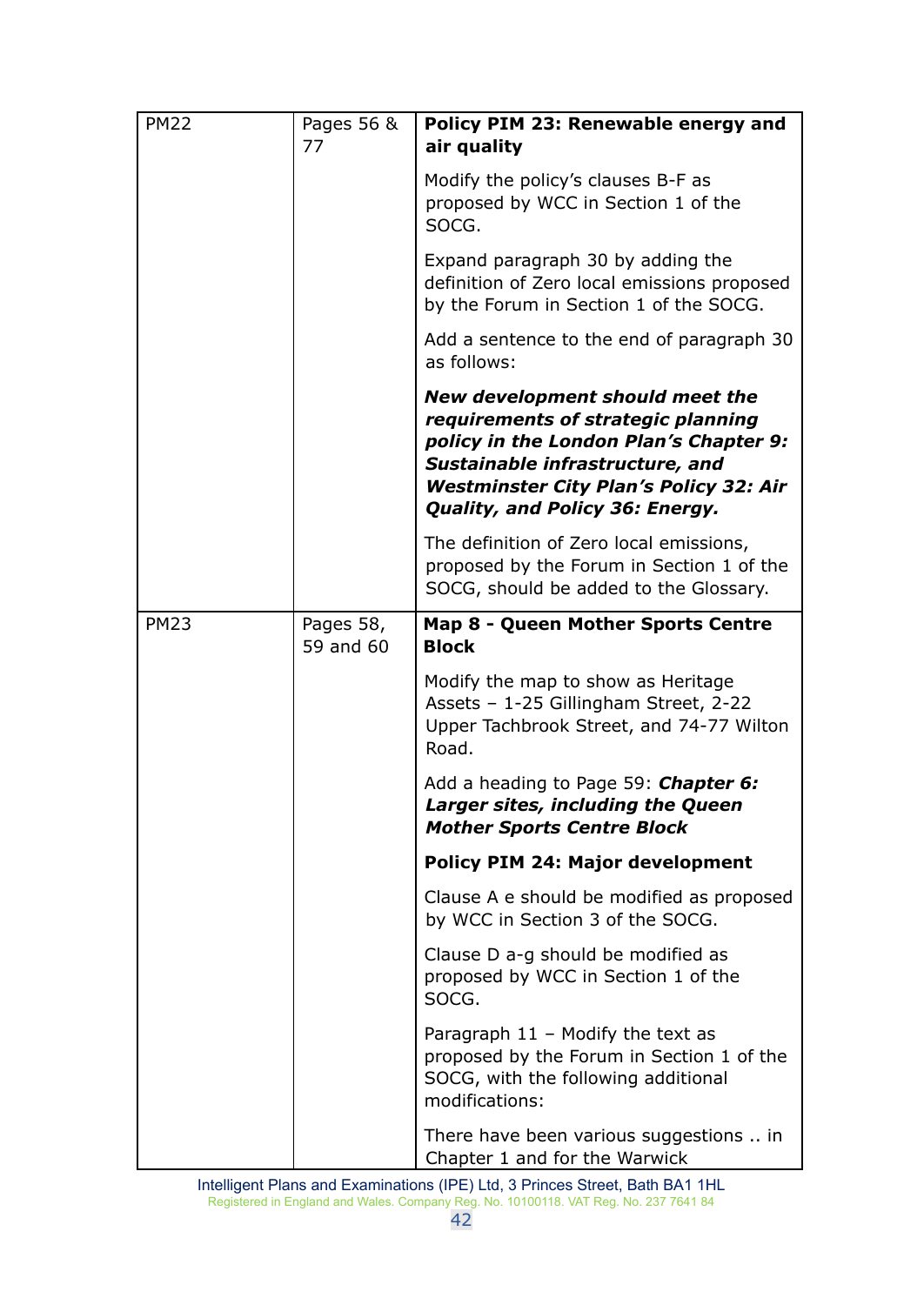|             |                                  | Way/Tachbrook Street area within the                                                                                                                                                                                                                                                                                                                                                                                                                                                                                                                                                                                                                                                                                                                                                                                                                 |
|-------------|----------------------------------|------------------------------------------------------------------------------------------------------------------------------------------------------------------------------------------------------------------------------------------------------------------------------------------------------------------------------------------------------------------------------------------------------------------------------------------------------------------------------------------------------------------------------------------------------------------------------------------------------------------------------------------------------------------------------------------------------------------------------------------------------------------------------------------------------------------------------------------------------|
|             |                                  | CAZ retail clusterset out above:                                                                                                                                                                                                                                                                                                                                                                                                                                                                                                                                                                                                                                                                                                                                                                                                                     |
|             |                                  | -Major Ddevelopment needs to foremost<br>should support continuation of a<br>sports/leisure facility of comparable<br>scale and function as the Queen Mother<br>Sports Centre but should not be<br>designed to  close to a residential<br><del>area.</del><br><b>Proposals for new development on</b><br>the site should ensure that they<br>promote sustainable transport<br>methods and do not have an<br>unacceptable impact on the<br>highway in terms of traffic.<br>Development which complements the<br>larger offices  encouraged.<br>Business premises in Pimlico attract<br>multiple chain stores.<br>A range of Class E units which can<br>contribute to the provision of new<br>retailers and increase the diversity<br>and retail offer within the CAZ<br><b>Retail Cluster and Pimlico</b><br>Neighbourhood Area will be<br>supported. |
|             |                                  | Paragraph $15$ – delete the last sentence.                                                                                                                                                                                                                                                                                                                                                                                                                                                                                                                                                                                                                                                                                                                                                                                                           |
| <b>PM24</b> | Pages 1,<br>62, 66, 67<br>and 77 | Modify the heading for Appendix 2, on<br>Pages 1, 62 & 66, so that it reads Town<br><b>Centres (Retail and Commercial</b><br>Areas)                                                                                                                                                                                                                                                                                                                                                                                                                                                                                                                                                                                                                                                                                                                  |
|             |                                  | On Page 67, under "Location" for<br>Tachbrook Street/Market" add: The<br>market is outside but in close<br>proximity to the CAZ Retail Cluster.                                                                                                                                                                                                                                                                                                                                                                                                                                                                                                                                                                                                                                                                                                      |
|             |                                  | <b>GLOSSARY</b>                                                                                                                                                                                                                                                                                                                                                                                                                                                                                                                                                                                                                                                                                                                                                                                                                                      |
|             |                                  | <b>Family Accommodation</b>                                                                                                                                                                                                                                                                                                                                                                                                                                                                                                                                                                                                                                                                                                                                                                                                                          |
|             |                                  | Delete all text and replace with:                                                                                                                                                                                                                                                                                                                                                                                                                                                                                                                                                                                                                                                                                                                                                                                                                    |
|             |                                  | In respect of development this means<br>housing units with between three and<br>five bedrooms. For affordable<br>housing, units with two bedrooms                                                                                                                                                                                                                                                                                                                                                                                                                                                                                                                                                                                                                                                                                                    |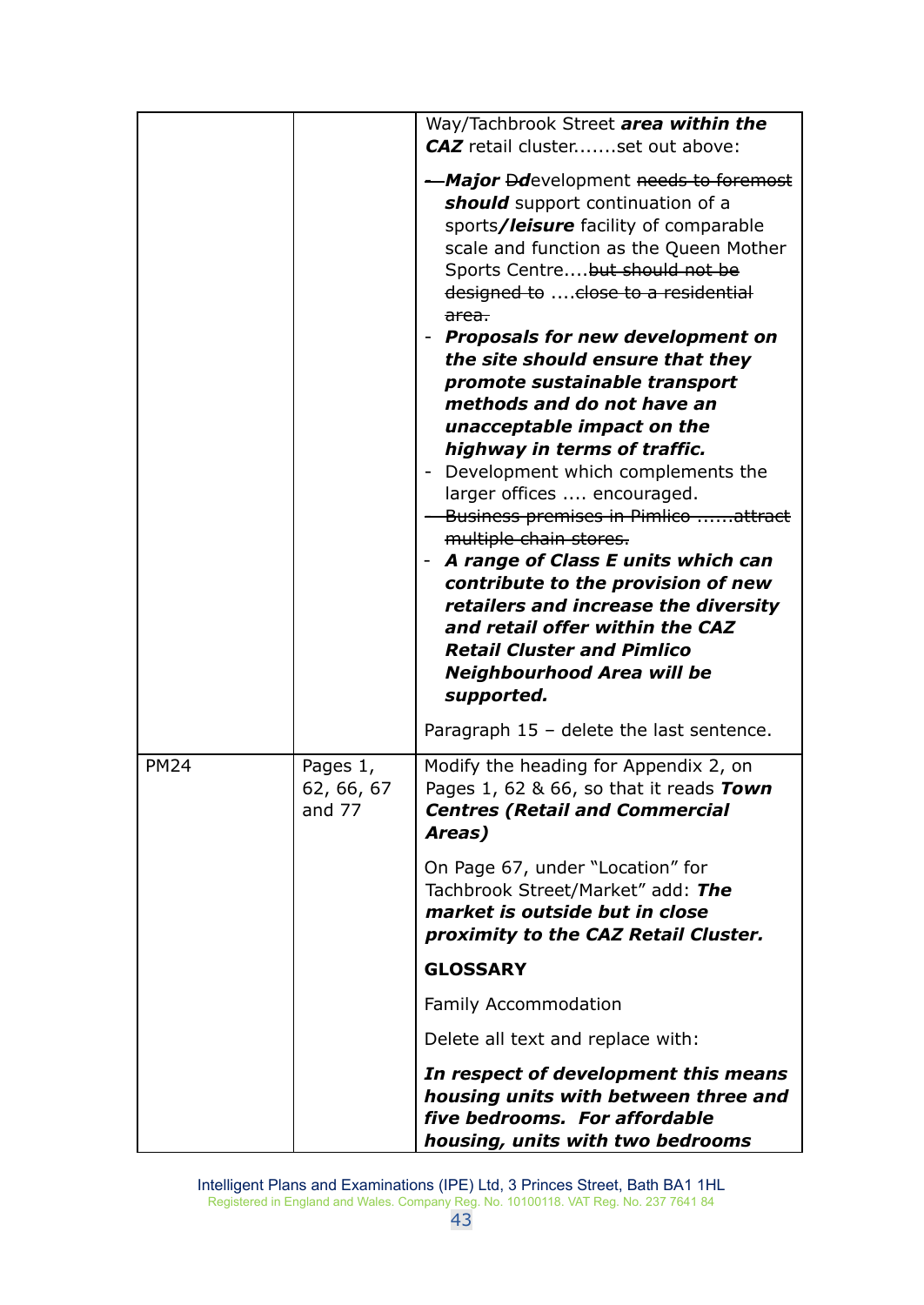|             |            | may be considered suitable for<br>families, but this will be at the<br>discretion of the council based on<br>need on the council's waiting lists and<br>the size of the unit. In addition,<br>development should meet NDDS<br>(Nationally Described Space<br>Standards). |
|-------------|------------|--------------------------------------------------------------------------------------------------------------------------------------------------------------------------------------------------------------------------------------------------------------------------|
| <b>PM25</b> | Whole Plan | The changes shown in Section 2 to the<br>SOCG are recommended, alongside the<br>revisions set out in the individual<br>modifications above (PM1-PM24).                                                                                                                   |